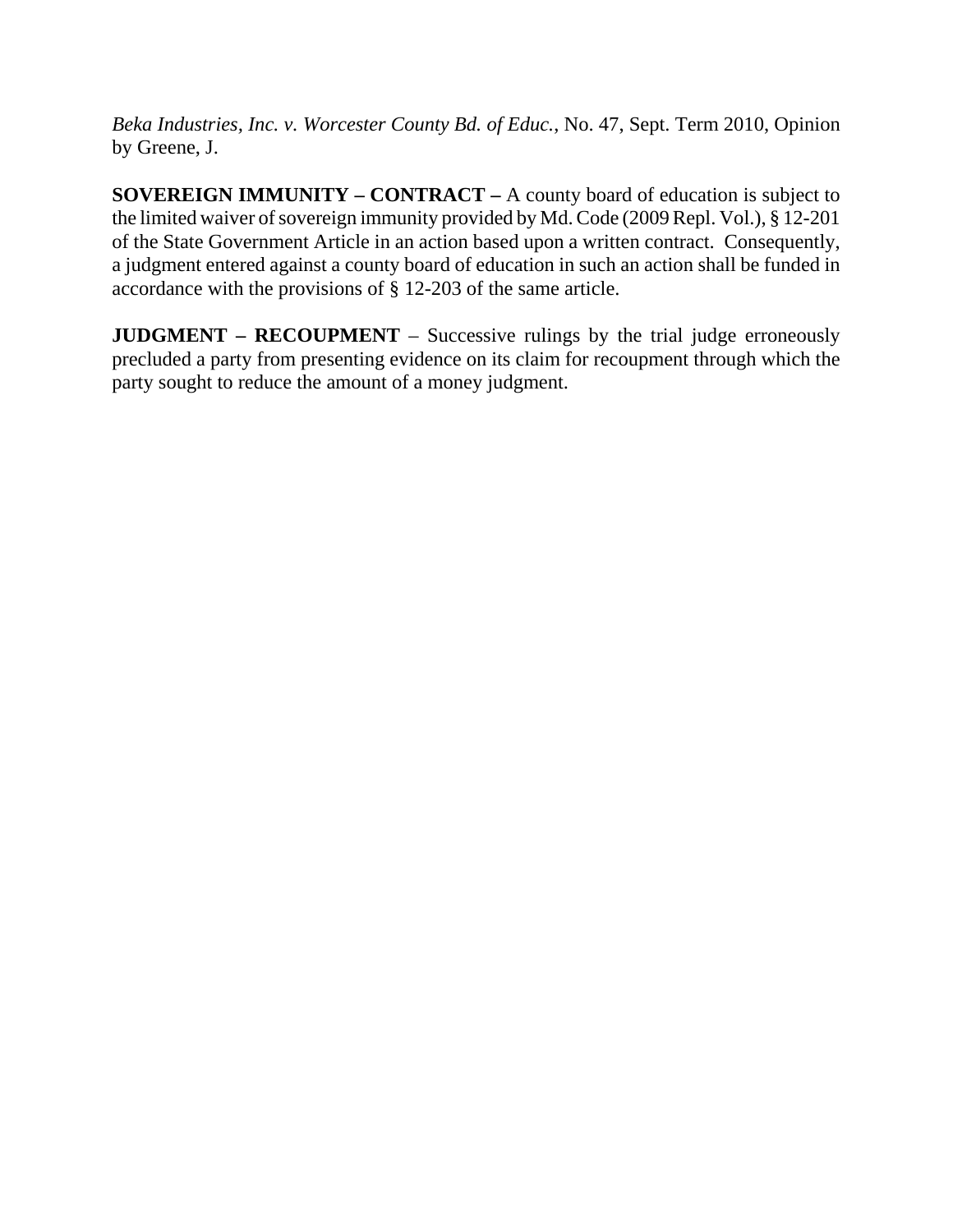# IN THE COURT OF APPEALS OF MARYLAND

No. 47 September Term, 2010

## BEKA INDUSTRIES, INC.

v.

# WORCESTER COUNTY BOARD OF EDUCATION

Bell, C.J. Harrell Battaglia Greene Murphy Adkins Barbera,

JJ.

Opinion by Greene, J.

Filed: April 26, 2011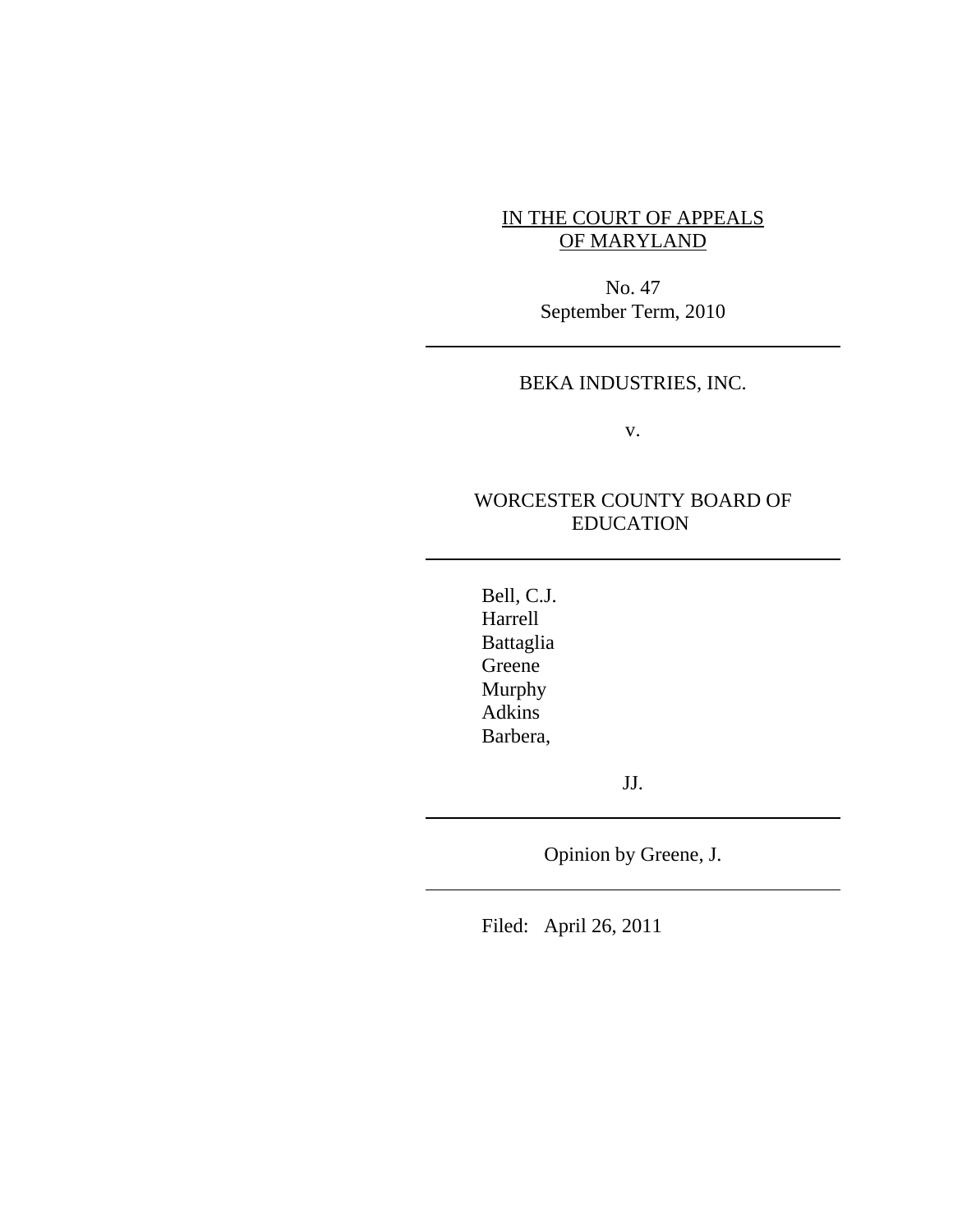This case arises from a written contract dispute between Beka Industries, Inc. ("BEKA") and the Board of Education of Worcester County ("the County Board").1 Between 2004 and 2006, BEKA was one of twenty trade contractors to be awarded a lump sum contract to contribute to the construction of a new public school, Ocean City Elementary School, in Worcester County. Dissatisfied with the method and amounts of the County Board's payment for its work, BEKA filed suit in the Circuit Court for Worcester County and obtained a judgment against the County Board. The County Board appealed that judgment to the Court of Special Appeals and succeeded in obtaining a reversal of the judgment and an order for a new trial. BEKA has appealed the intermediate appellate court's judgment and before us contends that the trial court's judgment should be fully reinstated. We affirm the Court of Special Appeals's judgment that a new trial is warranted because the County Board was precluded from presenting evidence on its recoupment claim and BEKA may have been awarded impermissible "delay damages" under the contract. But, we reverse the intermediate appellate court's holding that the County Board's governmental immunity is not waived unless and until BEKA proves that there is a funding mechanism to satisfy a judgment for money damages rendered against the Board. Accordingly, we affirm in part, reverse in part, and remand the case to the intermediate appellate court with direction to remand to the Circuit Court for a new trial.

<sup>&</sup>lt;sup>1</sup> The statutory nomenclature for a county board of education is "Board of Education of (insert name) County." Md Code (2008 Repl. Vol.), § 3-104(a) of the Education Article. Thus, we use that denomination here even though the Petition, Conditional Cross-Petition, and Briefs reference the "Worcester County Board of Education." The proper nomenclature was used in the Court of Special Appeals.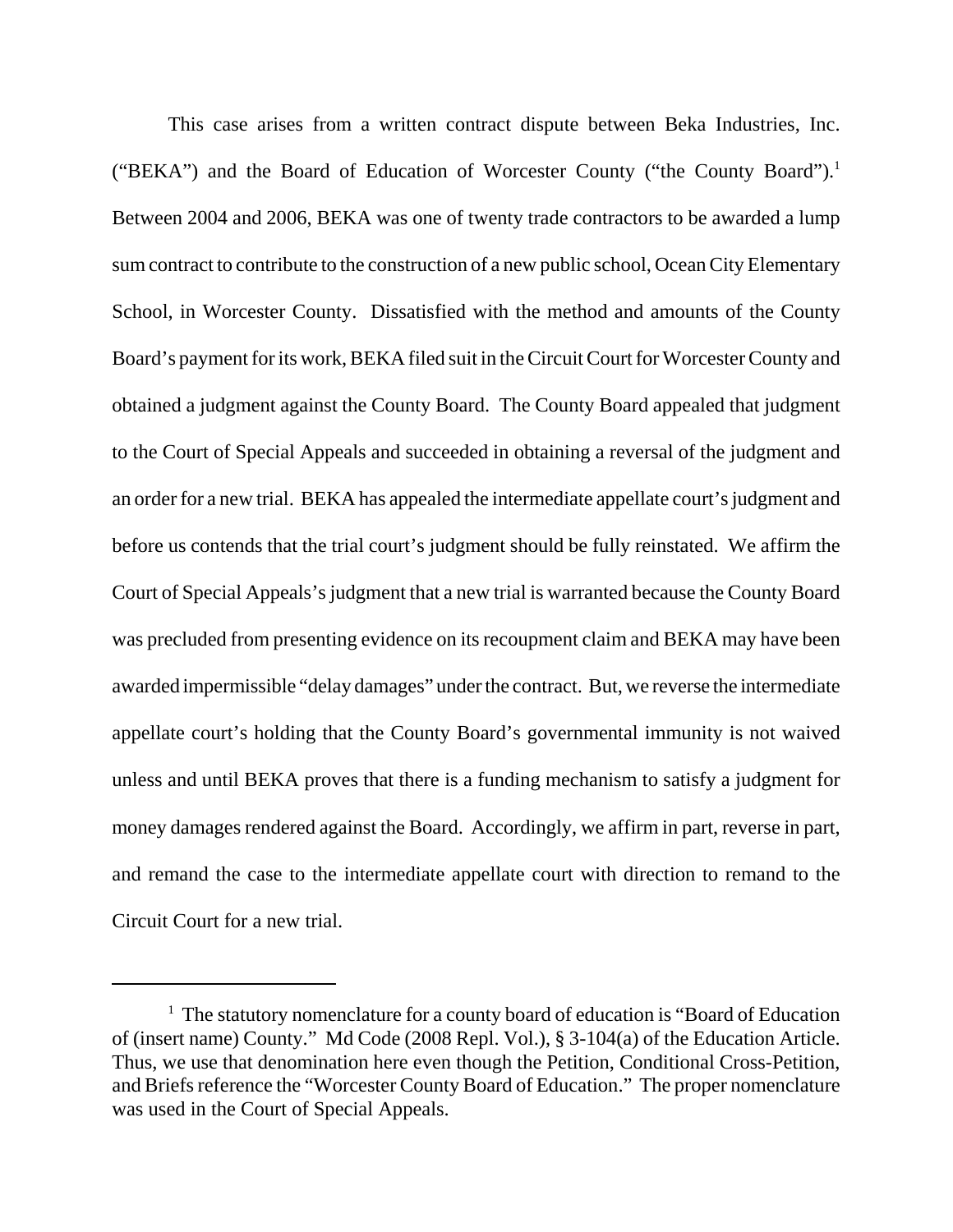#### **FACTUAL AND PROCEDURAL BACKGROUND**

On June 8, 2004, the County Board executed a written contract with BEKA to perform site clearing, excavation, grading, site utilities, curb and gutter work, and paving for a new elementary school. The "lump sum bid" proposed for the work by BEKA and accepted by the County Board was \$1,856,000. Subsequent to execution of the contract, the parties agreed to three approved change orders, totaling \$105,913, that increased the total contract price to \$1,961,913. BEKA's work on the contract began in June 2004 and was completed by May 2006. During that time, there were numerous disputes regarding BEKA's responsibilities under the original contract as well as the monetary consequences of modifications made by the County Board. To date, the Board has paid BEKA a total of \$1,421,852.

Alluded by resolution to their dispute, BEKA filed a Complaint for Money Damages and Other Relief in the Circuit Court for Worcester County. BEKA's original complaint sought damages in the amount of \$1,157,053.75, as well as pre-judgment interest, postjudgment interest, costs and attorney's fees. BEKA tabulated that figure alleging that the County Board owed it \$361,991.47 under the original contract and an additional \$795,062.28 for alterations made to the scope of BEKA's work under the contract. The County Board generally denied liability, raising 12 affirmative defenses in its first Answer; a recoupment claim for "credits, backcharges, and/or setoffs" in the amount of \$531,979.52 in its Amended Answer and Counter-Complaint; combining the recoupment claim and the 12 affirmative defenses in its Second Amended Answer; and adding four more defenses to its Third, and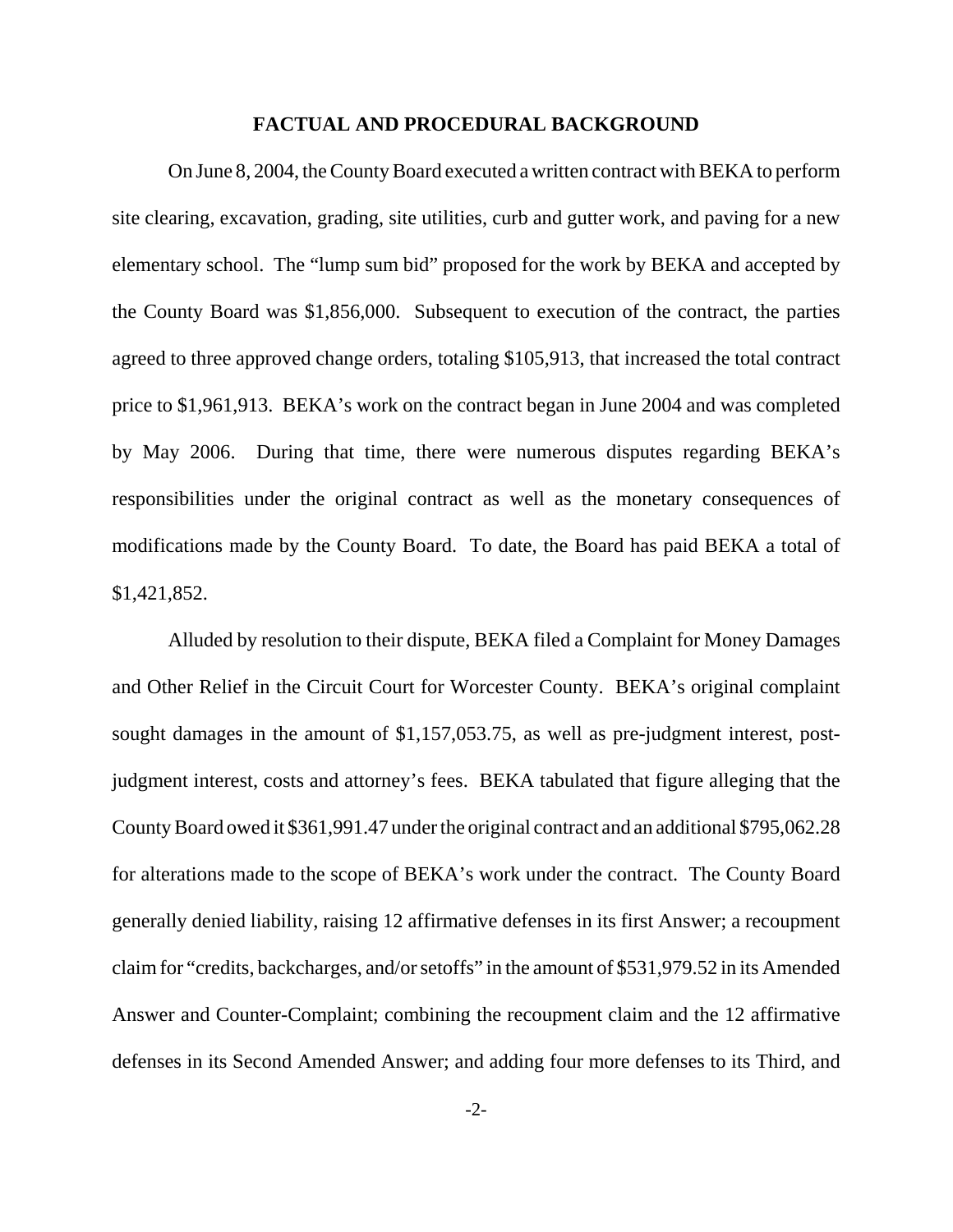final, Amended Answer.<sup>2</sup> The County Board conceded at trial that it owes at least \$361,991.47 on the balance of the original contract. Numerous motions were filed during the course of the litigation and are discussed with particularity *infra*.

Following a four day bench trial, the Circuit Court for Worcester County "compromised the claim" between what the trial judge viewed to be BEKA's final claim for \$1,215,035,80 (exclusive of prejudgment interest) and the County Board's claim for \$505,487 and entered a judgment in favor of BEKA for \$1,100,000, excluding prejudgment interest and not awarding attorney's fees or post-judgment interest.<sup>3</sup> The County Board

(continued...)

<sup>&</sup>lt;sup>2</sup> The trial judge struck the Board's Counter-Complaint and Amended Answer on September 18, 2008 and then struck the Board's Second and Third Amended Answers on October 6, 2008.

<sup>&</sup>lt;sup>3</sup> Neither party has briefed this Court on the particular amounts of money they deem owed under and/or as a consequence of breach of the contract. BEKA's Complaint alleged 49 counts related to the County Board's nonperformance and breach of the contract. Fortysix counts for breach of contract alleged monetary amounts for proposed-change orders (PCOs) that BEKA was owed. BEKA took the sum owed by the County Board under the original contract, \$361,991.47 and the amount owed under 42 PCOs, \$795,062.28, to claim \$1,157,053.75 in its Complaint. Throughout, BEKA claimed that it was entitled to the balance the County Board owed on the contract, \$ 361,991.47. Both parties agreed that this amount was owed and it was undoubtedly awarded as part of the trial court's resolution of BEKA's Motion for Partial Summary Judgment on September 18, 2008. In its Motion for Partial Summary Judgment, BEKA additionally claimed that the County Board undisputably owed it certain additional amounts for PCOs that fell into two categories: 15 PCOs that had been approved in accordance with the contract procedures, but that had not been paid, \$18,008.19; and 13 PCOs that the County Board had agreed to satisfy in partial amounts, that were also unpaid, \$67,487.05, for a total PCO claim by BEKA of \$85,495.24. When the trial court ruled on BEKA's motion, it denied the motion "as it relates to outstanding PCOs[,]" which meant that the amount the County Board would owe on the unpaid PCOs would be litigated at trial and not resolved on summary judgment.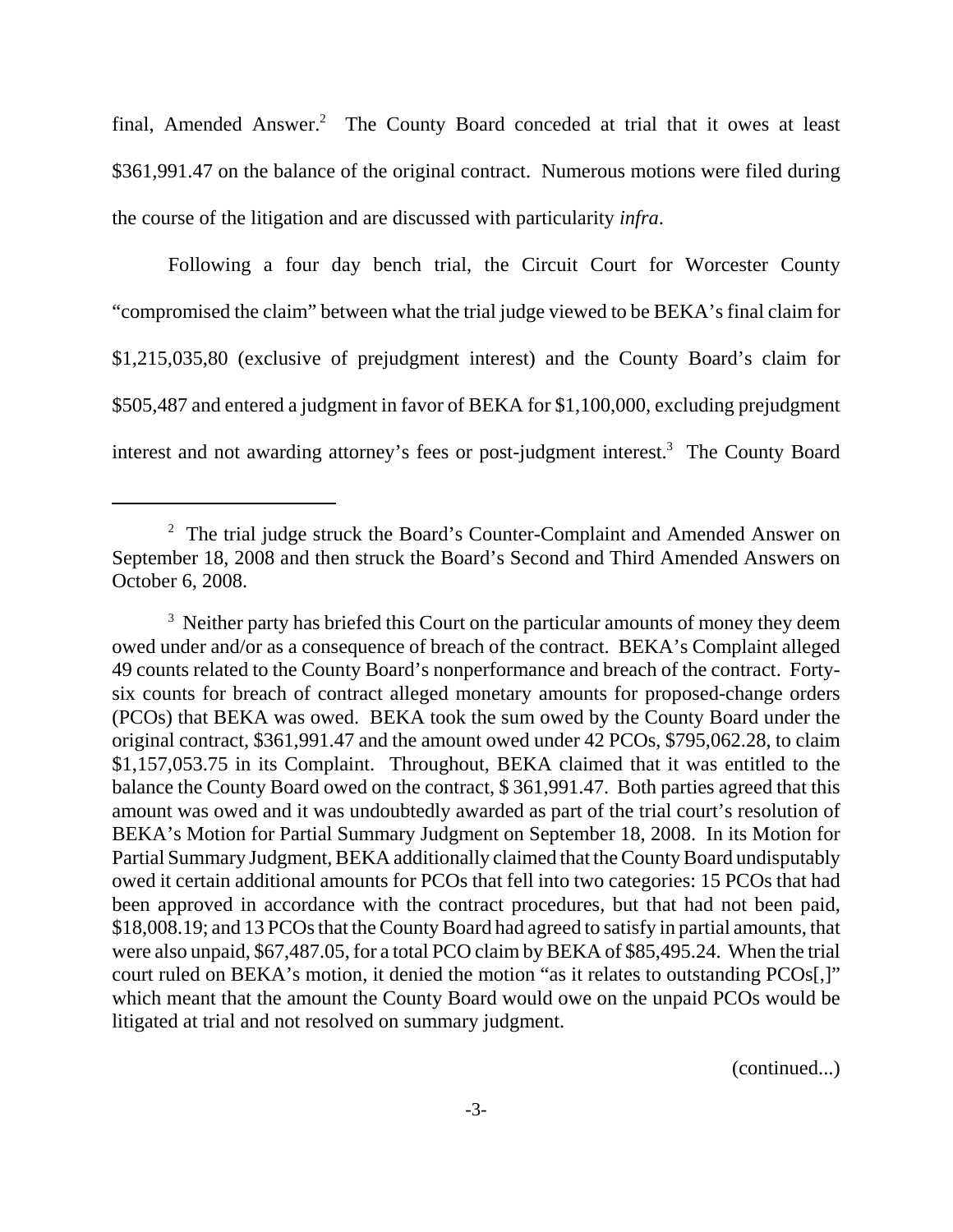appealed the judgment and filed a "Motion to Stay Enforcement of the Judgment," which was denied by the trial judge, but granted on appeal on the condition that a *supersedeas* bond be filed in the Circuit Court for Worcester County. The County Commissioners of Worcester County fulfilled the bond requirement and the intermediate appellate court heard the case.

The Court of Special Appeals reversed the judgment of the trial court and remanded the case to the Circuit Court for purposes of a new trial. *Board of Ed. v. Beka*, 190 Md. App. 668, 989 A.2d 1181 (2010). BEKA petitioned for *certiorari* and the County Board filed a conditional cross-petition, both of which were granted, *BEKA v. Worcester County Bd. of Educ.*, 415 Md. 38, 997 A.2d 789 (2010), to address the following questions, rephrased for clarity:

- 1. Is the doctrine of sovereign immunity applicable to a suit against a county board of education for breach of a written contract?
- 2. Did the Court of Special Appeals incorrectly apply the abuse of discretion standard in reviewing the trial judge's

 $3$ (...continued)

In its Amended Answer, Second Amended Answer, and Third Amended Answers, the County Board tallied its balance owing as \$472,093.38 (\$1,893,945.53, the original contract price plus approved changes, discounted by executed payments to BEKA of \$1,421,852.15) owed on the balance of the original contract and \$85,513.90 owed on the 28 PCOs identified by BEKA, for a total amount owed to BEKA of \$557,607.28. Therefore, at the start of trial, the County Board believed it owed only \$26,527.76 (its accounting of the contract balance and PCO payments owed, discounted by its "credits, backcharges, and/or set-offs" ). Before this Court, the County Board now contends that it has paid BEKA all monies owed under the contract, except for the \$531,080 that comprises its recoupment claim. The trial judge did not correlate the "final amounts" that he considered in ordering the compromise verdict, i.e., \$1,215,035 for BEKA and \$505,487, to either BEKA's Complaint or the County Board's Answer and persisting claim for recoupment.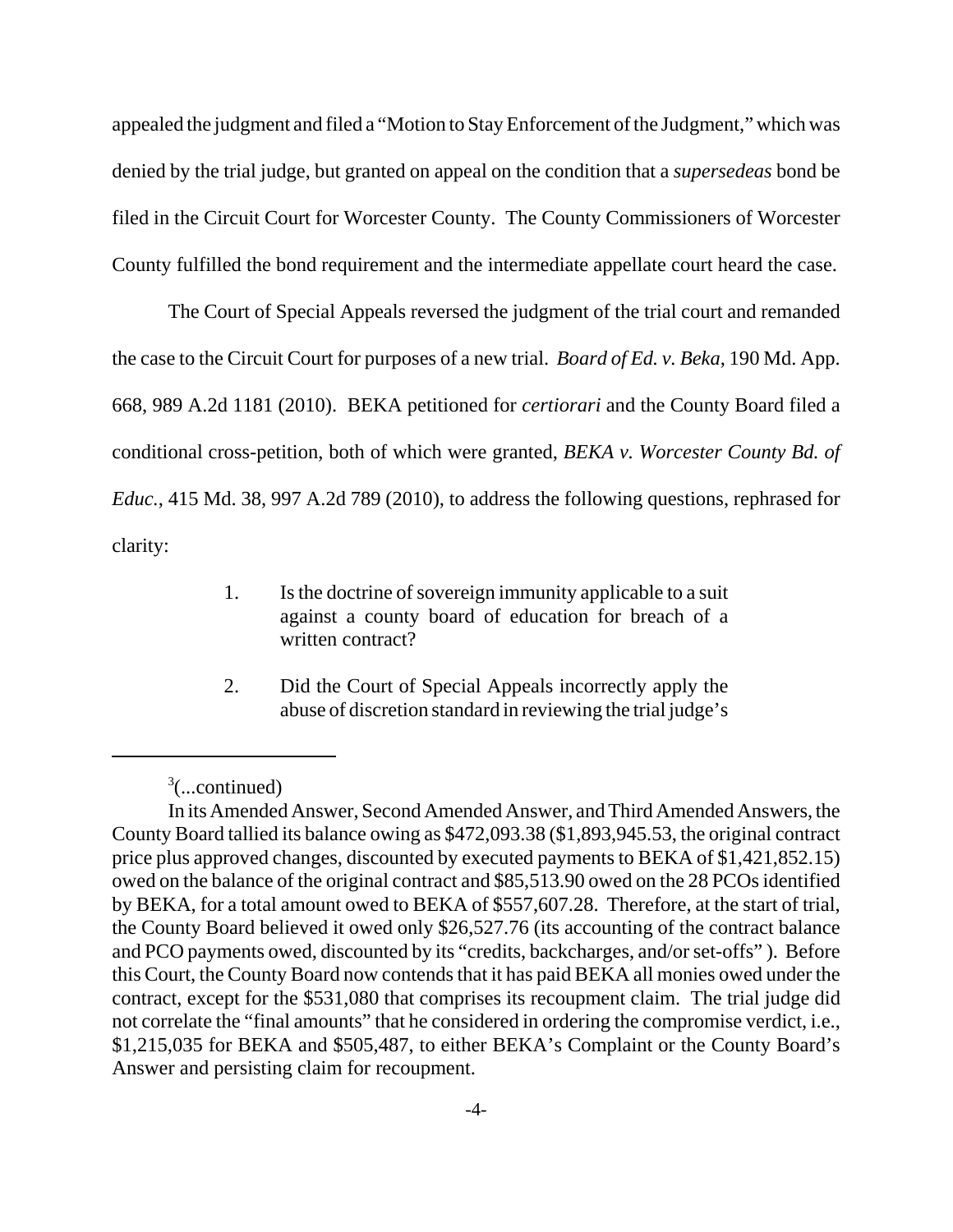ruling on BEKA's "Motion *in Limine* to Exclude Evidence of Backcharges?"

- 3. Did the Court of Special Appeals err by reversing the trial judge's ruling on BEKA's Motion for Partial Summary Judgment precluding the County Board from presenting evidence on its recoupment claim?
- 4. Did the Court of Special Appeals err as a matter of law by allowing the County Board to raise its recoupment claim when the trial judge had stricken the pleadings that raised the claim?
- 5. Did the Court of Special Appeals err in determining that the contract contains a broad "no-damages-for-delay" clause in light of other contract provisions allegedly providing for recovery of damages?
- 6. Did the Court of Special Appeals err in reversing the trial court's judgment because of non-compliance with Md. Rule 2-522(a)?

As Cross-Petitioner, the County Board has asked:

1. Does Md. Code (2006 Repl. Vol.), § 5-518(c) of the Courts and Judicial Proceedings Article ("C.J.P.") apply to contract claims against a county board of education?<sup>4</sup>

We answer each question above in the negative. We affirm the Court of Special

Appeals's judgment that sovereign immunity is legislatively waived in the action against the

<sup>&</sup>lt;sup>4</sup> The County Board refers to sub-sections (b) and (c) of Md. Code (2006 Repl. Vol.), § 5-518 of the Courts and Judicial Proceedings Article interchangeably in its Brief without reconciling the clear distinction between them. Consequently, the County Board's crosspetition question and analysis are somewhat muddled. Sub-section (b) applies only to claims exceeding its mandatory insurance policy or \$100,000, if self-insured, and sub-section (c) applies to claims of \$100,000 or less. Here, the claim is clearly for more than \$100,000 and so if C.J.P. § 5-518 applied it would be subsection (b).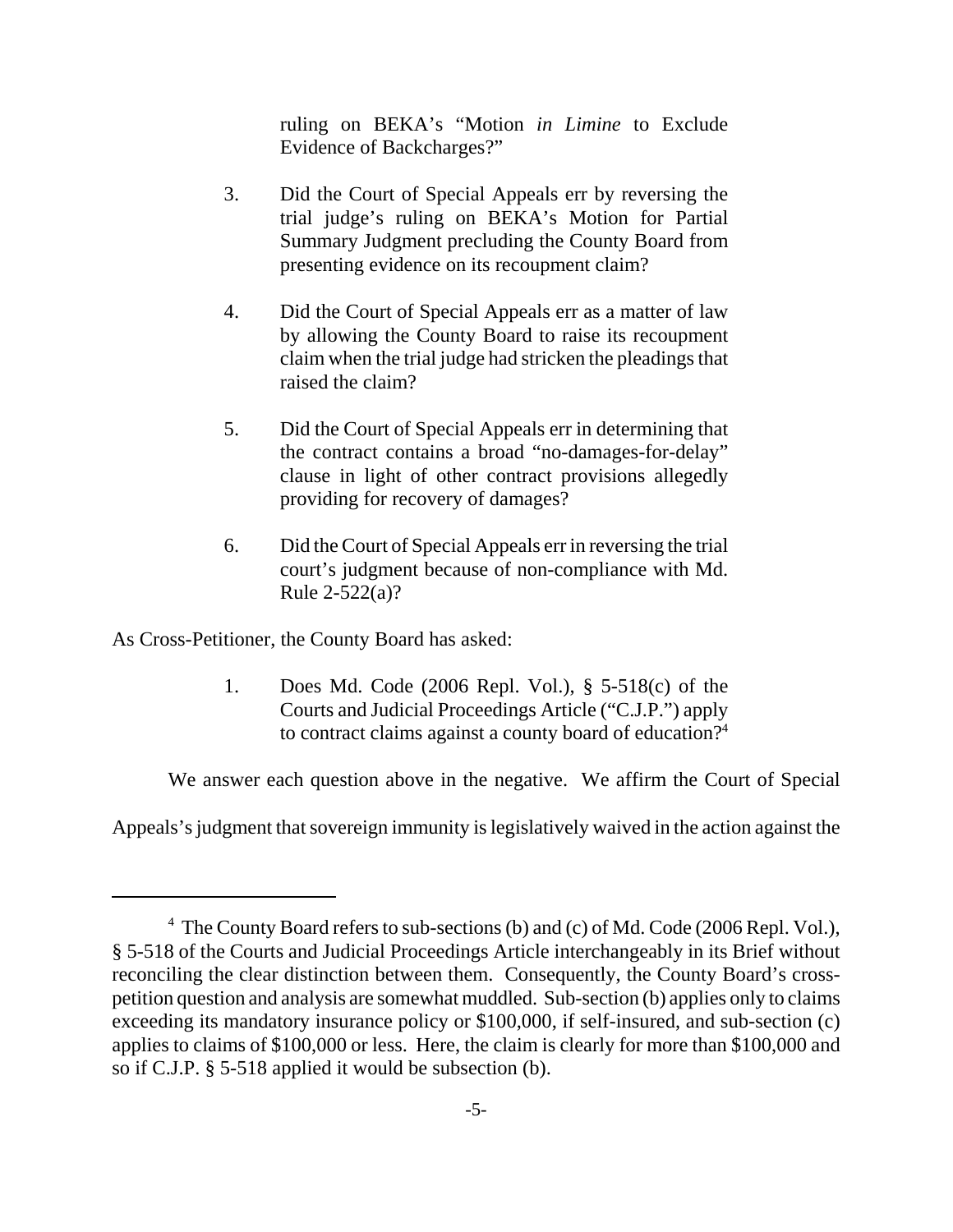County Board based on a written contract for the construction of a public school. We reverse, however, that part of the Court of Special Appeals's holding that requires BEKA to prove a source of funding in order to obtain a judgment at a new trial. Additionally, as discussed *infra*, we affirm the intermediate appellate court's judgment concerning the treatment of the County Board's recoupment claim and concerning procedural defects in the trial court's judgment.

### **I. Public School Construction in Maryland**

We have recognized there exists "a carefully conceived legislative structure in which the respective powers and limitations of local school boards, the State Board of Education and county governments are delineated and balanced." *Bd. of Ed. v. Montgomery County*, 237 Md. 191, 197, 205 A.2d 202, 205 (1964). The construction of public schools exemplifies those interwoven roles; State and local governments provide funding, and, along with the county boards of education, they provide oversight for the construction of public schools in Maryland.

The Maryland State Board of Education ("MSBE") establishes standards and planning guidance for construction projects and the State Superintendent must approve of all plans for new construction and the remodeling of school buildings exceeding \$350,000. Md. Code (2008 Repl. Vol.), §§ 2-205(l), 2-303(f) of the Education Article ("E.D."). Annually, the MSBE must submit a public school budget to the Governor including appropriations for the Department itself and for aid to "counties … for the construction of school buildings." E.D. § 2-205(j); *see also* E.D. § 5-101 (requiring county boards to submit an annual budget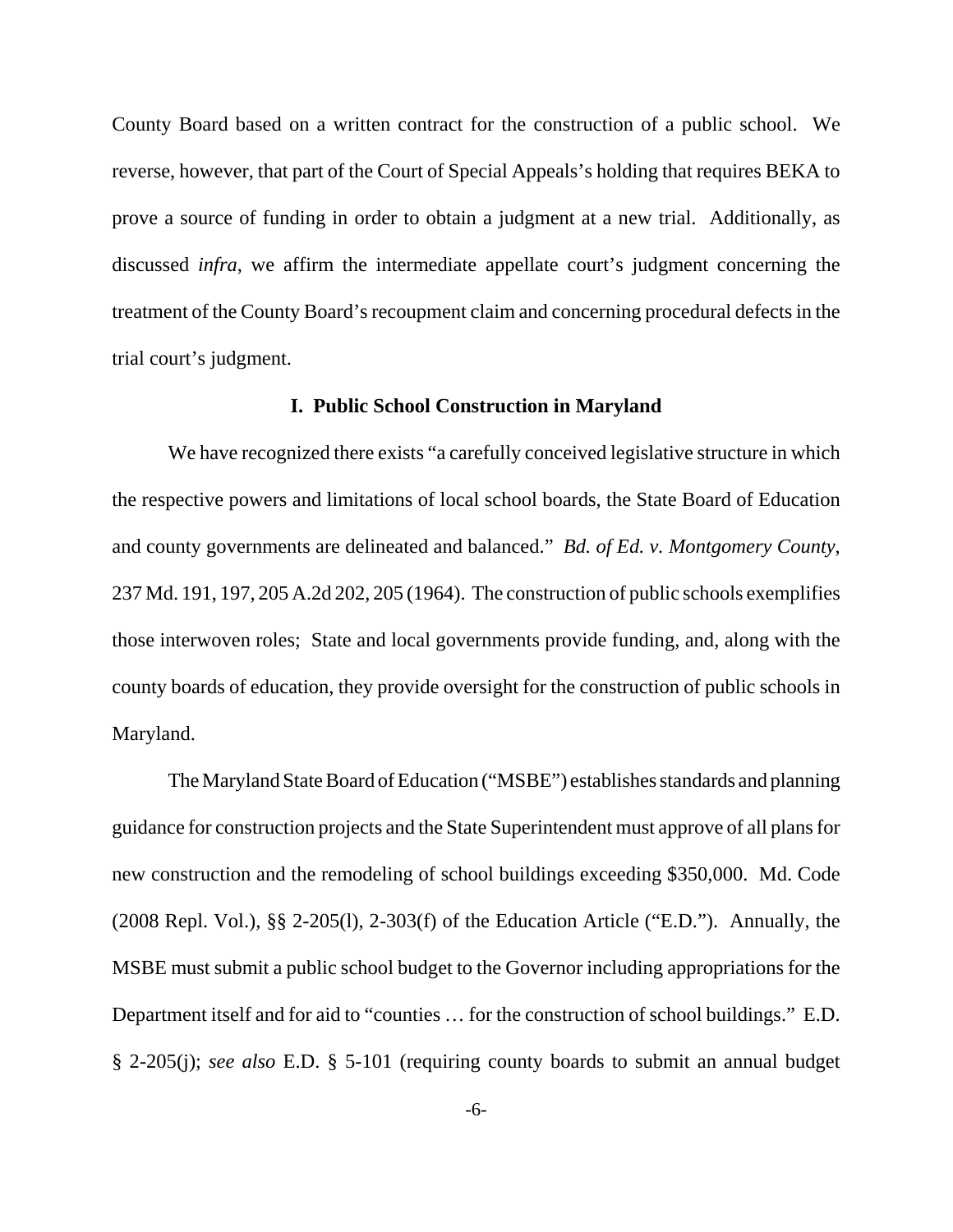including "estimated receipts" and "requested appropriations" for local school construction that has been approved by the local government). The Interagency Committee on School Construction, established by the Board of Public Works pursuant to E.D. § 5-302, provides a recommendation to the Board of Public Works on which submitted, locally approved construction projects should be funded through the Public School Construction Program. The General State School Fund, established by E.D. § 5-201, is a source of funding for school building construction aid described in E.D. § 5-301(c), which requires the State to pay the excess costs above available federal funds for approved school construction projects or improvements.

County boards of education may undertake the construction of public school buildings as long as the plans conform to the "bylaws, rules and regulations of the State Board" and to the regulations of the Board of Public Works related to alternative financing, when applicable. *See* E.D. §§ 4-115(b), 4-126. The procurement of bids from contractors for school construction contracts, which is addressed in § 5-112 of the Education Article, is administered by county boards. The local county governments meet the requirements of the county board's approved annual budgets by levying and collecting taxes in their jurisdictions and appropriating revenues from other sources. *See* E.D. §§ 5-104, 5-107; *see generally Montgomery County*, 237 Md. 191, 205 A.2d 202 (1964). Once appropriated, county boards must keep school construction funding isolated in a separate and independent account. *See* E.D. § 5-305.

The State, the State Superintendent, the county governments, and the county boards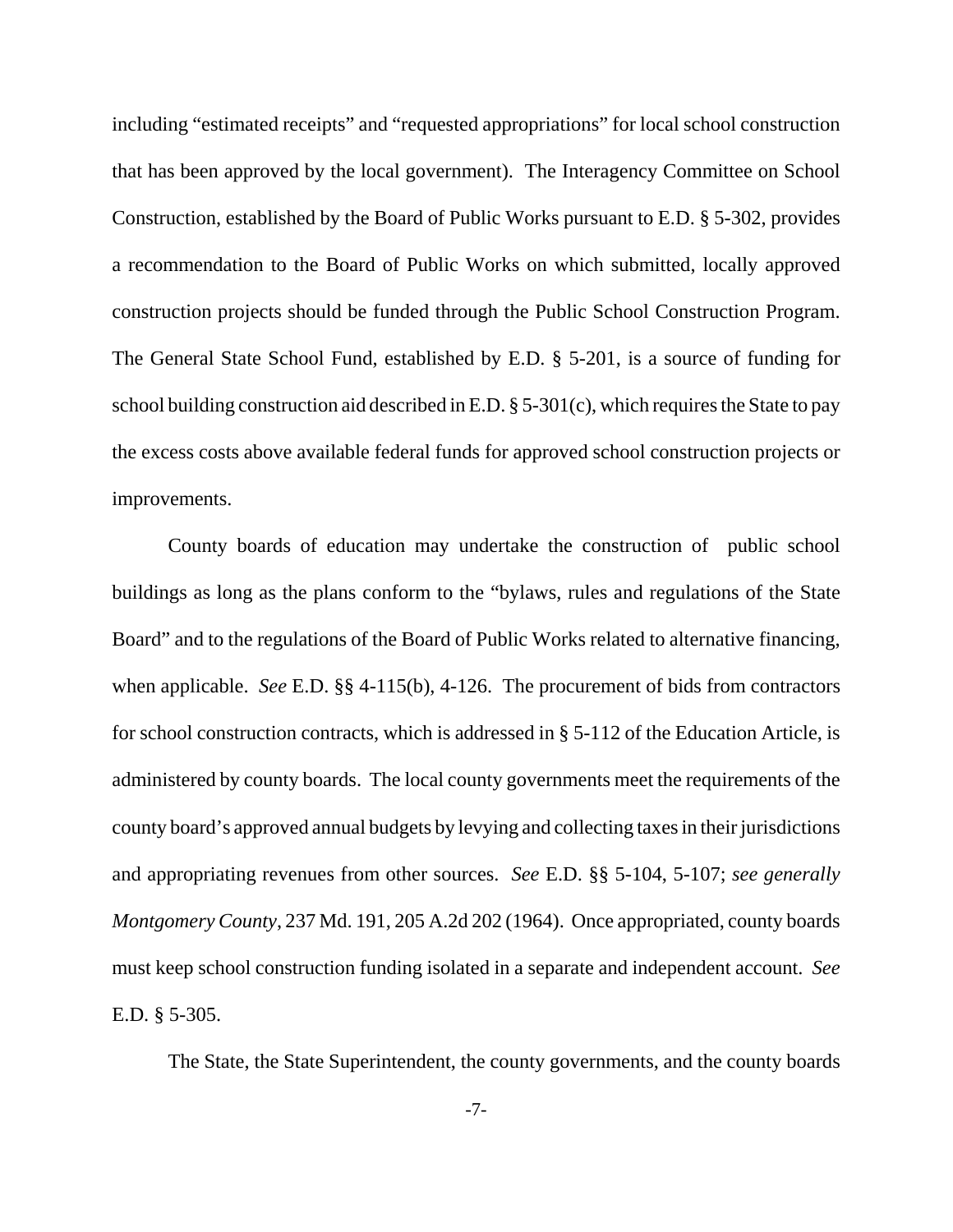of education are all subject to school construction-related regulations promulgated by the Board of Public Works found in COMAR Title 23.03.02, *et seq.* (2011) ("Administration of the Public School Construction Program"). *See* E.D. § 5-301(g)(1). Clearly, in light of the aforementioned statutory provisions, "[s]tate law provides for close supervision of county boards with regard to construction of school buildings." *Patterson v. Ramsey*, 413 F. Supp. 523, 530 (D. Md. 1976), *aff'd*, 552 F.2d 117 (4th Cir. 1977).

### **II. Sovereign Immunity**

Here, the County Board has been sued for breach of contract, and lacking money (or the ability to raise money on its own) to pay a judgment, the Board contends that the doctrine of sovereign immunity bars the suit. The doctrine of sovereign immunity "prohibits suits against the State or its entities absent its consent." *Magnetti v. University of Md.*, 402 Md. 548, 557, 937 A.2d 219, 224 (2007) (citing *Dep't of Natural Resources v. Welsh*, 308 Md. 54, 58-59, 521 A.2d 313, 315 (1986)); *see also Proctor v. WMATA*, 412 Md. 691, 709, 990 A.2d 1048, 1058 (2010) (stating that sovereign immunity is applicable to the State, and its agencies and instrumentalities); *Stern v. Board of Regents*, 380 Md. 691, 700, 846 A.2d 996, 1001 (2004) ("The doctrine of sovereign immunity has long been recognized as applicable in actions against the State of Maryland and its official representatives.").

In order to determine if the doctrine of sovereign immunity applies to the County Board in the underlying contract suit, we ask: "(1) whether the entity asserting immunity qualifies for the protection; and if so, (2) whether the legislature has waived immunity either directly or by necessary implication, in a manner that would render the defense of immunity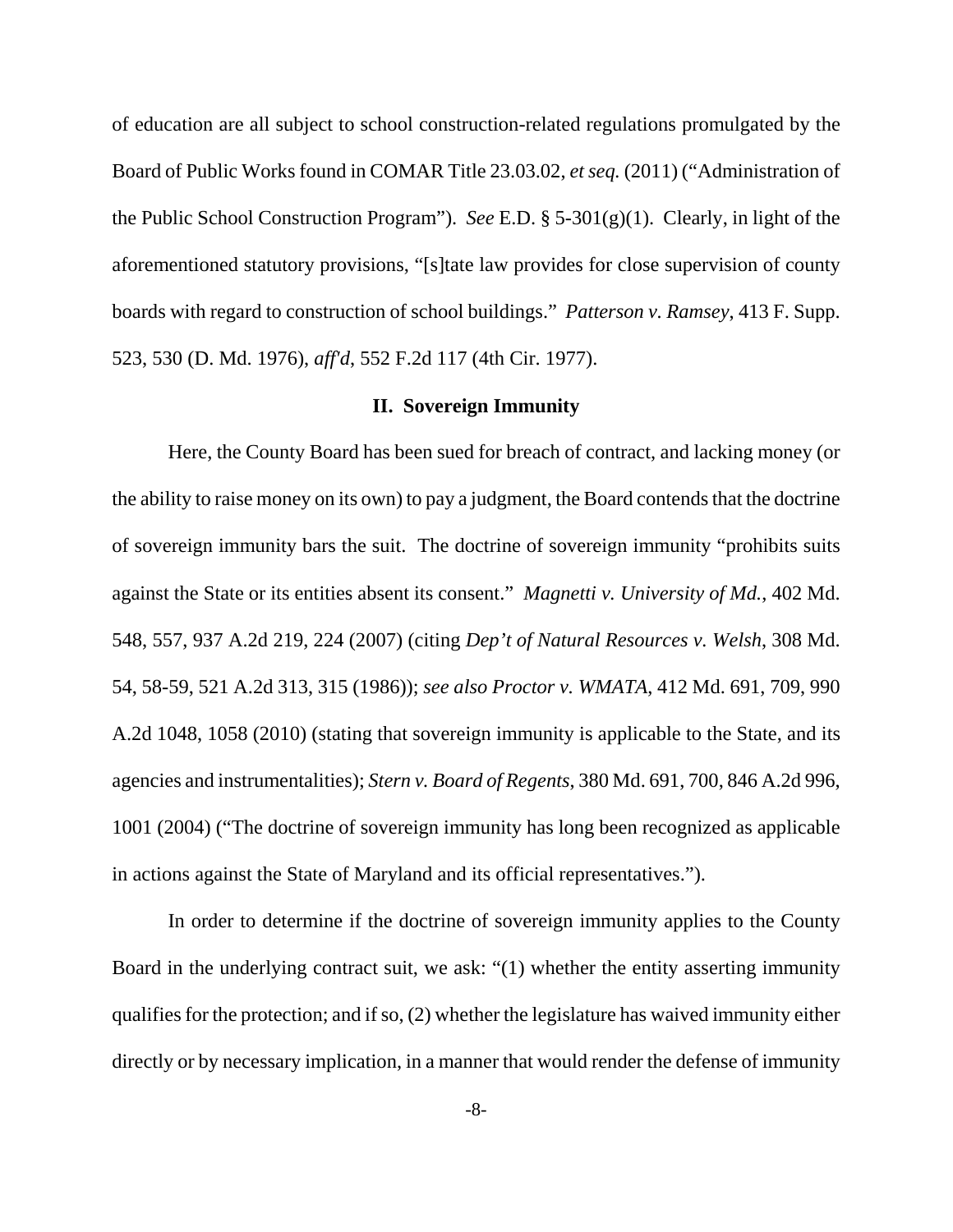unavailable." *Magnetti*, 402 Md. at 557, 937 A.2d at 224 (quoting *ARA Health v. Dept. of Public Safety*, 344 Md. 85, 92, 685 A.2d 435, 438 (1996); *see also Austin v. City of Baltimore*, 286 Md. 51, 69-71, 405 A.2d 255,264-66 (1979) (Eldridge, J., concurring in part, dissenting in part) (describing the legislative origins of sovereign immunity and the resulting deference to that body regarding waivers of the doctrine). A legislative waiver of sovereign immunity, notably, is ineffective unless "there are 'funds available for the satisfaction of the judgment' or the agency has been given the power 'for the raising of funds necessary to satisfy recovery against it.'" *Stern*, 380 Md. at 701, 846 A.2d at 1001-02 (quoting *University of Maryland v. Maas*, 173 Md. 554, 559, 197 A. 123, 126 (1938).5

In our view, on this point, the intermediate appellate court was correct in applying the three-step test set forth in *Ruff*, 278 Md. at 586, 366 A.2d at 363, and reaffirmed by our decision in *Stern*, 380 Md. at 700-01, 846 A.2d at 1001-02. It was necessary for the court to consider first whether the County Board qualified for the protection of sovereign (continued...)

 $<sup>5</sup>$  The applicability of sovereign immunity to bar a claim depends upon three factors:</sup> (1) the applicability of the doctrine of sovereign immunity to the governmental entity; (2) a legislative waiver of sovereign immunity; (3) and means to satisfy a judgment. *Board v. John K. Ruff, Inc.*, 278 Md. 580, 590-91, 366 A.2d 360, 366 (1976) (remanding the case for fact finding on the availability of funding to satisfy the judgment) (citations omitted). Contrary to Petitioner's assertion, these three questions remain pertinent despite the statutory scheme provided in 1976 by the enactment of the Sovereign Immunity Act, presently codified at §§ 12-201 through 12-204 of the State Government Article. Petitioner asserts that it was unnecessary for the Court of Special Appeals to consider the third prong, i.e., whether there were funds or a funding mechanism available for the satisfaction of the judgment because S.G. § 12-203 provides the funding mechanism. *Board of Ed. v. Beka*, 190 Md. App. 668, 692, 989 A.2d 1181, 1195 (2010) (relying on *Stern*, 380 Md. at 700-01, 846 A.2d at 1001-02, which in turn relied on *Ruff*, 278 Md. at 590, 366 A.2d at 366). Conversely, the County Board contends that the *Ruff* test was not abrogated by the statute, and therefore it was still incumbent upon BEKA to prove the availability of funding in order to effect a waiver of the County Board's sovereign immunity.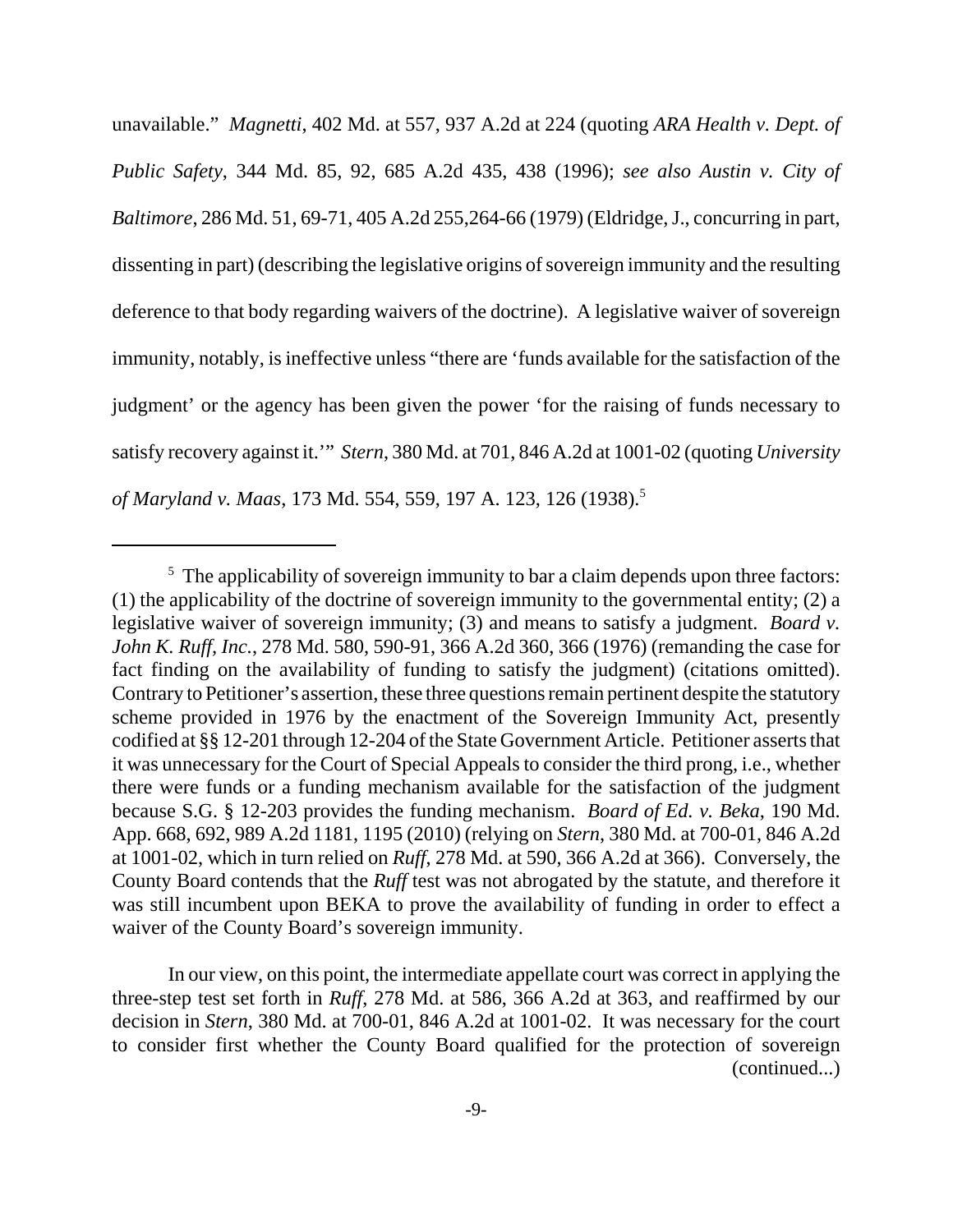BEKA asserts that even if the County Board is entitled to sovereign immunity, that doctrine has been legislatively waived for its contract claim pursuant to Md. Code (2009 Repl. Vol.), §§ 12-201 *et seq.* of the State Government Article ("S.G").<sup>6</sup> Conversely, the County Board, as Cross-Petitioner, asserts that BEKA may obtain only a limited judgment because sovereign immunity applies and has only been legislatively waived for claims of \$100,000 or less, or the limits of an insurance policy, pursuant to Md. Code (2006 Repl.

6 When the contract was executed on June 8, 2004, Md. Code (2004), §§ 12-201 *et seq.* of the State Government Article was in effect. Here, we reference the current statute codified in the 2009 Replacement Volume because it does not contain substantive changes. *See Beka*, 190 Md. App. at 685, 989 A.2d at 1191, fn. 8 (following the same citation format). Section 12-201(a), pertinent to "Actions in Contracts" states:

> (a) *In general*. – Except as otherwise expressly provided by a law of the State, the State, its officers, and its units may not raise the defense of sovereign immunity in a contract action, in a court of the State, based on a written contract that an official or employee executed for the State or 1 of its units while the official or employee was acting within the scope of the authority of the official or employee.

§ 12-201(a) (omitting subsection (b), which limits the waiver of sovereign immunity in contract actions so that "the State, its officers and units are not liable for punitive damages" pursuant to § 5-552(d) of the Courts and Judicial Proceedings Article).

 $5$ (...continued)

immunity, then secondly whether that protection had been waived by statute, and third whether a judgment could be funded. *See Stern*, 380 Md. at 700-01, 846 A.2d at 1001-02; *Ruff*, 278 Md. at 586, 366 A.2d at 363. Sections 12-201 and 12-203, about which we are presently concerned, do not alleviate the necessity of a judicial determination of their applicability to a dispute because "[i]t is clear that without a specific legislative waiver and appropriation, or taxing power, sovereign immunity is applicable in respect to the State." *Stern*, 380 Md. at 701, 846 A.2d at 1002.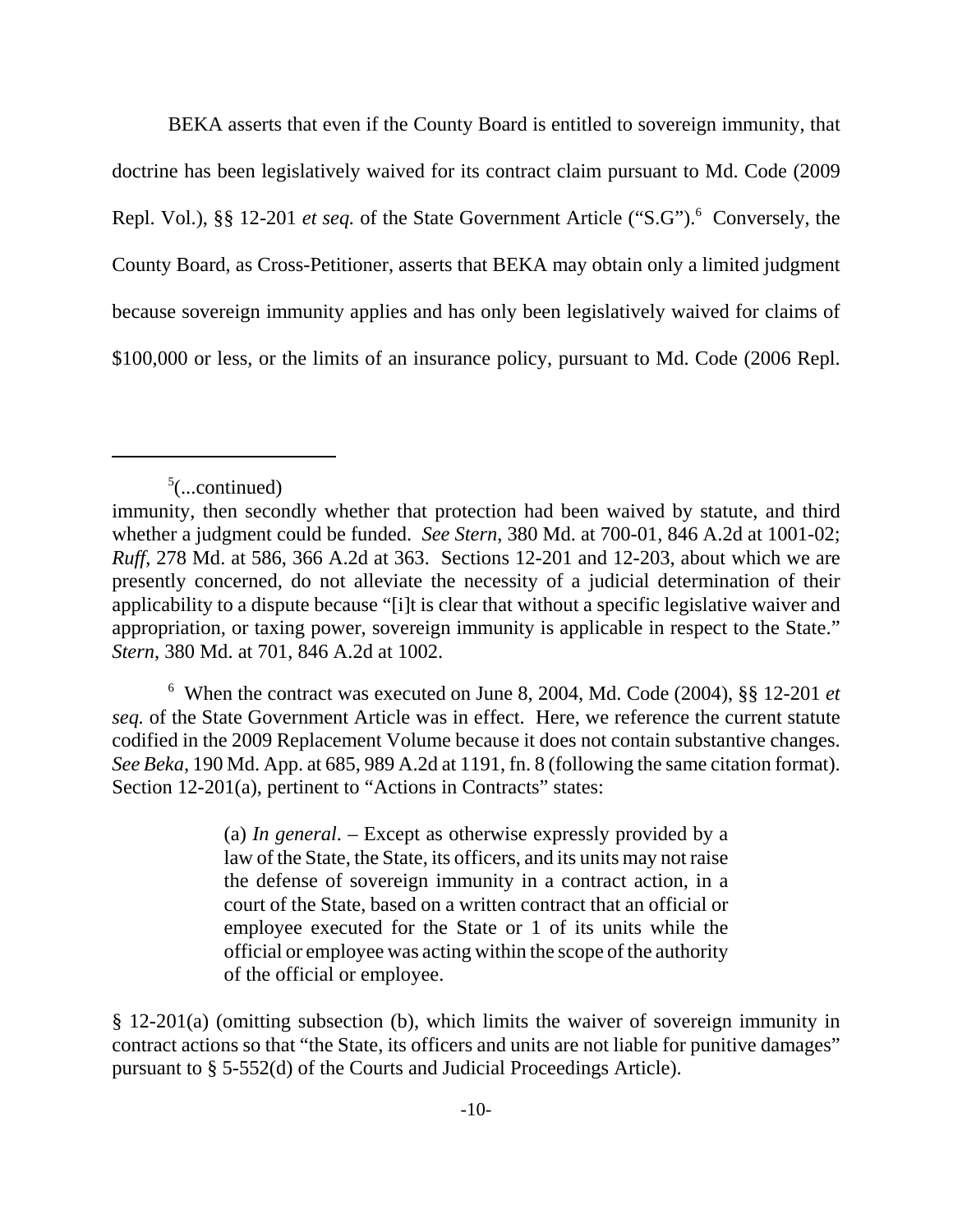Vol.), § 5-518 of the Courts and Judicial Proceedings Article.<sup>7</sup> The County Board contends that when C.J.P. § 5-518 is read together with § 4-105 of the Education Article,<sup>8</sup> there is "little room for the applicability of any other sovereign immunity waiver provision found in State law, including S.G. § 12-201 *et seq*."

The Court of Special Appeals held that S.G. § 12-201 applies; however, it also determined that S.G.  $\S$  12-203<sup>9</sup> does not provide a funding mechanism for a contract

(b) *Claims for more than \$100,000.* – A county board of education, described under Title 4, Subtitle 1 of the Education Article, may raise the defense of sovereign immunity to any amount claimed above the limit of its insurance policy or, if selfinsured or a member of a pool described under  $\S$  4-105(c)(1)(ii) of the Education Article, above \$100,000.

(c) *Claims for less than \$100,000.* – A county board of education may not raise the defense of sovereign immunity to any claim of \$100,000 or less.

<sup>8</sup> Section 4-105 of the Education Article requires that each county board of education carry "comprehensive liability insurance to protect the board and its agents and employees[,]" and provides that county boards of education "shall have the immunity from liability described under § 5-518 of the Courts and Judicial Proceedings Article." Md. Code (2008 Repl. Vol.), § 4-105 of the Education Article. The State Board of Education is required to "establish standards for these insurance policies, including a minimum liability coverage of not less than \$100,000 for each occurrence." E.D. § 4-105(b); *see also* COMAR 13A.02.01.03 (2011).

<sup>9</sup> Section 12-203 of the State Government Article states: "To carry out this subtitle, the Governor shall include in the budget bill money that is adequate to satisfy a final judgment that, after the exhaustion of the rights of appeal, is rendered against the State or any of its officers or units." S.G. § 12-203.

<sup>&</sup>lt;sup>7</sup> Md. Code (2006 Repl. Vol.), § 5-518 of the Courts and Judicial Proceedings Article states, in pertinent part: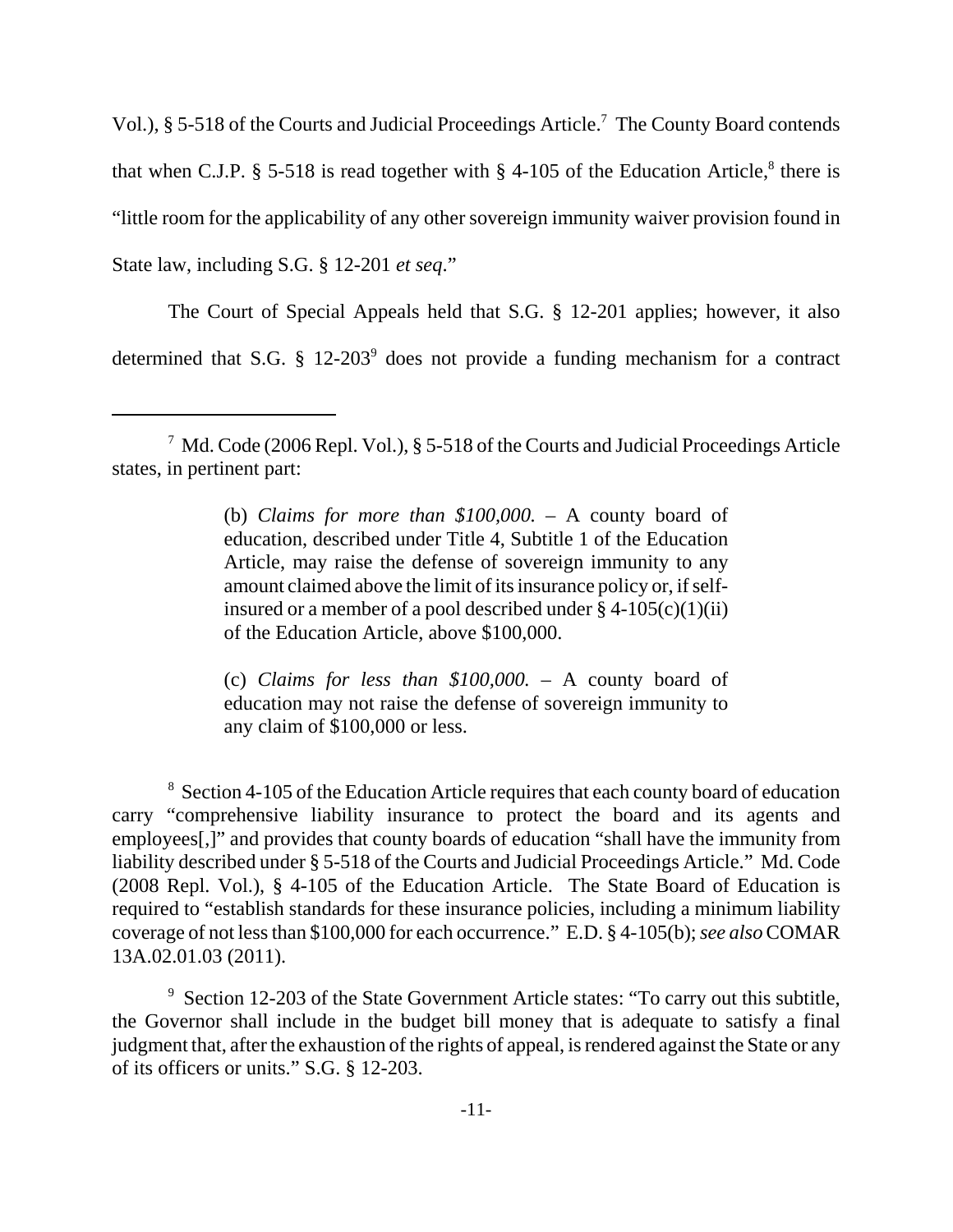judgment; therefore, according to the intermediate appellate court, because no proof was offered on the County Board's ability to pay a judgment the waiver of sovereign immunity was "ineffective." *Beka*, 190 Md. App. at 712, 989 A.2d at 1207. Consequently, the intermediate appellate court held that "in the event that there is a new trial, and a judgment is entered against the Board on the contract claims, there will need to be evidence presented, and a factual finding by the Circuit Court, regarding whether there are funds available to satisfy the judgment." *Beka*, 190 Md. App. at 715, 989 A.2d at 1208.

We shall hold that the legislative waiver of sovereign immunity in S.G. § 12-201(a) is applicable to the Board of Education of Worcester County. Additionally, we hold that S.G. § 12-203 provides a funding mechanism for judgments rendered against the County Board following a waiver of sovereign immunity under S.G. 12-201(a). Thus, suit on a written contract for construction of a public school may be brought against the County Board. Moreover, the limited waiver of sovereign immunity contained in C.J.P. § 5-518 does not apply.

# **A. S.G. § 12-201 Waives Sovereign Immunity for the County Board of Education Arising out of a School Construction Contract**

BEKA advances the contention, which was adopted by the intermediate appellate court, that "in the context of this case, the Board is a "unit" of the State pursuant to S.G. § 12-201, and this statute waives [the County Board's] right to the defense of sovereign immunity in contract actions." *Beka*, 190 Md. App. at 709, 989 A.2d at 1205 (footnote omitted). Conversely, the County Board asserts that " S.G. § 12-201 *et seq*., … applies only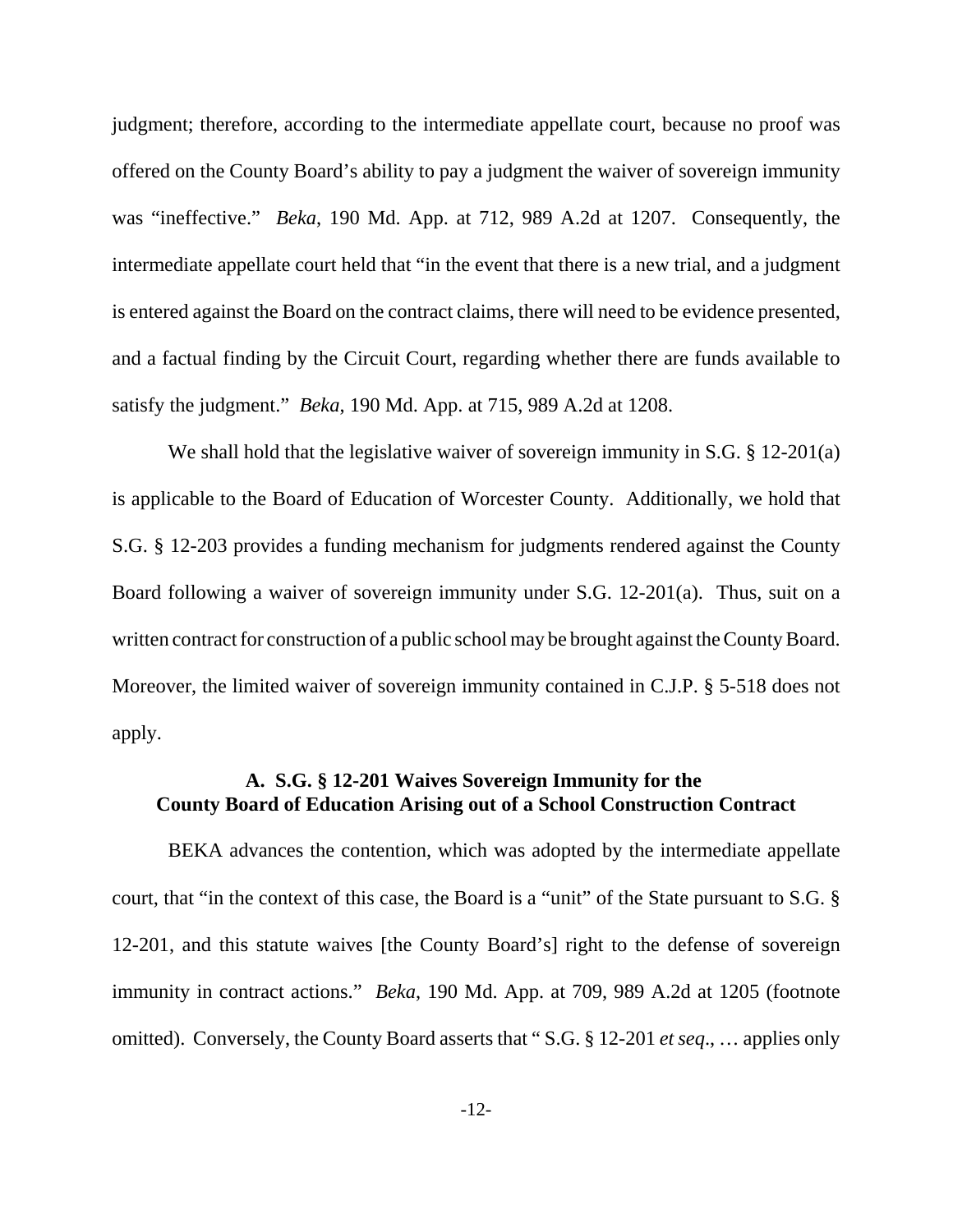to contract claims against the State, its officers, and its units" and that local boards of education, the County Board contends, are not "units" of the State.<sup>10</sup> We reject the County Board's position and affirm the intermediate appellate court's conclusion.

First, we must determine "whether the entity asserting immunity qualifies for its protection." *Stern*, 380 Md. at 700, 846 A.2d at 1001-02 (citation omitted). We affirm that a county board of education, is "a State agency entitled to governmental immunity." *Beka*, 190 Md. App. at 694, 989 A.2d at 1196 (citing *Board of Ed. v. Zimmer-Rubert*, 409 Md. 200, 205-06, 973 A.2d 233, 236-37 (2009) (noting numerous cases in support of the proposition that the Court of Appeals has "long considered" county school boards to be State agencies); *see also Chesapeake Charter v. Board of Ed.*, 358 Md. 129, 135-36, 747 A.2d 625, 628-29 (2000) (holding that county school boards are 'creatures' of the General Assembly and principally governed by state policies, although not "units" for the purposes of the State's General Procurement Law).

If a county board of education may benefit from the sovereign immunity enjoyed by State agencies, then, necessarily, it is also subject to statutory restraint on that defense by

<sup>&</sup>lt;sup>10</sup> At various times, county boards of education have asserted the predominance of either their "local" or "State" nature depending on their desired outcome. For example, compare the position of the Board of Education of Worcester County in the present case with that of the Board of Education of Anne Arundel County in *Norville v. Board of Education*, 160 Md. App. 12, 35, 862, A.2d 477, 491 (2004), *vacated*, *Board of Ed. v. Norville*, 390 Md. 93, 887 A.2d 1029 (2005), wherein that Board asserted that "county school boards are the product of the Legislature," and that "the Court of Appeals has consistently regarded county school boards as State entities, rather than local agencies[,]" in order to apply the doctrine of sovereign immunity to a former employee's suit against the Anne Arundel Board for a federal claim of age discrimination.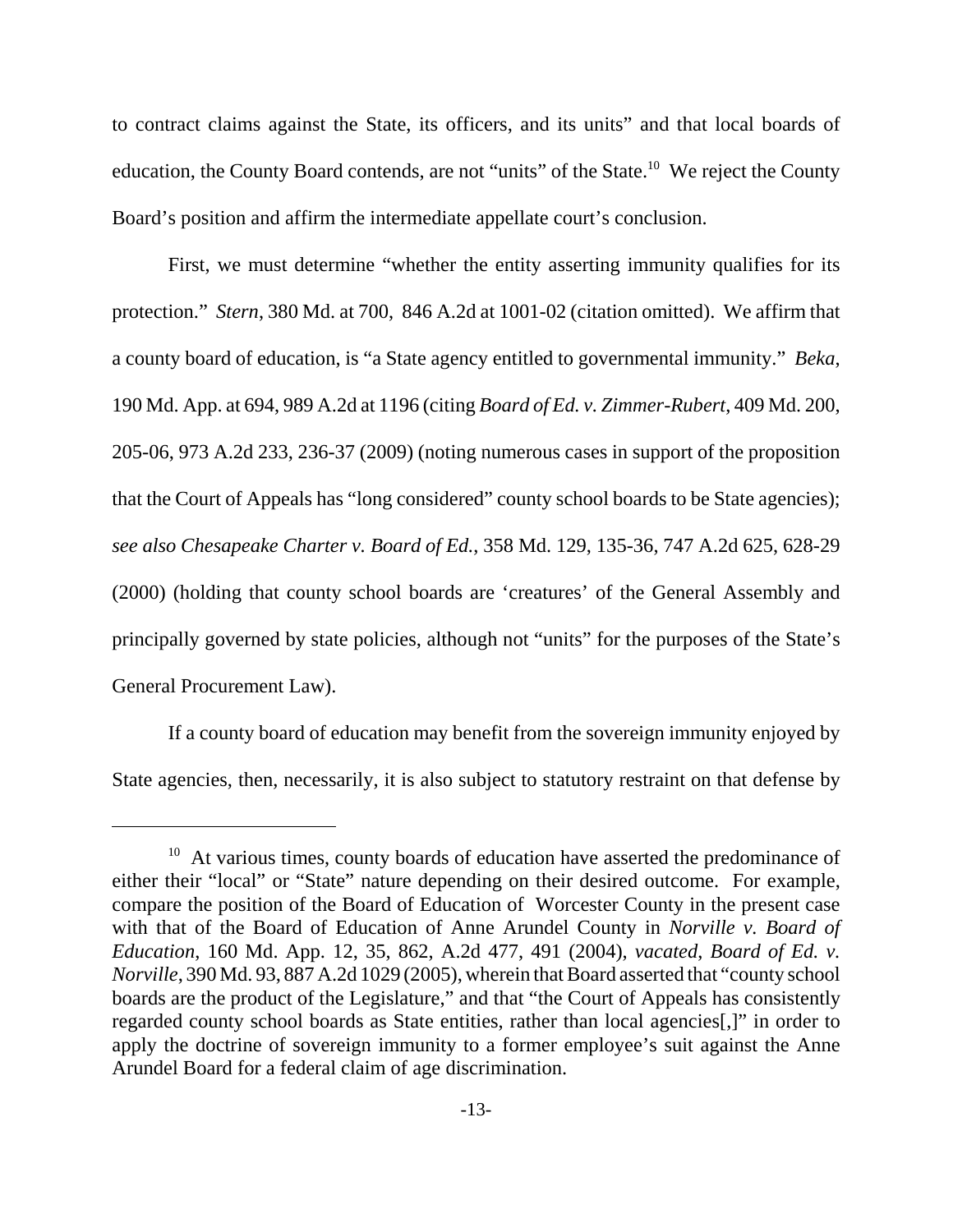operation of a legislative waiver. *See State v. Sharafeldin*, 382 Md. 129, 140, 854 A.2d 1208, 1214 (2004) ("We have held, consistently, that immunity from suit is 'one of the highest attributes of sovereignty,' and that any waiver of that immunity must come from the Legislature."); *see also* E.D. § 3-104(b)(2) (allowing a county board of education to "sue or be sued"); *see also* C.J.P. § 5-518 (discussed *infra*). "Title 12 of the State Government Article addresses the liability of state agencies and the scope of the doctrine of sovereign immunity … contain[ing] separate statutory provisions regarding tort and contract actions." *Beka*, 190 Md. App. at 695, 989 A.2d at 1197. Alluding briefly to the legislative history of S.G. § 12-201, the Court of Special Appeals concluded that because the Board of Education of Worcester County is a State agency, a "unit" of the State in the parlance of the statute, then the waiver of sovereign liability in contract actions set forth in S.G. § 12-201 was expressly applicable.<sup>11</sup> *Beka*, 190 Md. App. at 708, 989 A.2d at 1204-05. We agree.

The present law contains numerous lists such as "departments, boards, commissions and

(continued...)

<sup>&</sup>lt;sup>11</sup> The Court of Special Appeals considered the legislative history of S.G.  $\S$  12-201, stating:

The statute, as initially enacted in 1976, waived the defense of sovereign immunity for the State "and every officer, department, agency, board, commission or other unit of State government." Md. Code (1976 Cumm. Supp.), Art. 41, § 10A. When the statute was recodified in the State Government Article in 1984, the statute was revised, providing that it applied to "the State its officers and its units." Md. Code (1984), S.G. § 12- 202(a). According to the Report on Senate Bill 50, issued on January 27, 1984, the reason for this change was as follows: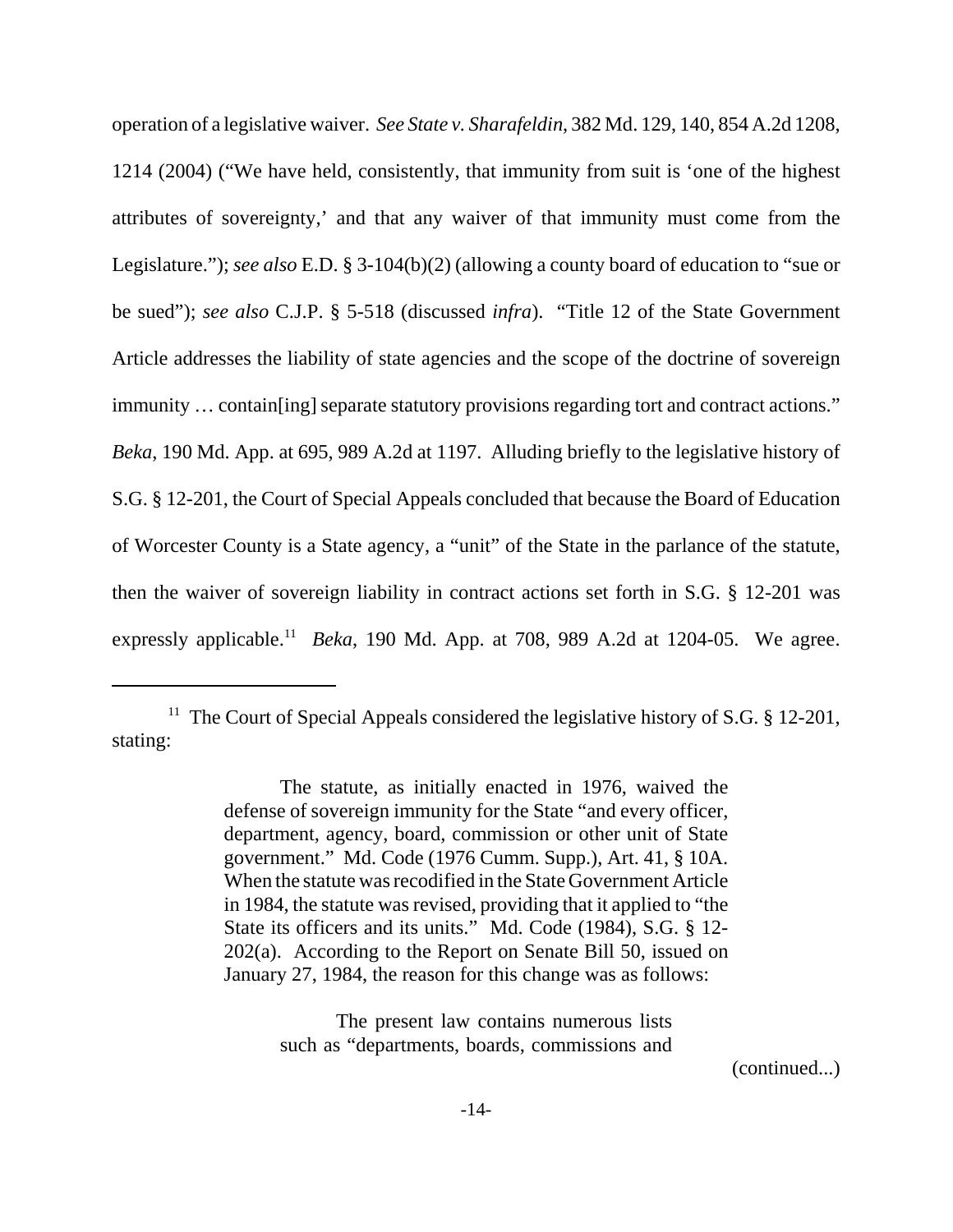Moreover, as required by the statute and cases interpreting the provision, the contract between the County Board and BEKA, irrefutably "was [(1)] reduced to writing; and (2) the State employee or official [the County Superintendent on behalf of the Board] acted within the scope of his, her, [or its] authority in executing the contract," therefore, the contract was duly executed and falls within the waiver of sovereign immunity provided by S.G. § 12- 201(a). *See ARA Health*, 344 Md. at 92, 685 A.2d at 440 (holding that immunity was not waived where a claim did not satisfy the formal requirements of a written contract under S.G. § 12-201(a)). The County Board contends that the legislative waiver of sovereign immunity contained in S.G. § 12-201 does not apply because a county board of education is neither a State "unit," nor a local government entity,<sup>12</sup> drawing on the distinction made in

 $11$ (...continued)

other units" or uses terms such as "State agencies" to encompass the listed entities. Throughout the State Government Article, the word "unit" is substituted as a general term for a governmental organization.

The statute included "new language derived *without substantive change*." Revisor's Note, 1984 Md. Laws, Chap. 284. Accordingly, the word "unit" in what is now S.G. § 12-201(a) encompasses entities deemed to be State agencies. And, as discussed, *supra*, county boards of education generally are considered to be State agencies.

*Beka*, 190 Md. App. at 708, 989 A.2d at 1204-05 (footnote omitted).

 $12$  Notably, there has never been a common law right to governmental immunity for contract claims against local governments and this is apparently why the County Board chose not to more stridently assert its local character, and instead focused attention on its "hybrid" (continued...)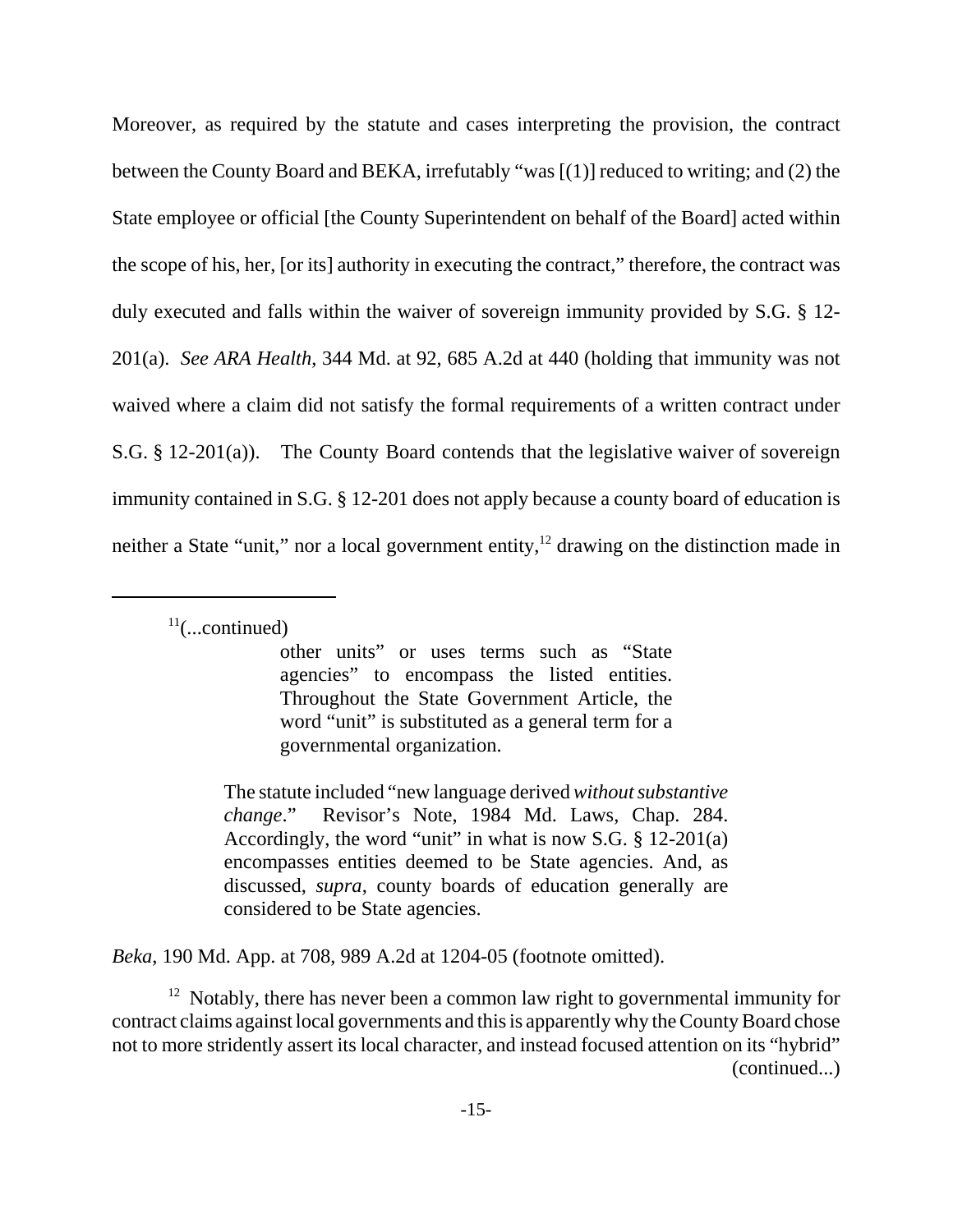*Chesapeake Charter* in which Judge Wilner discussed the "hybrid nature" of county boards

of education, stating that:

[A]lthough the county boards are generally regarded as State agencies because they are part of the State public education system, are subject to extensive supervision and control by the State Board of Education, and exercise a State function, *from a budgetary and structural perspective, they are local in character. They are not divisions of or units within the State Department of Education. They are subject to the county, not the State, budget process and must justify their budget requests to the county government.* Most of their operational funding comes from the county, not the State, government. When these factors are taken into account, it is clear that the general characterization of county boards of education as State agencies does not require a finding that they are entities "in the Executive Branch of the State government" for purposes of S.F.P. § 11-  $101(x)$ .

*Chesapeake Charter*, 358 Md. at 139-40, 747 A.2d at 630-31. The proposition that

*Chesapeake Charter* stands for is that a local school board is not a "unit" of State Government for purposes of the General Procurement Law because the "procurement of supplies and services by the county boards of education" in contrast to school construction, has never been subject to the general authority of the Board of Public Works, or the

 $12$ (...continued)

nature. *See Housing Authority v. Bennett*, 359 Md. 356, 358-59, 754 A.2d 367, 368 (2000) (citing *Harford County v. Bel Air*, 348 Md. 363, 372-73, 704 A.2d 421, 425-26 (1998) ("There is still no common law local governmental immunity in contract actions.")). Furthermore, effective July 1, 1976, a county governed by county commissioners, a chartered county, or code county expressly may not raise the defense of sovereign immunity for actions based upon written contracts. *See* Md. Code (1957, 1973 Repl. Vol., and 1976 Supp.), Article 25, § 1A, Article 25A, § 1A, and Article 25B, § 13A.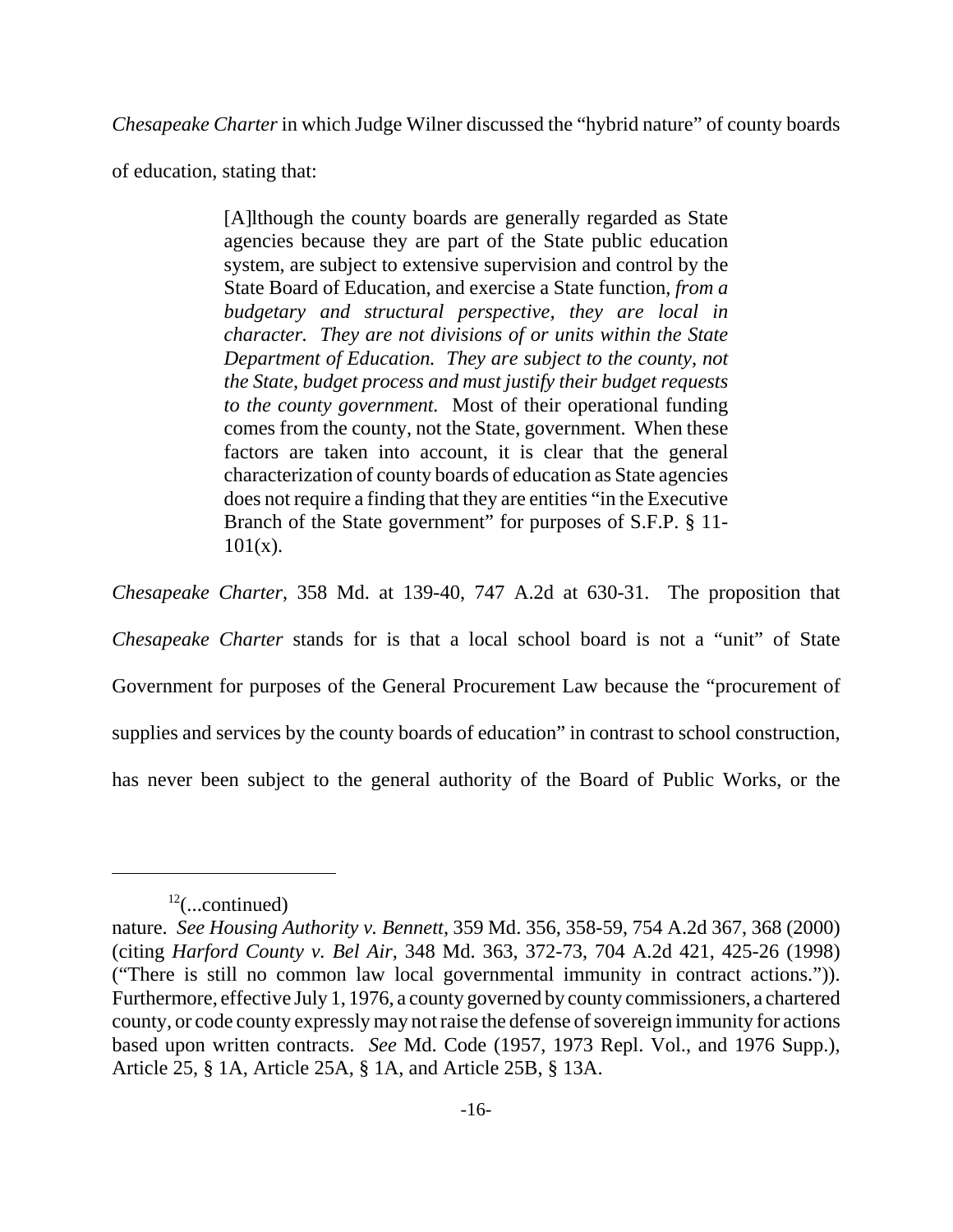Department of General Services.<sup>13</sup>

13 Importantly, Judge Wilner noted in *Chesapeake Charter* that while operational funding may be a local issue, school construction funding is not:

> The one area in which the Legislature has expressly subjected county school board procurement to supervision and control by the Board of Public Works is *school construction*, *and that is because, during the last three decades, the State has paid for most of the cost of that construction. See* E.D. § 5-301. The Board of Public Works is authorized to adopt regulations and procedures for the school construction program, and both the county governments and all of the educational agencies, including the county school boards, are expressly made subject to those regulations. E.D. § 5-301(h). That authority is not pursuant to the General Procurement Law, however, but arises from provisions in the Education Article, and it is not complete. The county school boards still let the contracts in accordance with E.D. § 5-112. *See* 76 Op. Atty. Gen. 181, 183 (1991).

*Chesapeake Charter*, 358 Md. at 140-41, 747 A.2d at 631, fn. 5; *see also Beka*, 190 Md. at 709, 989 A.2d at 1205 ("As [the Court of Special Appeals] stated in *Norville*, 160 Md. App. at 58-59, 862 A.2d at 505, the Court [of Appeals] in *Chesapeake Charter* 'recognized only a limited exception with respect to budgetary matters and procurement.' It did not change the principle that, generally, a county board of education is a State agency.") (citation omitted).

Moreover, Judge Wilner drew a comparison between cases where the Maryland State Board of Education ("MSBE") exercised supervision over "local" disputes regarding nonconstruction procurement issues and a case where the MSBE deferred a construction procurement dispute to the Maryland State Board of Public Works ("BPW"), stating:

> The State Board of Education has, indeed, entertained appeals from non-school construction procurement decisions made by the county school boards, including decisions regarding school bus contracts. *See, for example*, *Clyde's Bus Service v. Anne Arundel County Board of Education*, 3 Opinions of MSBE 621 (1984) (affirming cancellation of a school bus contract because [the] contractor was disqualified, due to a vision deficiency,

(continued...)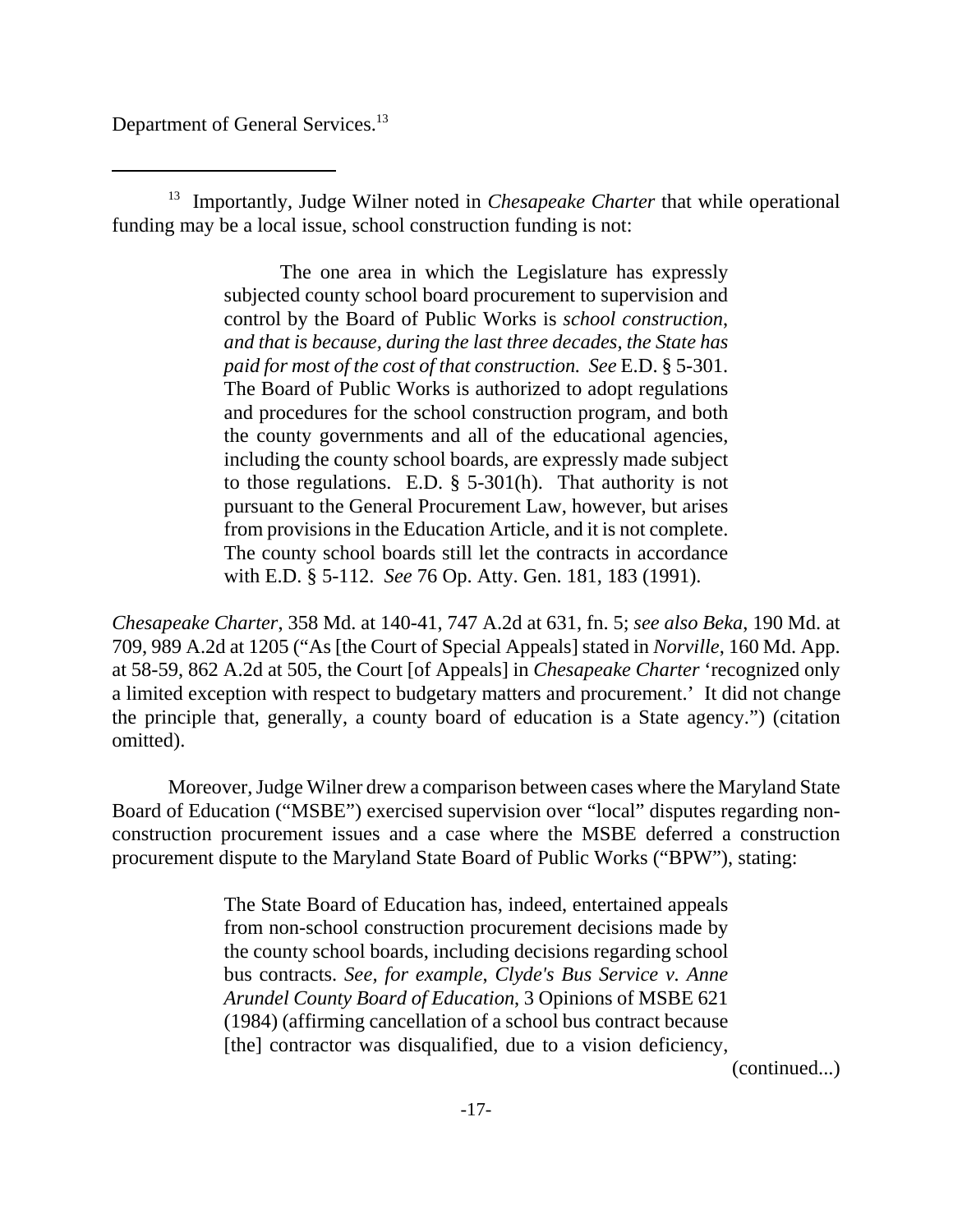We held in *Chesapeake Charter* that "a county school board is not a "unit" within the meaning of [the General Procurement Law], and accordingly, that [the Maryland State] Board of Contract Appeals ha[d] no jurisdiction over disputes arising from procurement decisions made by those boards." *Chesapeake Charter*, 358 Md. at 145-46, 747 A.2d at 634 (noting that the Education Article retained, despite numerous revisions, distinct statutory procurement requirements for county boards related to the solicitation of school construction contracts); *see also* E.D. § 5-112 (governing the bid process for school construction). Thus, the fine distinction drawn in *Chesapeake Charter* for the purposes of determining whether a school bus contract (a local, operational expense) was governed by the State's General Procurement Law, as highlighted by the County Board and the Maryland Association of Boards of Education as amicus curiae, in this case, does not proscribe the application of S.G.

 $13$ (...continued)

*Chesapeake Charter*, 358 Md. at 144-45, 747 A.2d at 633-34. The MSBE, similarly, declined to hear BEKA's dispute against the County Board in the instant case.

from driving a school bus); *… Compare S.B. Construction Company, Inc. v. Montgomery County Board of Education*, 3 Opinions of MSBE 595 (1984), in which the State Board of Education concluded that a contractor was not required to present a school construction procurement dispute, which involved primarily legal issues, to the County Board before proceeding to court. The Board carefully noted its limited jurisdiction in that area, agreeing to review those matters dealing 'with the proper administration of the school system' but declining to rule on whether the county board's actions 'were contrary to any procurement regulations or requirements of the Maryland State Interagency Committee for School Construction (IAC), which is subject to the Maryland State Board of Public Works, and not [the State Board of Education].' *Id.* at 600.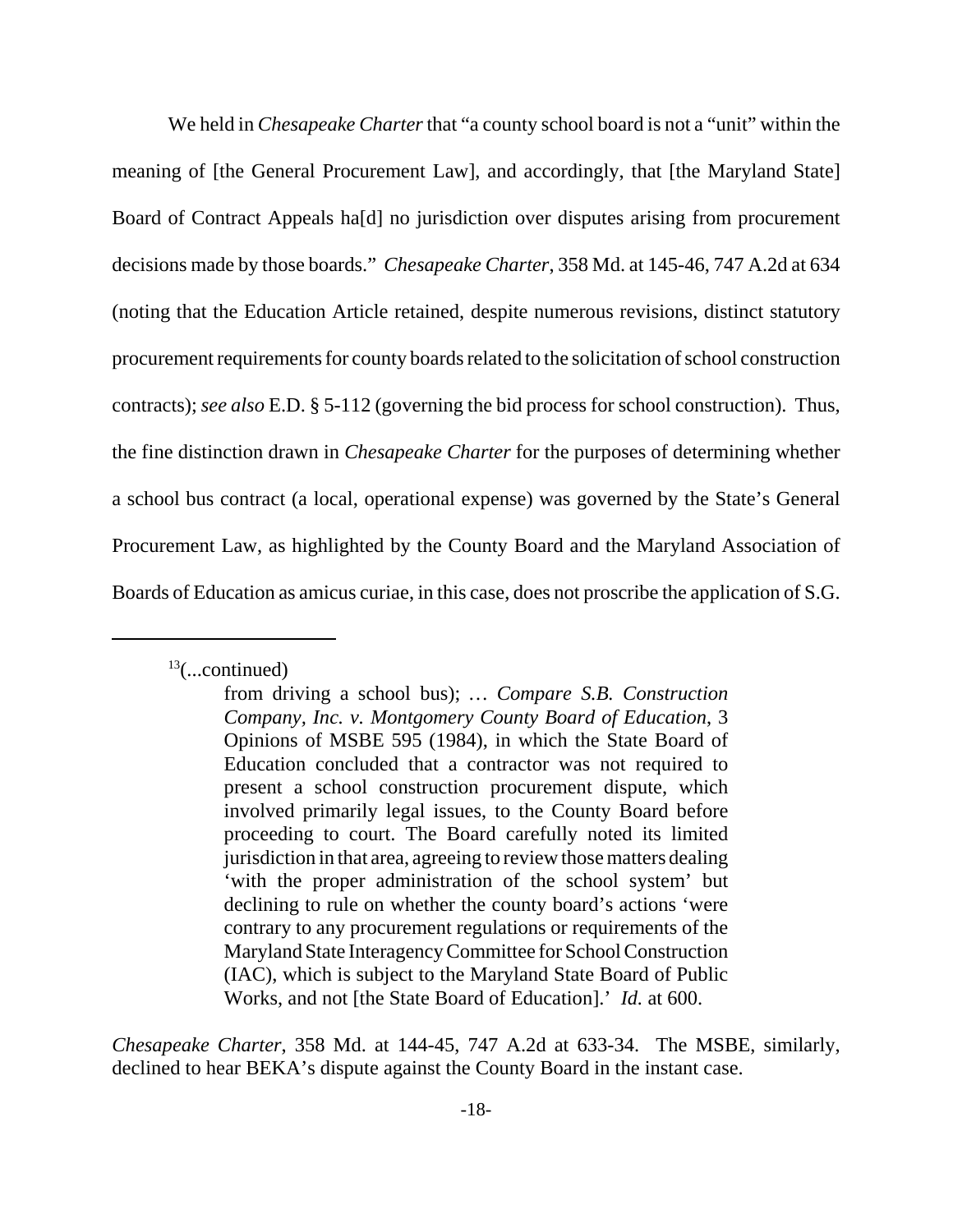§ 12-201(a)'s waiver of sovereign immunity to the County Board in the present contract action.14

### **B. Funding the Judgment**

Before this Court, the parties contest the applicability of S.G. § 12-203 as a funding mechanism to satisfy BEKA's judgment, as well as the status of the *supersedeas* bond filed in the Circuit Court for Worcester County as a stay of execution pending this appeal. Because S.G. § 12-201(a) waives the County Board's sovereign immunity in an action based on a written contract for public school construction, we must ascertain whether the General Assembly intended for a judgment awarded thereunder to be satisfied by funding requested by the Governor as part of a "budget bill" pursuant to S.G. § 12-203. Thus, the issue before us is whether § 12-203 applies to all judgments, or only certain judgments, as it appears the intermediate appellate court concluded. In the later case, it would be necessary to have some intelligible way of discerning which judgments would be the responsibility of the State and

 $14$  Neither party has asserted that the public school construction bidding process, contained in E.D. § 5-112, is at issue here, thus the factual predicate and issue to be resolved here are distinct from *Chesapeake Charter*. We are not precluded by *Chesapeake Charter* from holding here that the county board of education is a State "unit" for purposes of our application of the waiver of sovereign immunity, as stated in S.G. 12-201 *et seq.* In *Chesapeake Charter*, we considered whether the Maryland State Board of Contract Appeals ("MSBCA") had jurisdiction to hear a dispute by a school bus contractor who had lost a bid to provide transportation services in Anne Arundel county. We held that the MSBCA did not have jurisdiction over the dispute because the county board of education was not subject to the State's General Procurement Law and so even though a "procurement contract" was in dispute, the procurement dispute was governed by provisions in the Education Article and not the provisions of the State Finance and Procurement Article, particularly the General Procurement Law.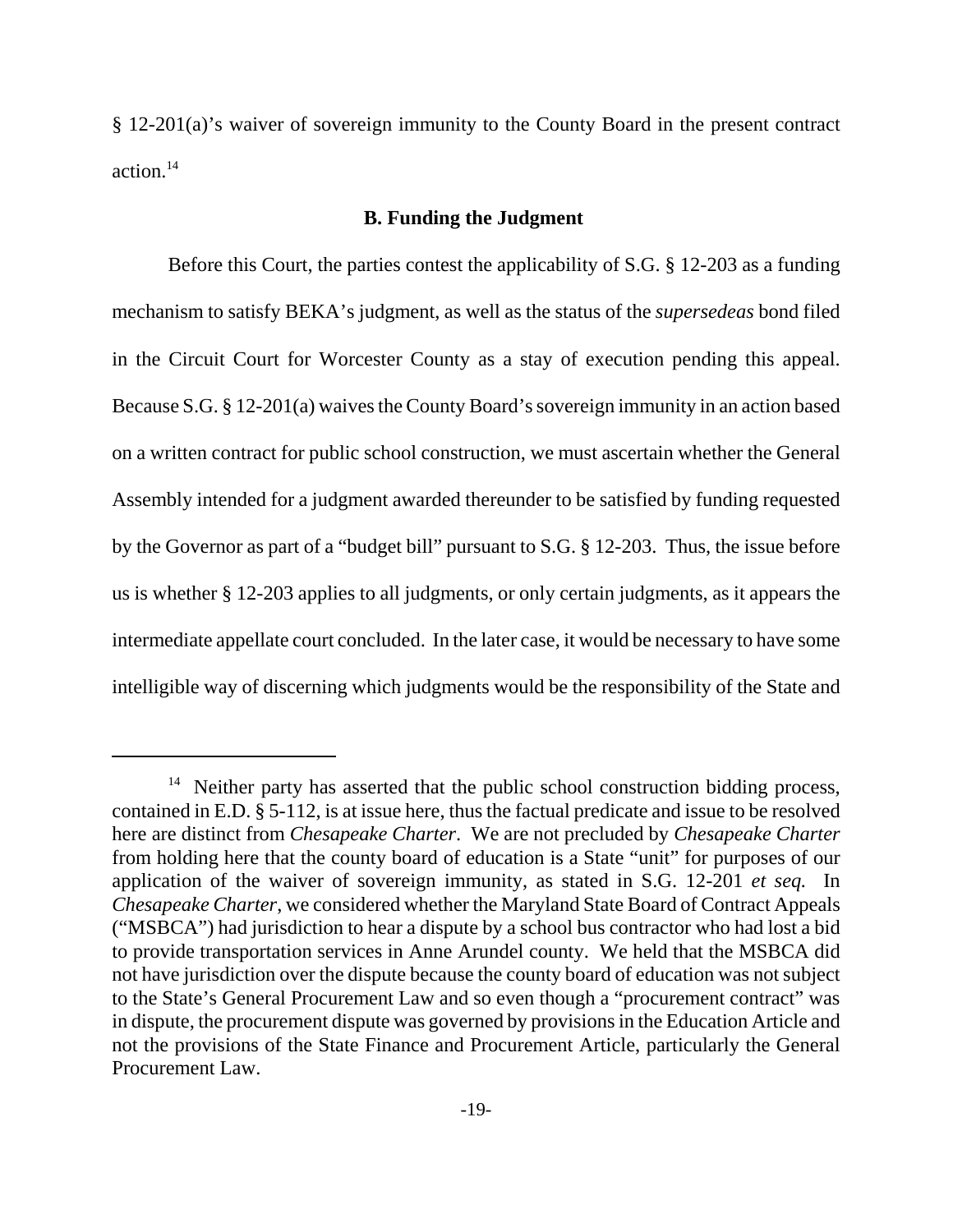which would not.

 The Court of Special Appeals held that, pursuant to this Court's decision in *Stern*, and notwithstanding the waiver of sovereign immunity, "the burden of proving the availability of funds to satisfy the judgment is on the party seeking to show a waiver of the defense of sovereign immunity, in this case, BEKA[,]" because "SG § 12-203 does not provide a mechanism for appropriation of State funds to satisfy a judgment against a county board of education." *Beka*, 190 Md. App. at 710, 712, 989 A.2d at 1205, 1207. The Court of Special Appeals reviewed the record to ascertain if facts were alleged to indicate that the County Board had the means to satisfy the judgment, through taxation or appropriation. *See Beka*, 190 Md. App. at 712-13, 989 A.2d at 1207. Finding none and concluding that several allegations of sources of funding made by BEKA on appeal had not been made at trial, the intermediate appellate court determined that a new trial would require fact-finding on the issue of availability of funding. *Beka*, 190 Md. App. at 715, 989 A.2d at 1208. In our view, additional fact-finding is unnecessary because funding is provided by statute.

The Court of Special Appeals concluded that S.G. § 12-203 could not be used to satisfy a judgment, stating:

> To be sure, this provision generally would satisfy the funding requirement for State agencies. As indicated, however, school boards are "unusual," "hybrid" agencies. *See Dean*, 71 Md. App. at 98. These boards, while State agencies for most purposes, "are not normally regarded for structural or budgetary purposes, as units within the Executive Branch of the State government." *Chesapeake Charter*, 358 Md. at 137[, 747 A.2d. at 625].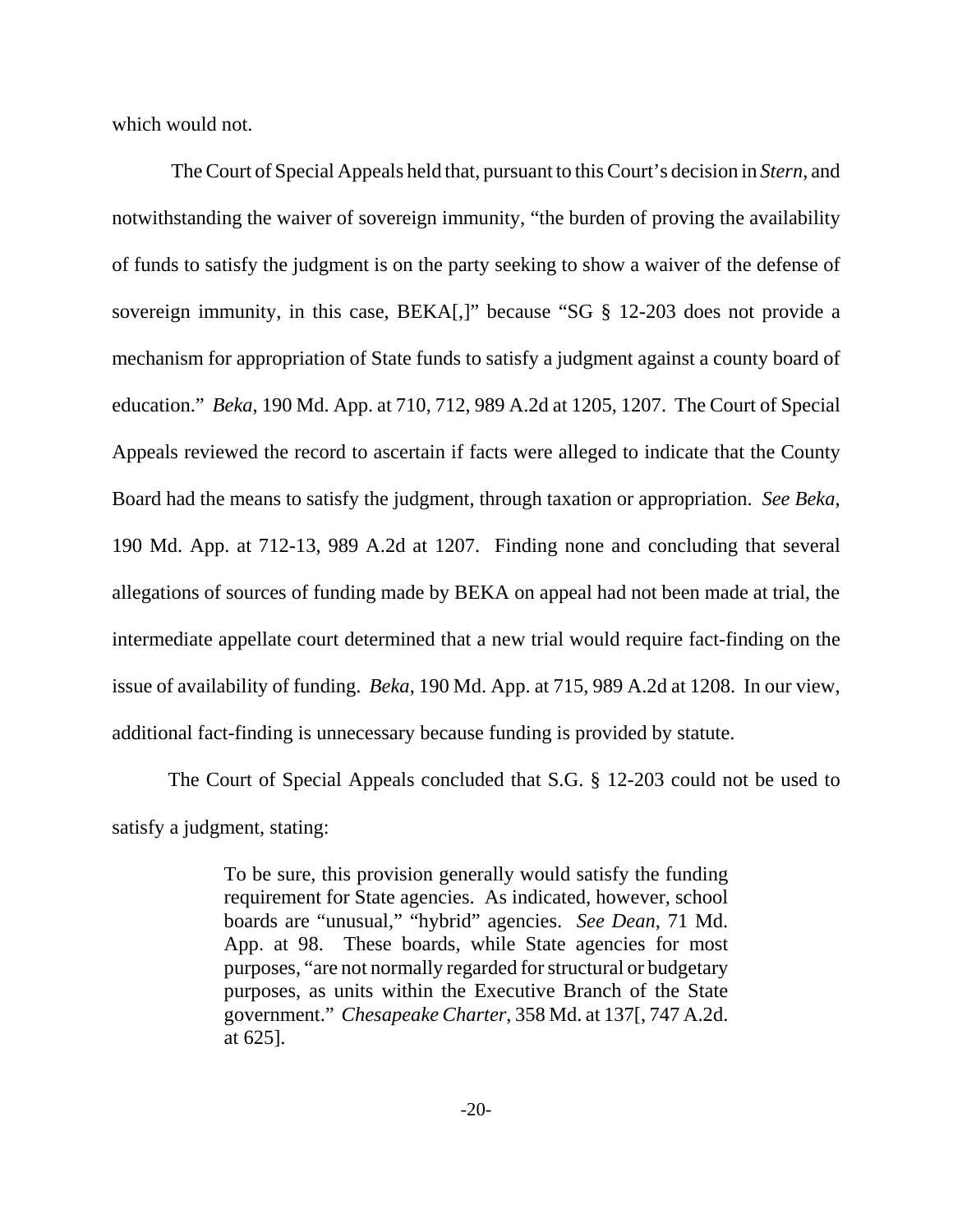*Beka*, 190 Md. App. at 710-11, 989 A.2d at 1206. The Court of Special Appeals determined that S.G. § 12-203 did not apply to the present dispute relying largely upon *Chesapeake Charter*. In that case, we did not consider the sections of the State Government Article, at issue in the present case, because there the parties brought their procurement contract to the Maryland State Board of Contract Appeals ("MSBCA") pursuant to § 15-205 of the State Finance and Procurement Article ("S.F.P."). Consequently, sovereign immunity was not an issue in the case.

In *Chesapeake Charter*, we held that a county board of education's school bus contracts were not subject to the General Procurement Law, because the board was not a "unit" of the Executive Branch of the State Government within the meaning of the pertinent statutory provision, S.F.P.  $\S 11-101(x)$ , and therefore the MSBCA had no jurisdiction over the dispute between the county board and a school bus contractor. *Chesapeake Charter*, 358 Md. at 145-46, 747 A.2d at 634. Determining that the language of the pertinent statute was ambiguous, we considered the legislative history and concluded that, other than school construction, the State Board of Public Works and the Department of General Services had never "exercised any authority over the procurement of supplies and services by the county boards of education." *Chesapeake Charter*, 358 Md. at 140, 747 A.2d at 631 (footnote omitted, quoted *supra*).

Accordingly, our holding in *Chesapeake Charter* was a narrow one. We determined that "most of [the county board of education's] operational funding comes from the county, not the State, government" and that "[t]hey are subject to the county, not the State budget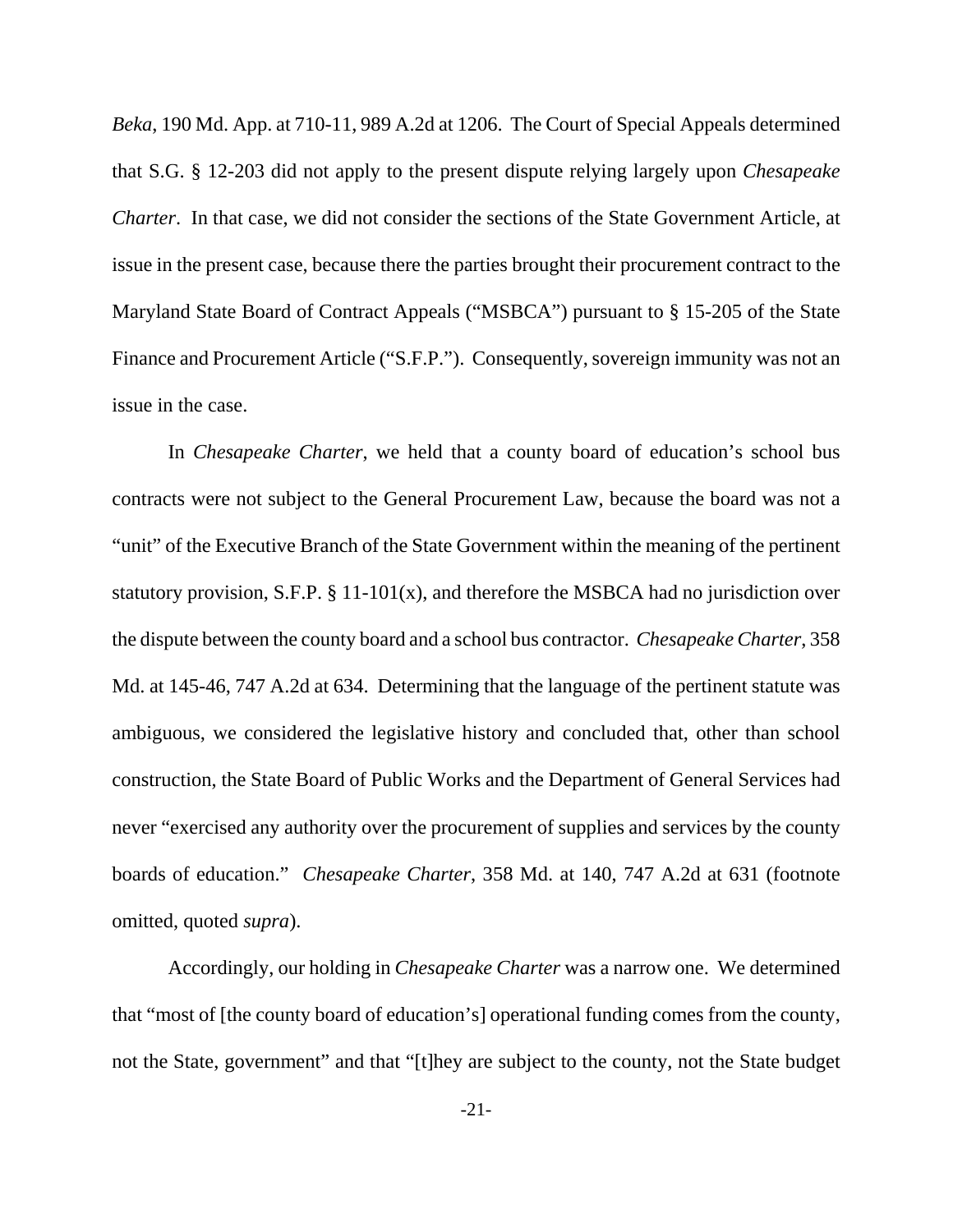process" therefore the school bus contract was a local, and not a State concern. *Chesapeake Charter*, 358 Md. at 139, 747 A.2d at 631. The Court of Special Appeals relied on this reasoning to conclude that, "[b]ecause county boards of education are subject to the county budget process, it does not appear that the State would be responsible for paying a judgment against a county board of education. … Accordingly, S.G. § 12-203 does not provide a mechanism for appropriation of State funds to satisfy a judgment against a county board of education." *Beka*, 190 Md. App. at 712, 989 A.2d at 1207. While we do not disagree that the county board of education must submit a budget to the local government for approval, the funding that is appropriated to fulfill the budget emanates from local, State, and federal sources. This "local budgetary character," therefore, appears insufficient to overcome the overwhelming support in our case law for the notion that county boards of education are "legally State agencies." *See Chesapeake Charter*, 358 Md. at 137, 747 A.2d at 629.

Here, the issue is one of statutory construction because we must determine whether S.G. § 12-203, by its terms, is applicable to the underlying action. We construe S.G. § 12- 203 "recogniz[ing] that 'the cardinal rule of statutory interpretation is to ascertain and effectuate the intention of the legislature[,]'" *Stern*, 380 Md. at 720, 846 A.2d at 1013, beginning with a plain meaning analysis in order to "give effect to the statute as it is written[,]" *Pak v. Hoang*, 378 Md. 315, 323, 835 A.2d 1185, 1189 (2003). "[B]ut if the true legislative intent cannot readily be determined from the statutory language alone, we look to other indicia of that intent, including the title to the bill, the structure of the statute, the inter-relationship of its various provisions, its legislative history, its general purpose, and the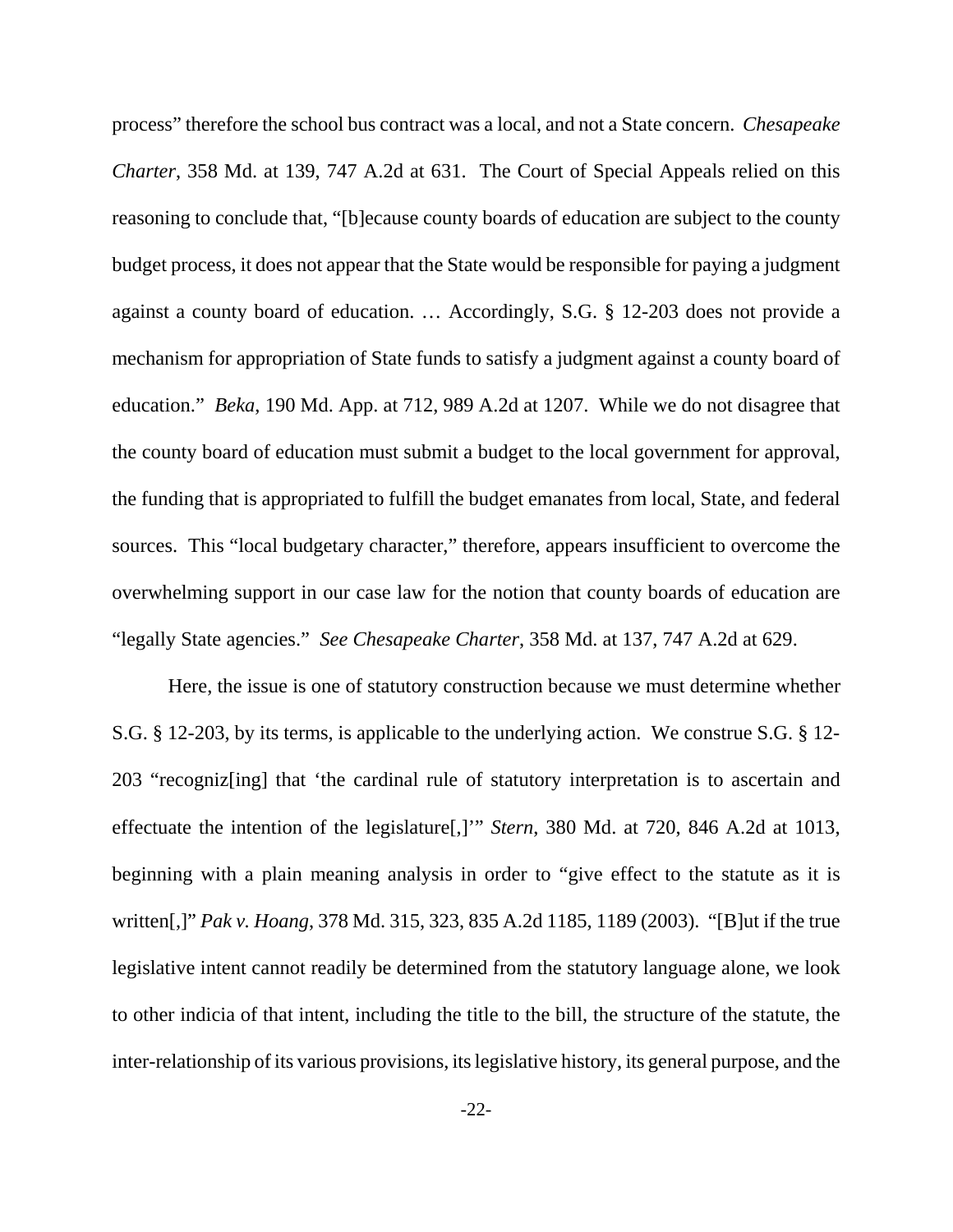relative rationality and legal effect of various competing constructions." *Baltimore County v. RTKL Assoc.*, 380 Md. 670, 678, 846 A.2d 433, 437-38 (2004). We also "avoid a construction of the statute that is unreasonable, illogical, or inconsistent with common sense." *Zimmer-Rubert*, 409 Md. at 215, 973 A.2d at 243 (quoting *Walzer v. Osborne*, 395 Md. 563, 573, 911 A.2d 427, 432 (2006)). "We have also stated that this Court must read and 'construe legislative dilution of governmental immunity narrowly in order to avoid weakening the doctrine of sovereign immunity by judicial fiat.'" *Magnetti*, 402 Md. at 565, 937 A.2d at 229 (quoting *Stern*, 380 Md. at 720, 846 A.2d at 1012-13).

Section 12-203 of the State Government Article requires that "adequate" funds to satisfy a final judgment "rendered against the State or any of its officers or units" be made available through a "budget bill"<sup>15</sup> after all appellate issues have been resolved. S.G. § 12-203. The provision is intended to "carry out this subtitle," which, as stated, addresses

<sup>&</sup>lt;sup>15</sup> A "budget bill" is defined in Article III,  $\S$  52(5) of the Maryland Constitution, which states:

The Governor shall deliver to the presiding officer of each House the Budget and a bill for all the proposed appropriations of the Budget classified and in such form and detail as he shall determine or as may be prescribed by law; and the presiding officer of each House shall promptly cause said bill to be introduced therein, *and such bill shall be known as the "Budget Bill."* 

MD. CONST., Article III, § 52(5). An "appropriation of public funds is made by a constitutional mandate or lawful legislative act whose primary object is to authorize the withdrawal from the state treasury of a certain sum of money for a specified public object or purpose to which such sum is to be applied." *Dorsey v. Petrott*, 178 Md. 230, 245, 13 A.2d 630, 633-34 (1940) (citation omitted).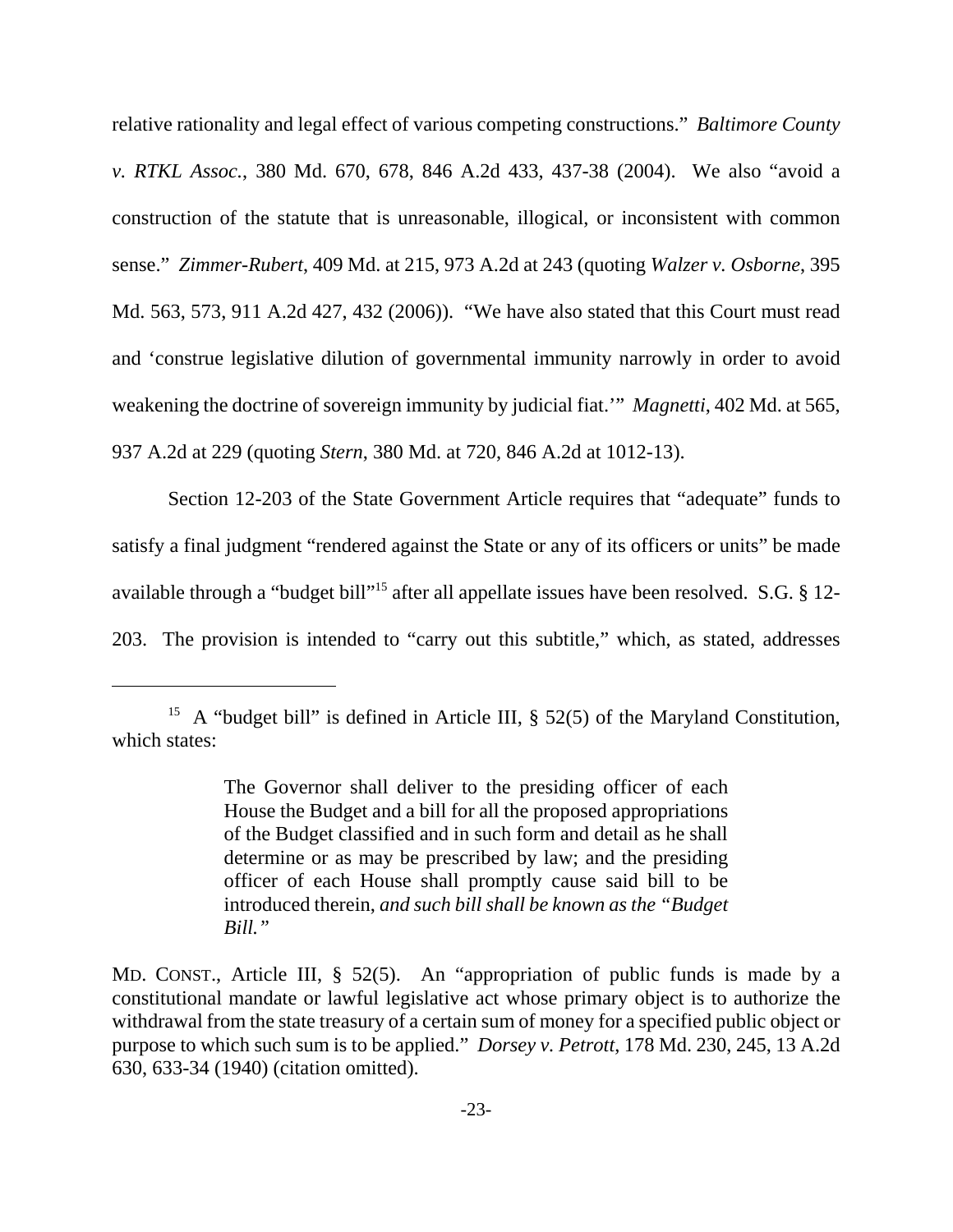"Actions in Contract." S.G. 12-203. According to the plain language of the statute, and its surrounding provisions relating to governmental immunity in contract suits, there is no indication that § 12-203 differentiates between those judgments that the State must pay and those it must not as long as the legislative waiver of sovereign immunity enshrined in S.G. § 12-201(a) is applicable to the dispute.16 *See e.g.*, *Coastal Holding & Leas. v. Maryland Environmental*, 420 F.Supp. 2d 441, 444-46 (2006) (holding that the Maryland Environmental Service was immune from suit in federal court based on the "state treasury" factor of the Fourth Circuit's sovereign immunity analysis because the agency successfully argued that S.G. § 12-203 means that the "State of Maryland is ultimately liable for any judgments entered against it in a contract" and likewise for a tort action).

<sup>&</sup>lt;sup>16</sup> A foray into the legislative history of S.G. § 12-203 is unnecessary given the clarity of the statute. We point out, though, that in *Baltimore County v. RTKL Assoc.*, 380 Md. 670, 846 A.2d 433 (2004), this Court noted that §§ 12-201 through 12-204 of State Government Article were drafted "immediately upon the heels" of a report highlighting the "negligible fiscal impact" upon the State arising from contract suits. *See RTKL*, 380 Md. at 679-682, 846 A.2d at 438; *see also Sharafeldin*, 382 Md. at 138, 854 A.2d at 1213 (noting that the Report of the Governor's Commission to Study Sovereign Immunity, November 1976, addressed "concerns that the waiver of immunity in contract actions might have a significant fiscal impact by increasing liability on the part of the State, not only for contract damages" but also for litigation). Prior to passage of the waiver provisions, the Governor's Commission concluded that, in other jurisdictions, the "abrogation of sovereign immunity in contract actions had produced negligible fiscal impact, because (1) the State had already appropriated the money needed to fulfill the contractual obligation, (2) the contract itself could provide conditions to liability, and (3) "when the states abrogate sovereign immunity, they do so subject to a number of exceptions and limitations which act to further minimize the fiscal impact." *RTKL*, 380 Md. 670, 682, 846 A.2d at 440. Therefore it is clear that upon consideration of the consequences and potential impact to State coffers, the General Assembly and the Governor intended for money judgments to be payable pursuant to S.G. § 12-203 by the State when an authorized contracting entity engaged in a written contract with another party and damages were assessed for violation of that contract.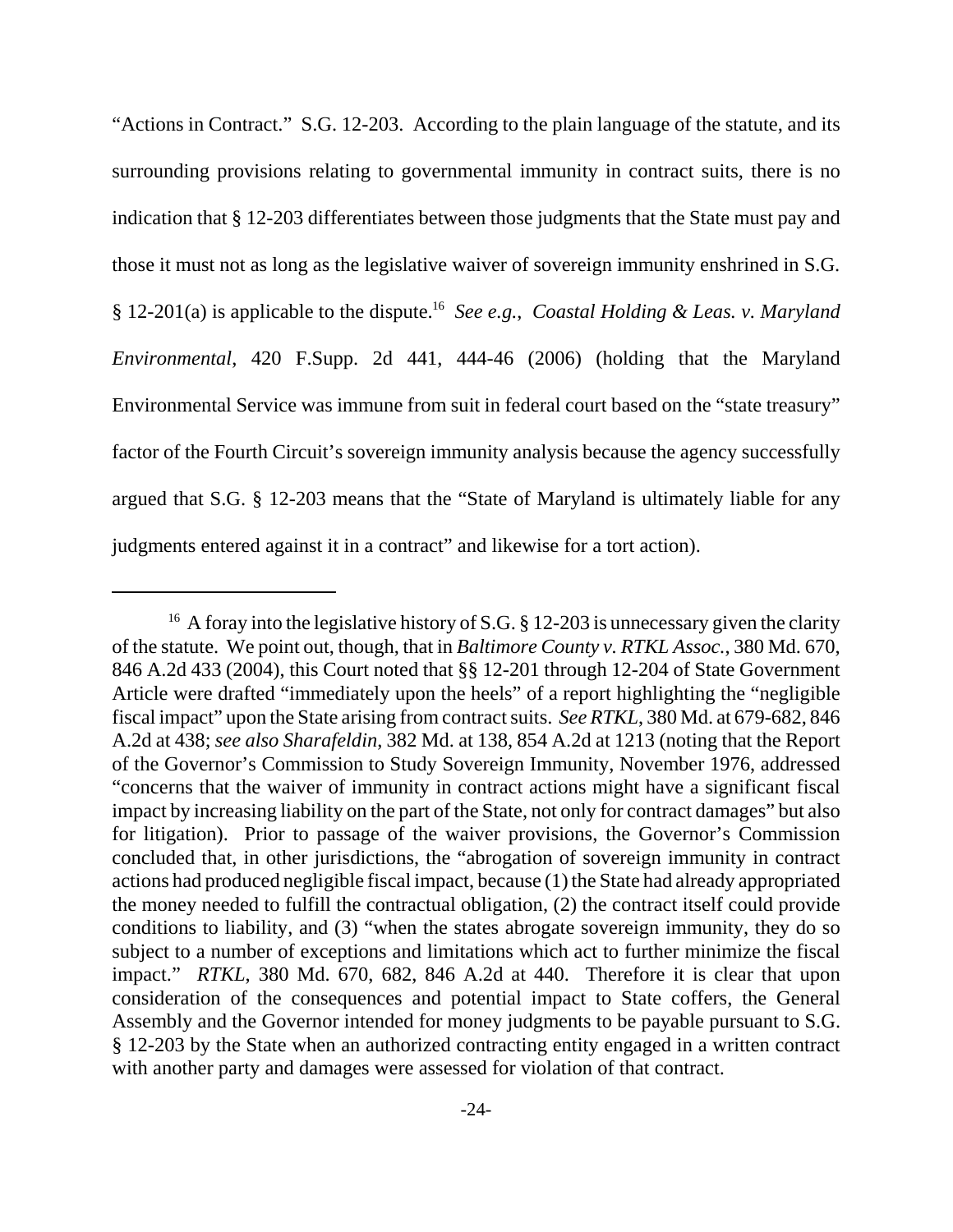The amount of money that the Governor would be required to include in the budget bill "to satisfy a final judgment" is a factual inquiry and must be determined at trial by reference to the contract provisions and an accounting of payments and reimbursements between the parties. Thus, there is no other burden on BEKA in the instant case to prove the availability of funds, as there was in *Ruff*, and the Court of Special Appeals erred in concluding that BEKA bore that burden.

Moreover, we have previously noted that S.G. § 12-203 was enacted by the General Assembly for the particular purpose of addressing the funding requirement that must precede a waiver of sovereign immunity under S.G. § 12-201(a). In *Stern*, we concluded that the General Assembly enacted S.G. § 12-203 upon an acknowledgment of our reasoning in *Maas*, 173 Md. at 558-60, 197 A.2d at 125-26 and *Ruff*, 278 Md. at 590-91, 366 A.2d at 366, that sovereign immunity is a valid defense unless funds have been appropriated to pay a judgment or funds may be raised for that purpose, stating:

> The General Assembly is cognizant of how to specifically authorize the power to raise funds in satisfaction of the second prong of the *Maas* and *Ruff* test, as it has enacted a power to appropriate funds for the purpose of paying judgments arising from an express legislative waiver of immunity in Md. Code (1984, 1999 Repl. Vol.), § 12-203 of the State Government Article.

*Stern*, 380 Md. at 715, 846 A.2d at 1010. Therefore, in *Stern*, we considered S.G. § 12-203 to be an explicit funding mechanism for judgments based upon written contracts against the State, its officers, or units. Judge Wilner, dissenting in *Stern* with respect to the majority's analysis of S.G. § 12-201 and concluding that the Board of Regents had in fact breached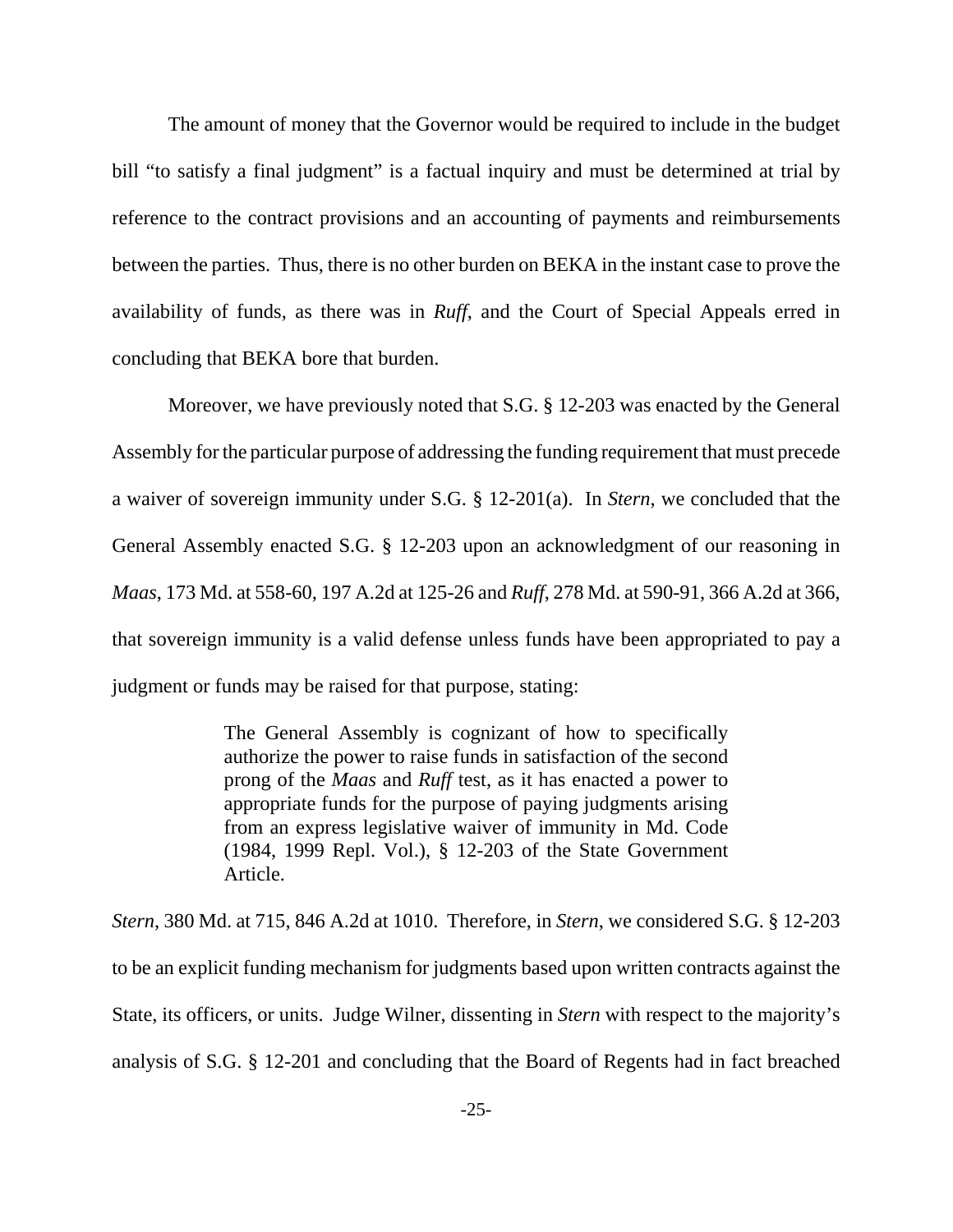written contracts with the students by executing a mid-year tuition increase, nevertheless echoed the majority's view of the function and purpose of S.G. § 12-203 stating:

> Section 12-203 of the State Government Article requires the Governor to place sufficient funds in the State budget to discharge the University's obligation. All of the necessary pieces, even under a [*Maas*] analysis, are thus in place.

*Stern*, 380 Md. at 732, 846 A.2d at 1019 (Wilner, J., dissenting). Judge Wilner noted that "§ 12-203 requires the Governor to include in the budget bill money that is adequate to satisfy final judgments," citing § 52(4) and (12) of Article III of the Maryland Constitution. *Stern*, 380 Md. at 732, 846 A.2d at 1019, fn. 4.<sup>17</sup>

 Section 12-203 applies to the instant case because this Court has determined, *supra*, that its statutory companion, S.G. § 12-201(a), waives the County Board's governmental immunity and the language of S.G. § 12-203 requires that all judgments rendered against the State, its officers or units, upon breach of a written contract shall be requested by the Governor as part of a budget bill. Furthermore, the application of S.G. § 12-203 to written contract disputes between a State entity and a private party is consistent with the purpose of providing a waiver to immunity in contract actions involving written agreements. It gives effect to "the moral obligation on the part of any contracting party, including the State or its political subdivisions, to fulfill the obligations of a contract." *Magnetti*, 402 Md. at 560, 937

<sup>&</sup>lt;sup>17</sup> Sub-sections 4 and 12 of  $\S$  52 of Article III of the Maryland Constitution require that the Governor provide a Budget that estimates "all appropriations" and permit the Governor to hold hearings to review estimates by agencies and for "all institutions applying for State moneys." *See* MD. CONST., Art. III, § 52(4) and (12).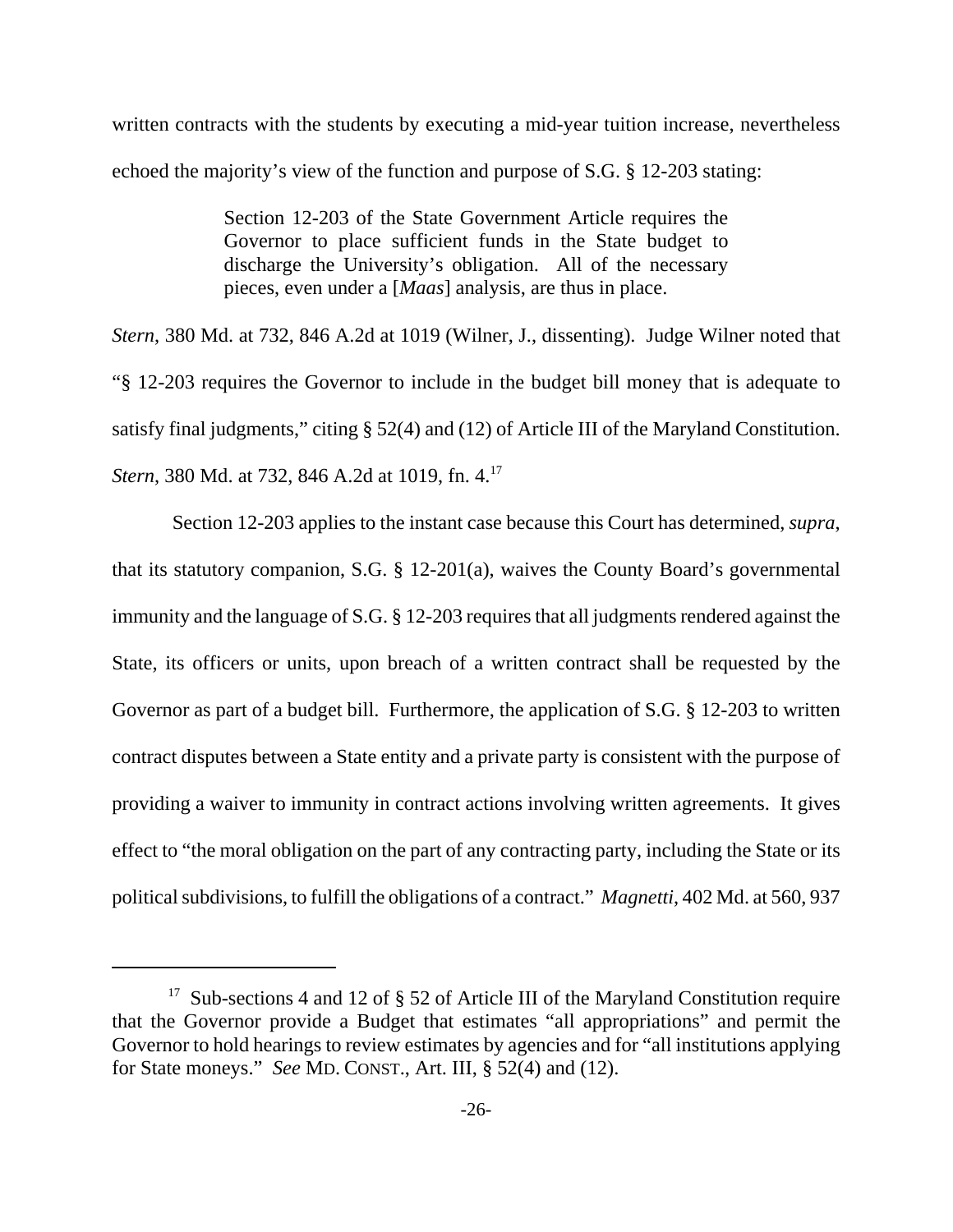A.2d at 227, fn. 6 (quoting 1976 Md. Laws, Ch. 450).<sup>18</sup>

## **C. Section 5-518(b) of the Courts and Judicial Proceedings Article does not apply**

The County Board has asserted that the only applicable legislative waiver of its sovereign immunity is exclusively found in C.J.P.§ 5-518 because § 4-105 of the Education Article states "a county board of education shall have the immunity from liability described under § 5-518" and this is the only provision in the Education Article that addresses sovereign immunity for county boards of education. E.D. § 4-105(d). Therefore, the Board contends in its cross-petition that it is insulated from paying damages to BEKA over \$100,000 (or the amount of its insurance policy) pursuant to C.J.P. § 5-518(b) and pursuant to this Court's opinion in *Zimmer-Rubert*, 409 Md. 200, 973 A.2d 233 (2009).

In *Zimmer-Rubert*, in the context of what we perceived to be a claim for personal injury resulting from an alleged age discrimination violation, we commented that the term "'any claim' [under § 5-518(c)] cannot reasonably be read to exclude certain categories of claims." *Zimmer-Rubert*, 409 Md. at 215, 973 A.2d at 242 (quoting *Zimmer-Rubert v. Board of Ed.*, 179 Md. App. 589, 612, 947 A.2d 135, 149 (2008). Our interpretation of § 5-518(c) was clearly in the context of a tort or insurable claim, such as "those for personal injury," and for claims arising from "alleged employment law violations." *Zimmer-Rubert*, 409 Md. at

<sup>&</sup>lt;sup>18</sup> Because we have determined that S.G.  $\S$  12-203 provides a funding mechanism for the judgment against the County Board, we do not address Petitioner's alternative argument that the *supersedeas* bond is available to satisfy the judgment. Nor do we address Petitioner's argument that sovereign immunity is waived by Article 25B, § 13A of the Maryland Code, which provides a limited waiver of sovereign immunity for code counties.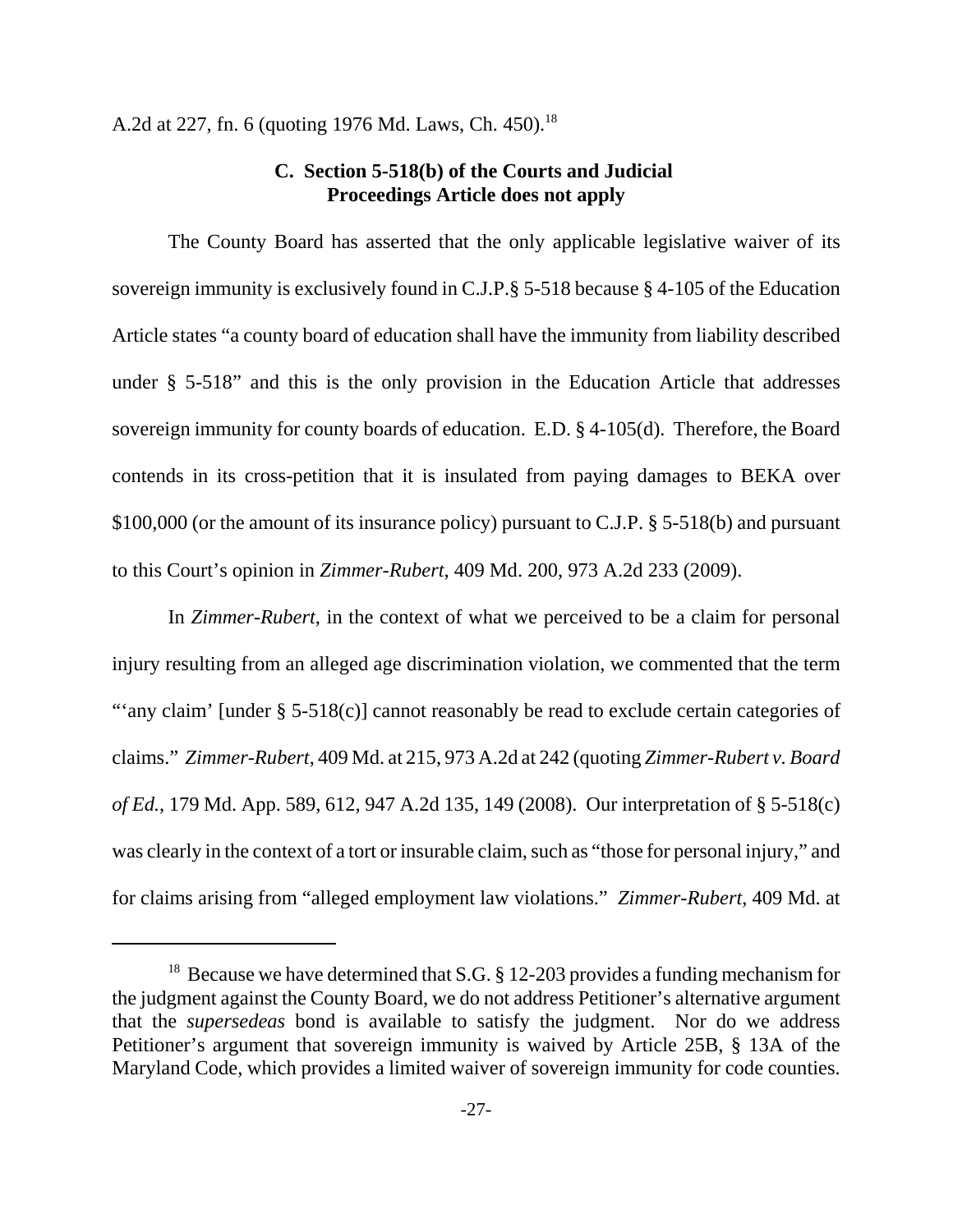216, 973 A.2d at 242. We did not imply in that case that C.J.P. § 5-518(c) applies to contract claims, nor did we address, by association, the meaning of C.J.P. § 5-518(b), to which Respondent looks in the present case. Thus, Respondent's contention that *Zimmer-Rubert* interpreted C.J.P. § 5-518 to be applicable to contract claims is incorrect. Moreover, we have found no cases to support the contention that C.J.P. § 5-518(b) applies to contract claims filed against a county board of education. Therefore, we affirm, without the need for further discussion, the Court of Special Appeals's conclusion that C.J.P. § 5-518 does not place limitations on the waiver of sovereign immunity under S.G. § 12-201(a). *See Beka*, 190 Md. App. at 707, 989 A.2d at 1204 (holding "[t]hus, the language of § 5-518, limiting the liability of a self-insured board of education to \$100,000, does not apply to BEKA's contract claims.").

## **III. The Propriety of the Trial Court's Treatment of the County Board's Recoupment Claim**

At trial, the County Board sought to reduce the amount of money damages awarded to BEKA by asserting its entitlement to "credits, backcharges, and/or set-offs" totaling \$531,079.52 arising from PCOs (proposed change orders) numbering 1, 2, 3, 4, 14, 15, 17, 18, 19, 40.19 The County Board alleged in pleadings, discussed *infra*, that BEKA "refused

(continued...)

 $19$  In its brief, the County Board contends that its Answers to Interrogatories put BEKA on notice of its intention to claim recoupment in the event of litigation, stating:

<sup>[</sup>T]he Board provided a chart with its Answers detailing ten specific credits the Board claimed totaling \$531,080, the basis for its entitlement to each credit, and the position BEKA took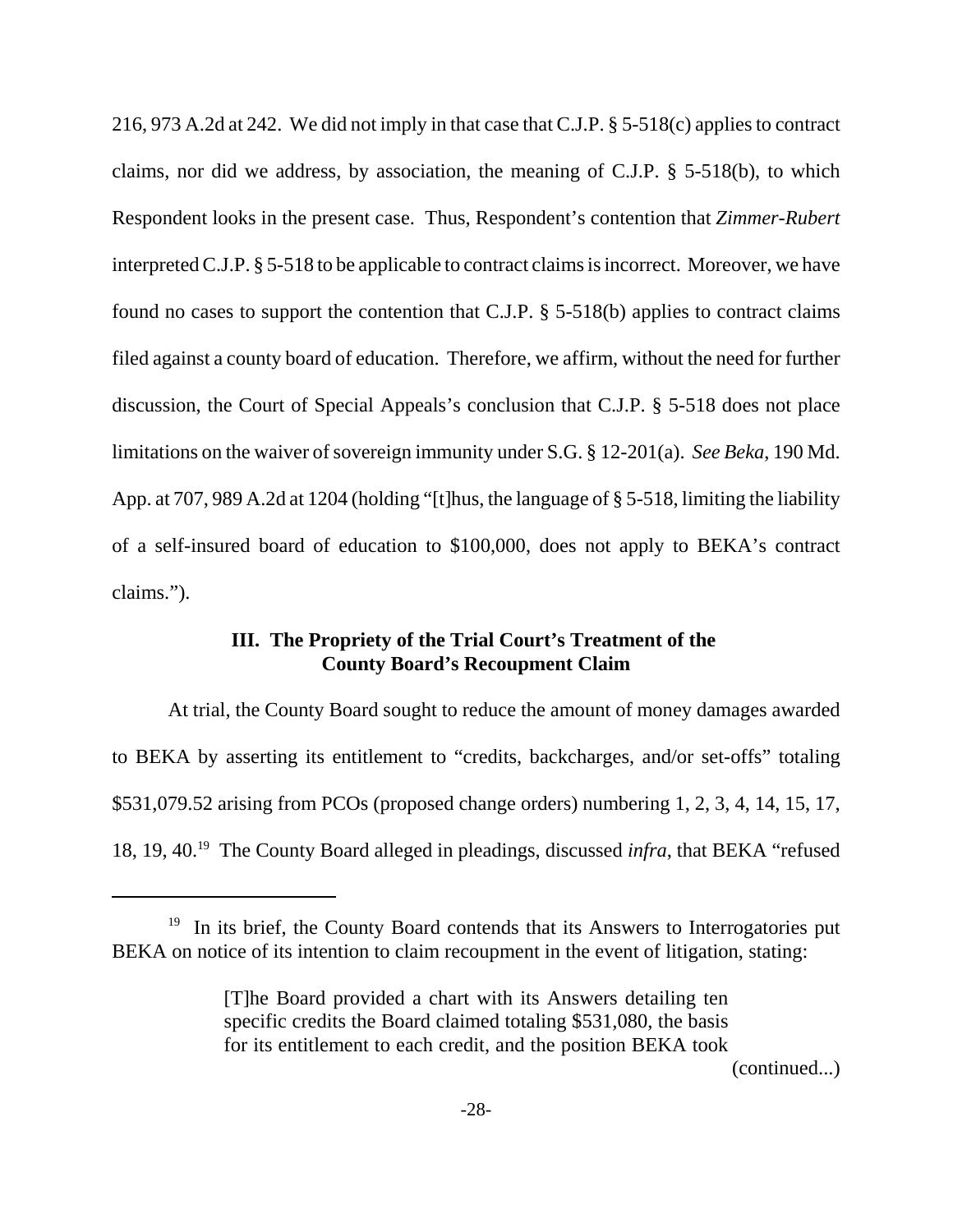or failed to perform certain work in accordance with the [Contract], and [the County Board] had to have that work performed by other contractors[,]" and that BEKA "had certain work removed from its scope of work by the construction manager in accordance with the Contract."

The County Board's claim is a "recoupment" claim because it seeks to adjust the amount awarded to BEKA in light of its own losses arising out of the same transaction from which BEKA seeks a legal remedy. *Beka*, 190 Md. App. at 727, 989 A.2d at 1215-16 (citing *Imbesi v. Carpenter Realty*, 357 Md. 375, 380, 744 A.2d 549, 552 (2000) (where recoupment was described as "a diminution or a complete counterbalancing of the adversary's claim based upon circumstances arising out of the same transaction on which the adversary's claim is based")); *see The Impervious Products Co. v. Gray*, 127 Md. 64, 68, 96 A. 1, 2 (1915) ("In recoupment a defendant may show damages equal to some part of the whole of the plaintiff's claim and have it deducted from that claim, but can recover no affirmative judgment."). The Court of Special Appeals highlighted the equitable nature of a recoupment claim stating, "[r]ecoupment exists in equity as well as at common law, and has been said to be *equitable*

 $19$ (...continued) with respect to each item.

Through this early warning, BEKA was on notice, assuming pre-litigation discussions and correspondence were insufficient, that the Board intended to present evidence and argue at trial that \$531,080 of BEKA's lump sum contract had not been earned due to BEKA's non-performance of certain work. Thus the Board wanted to recoup the money.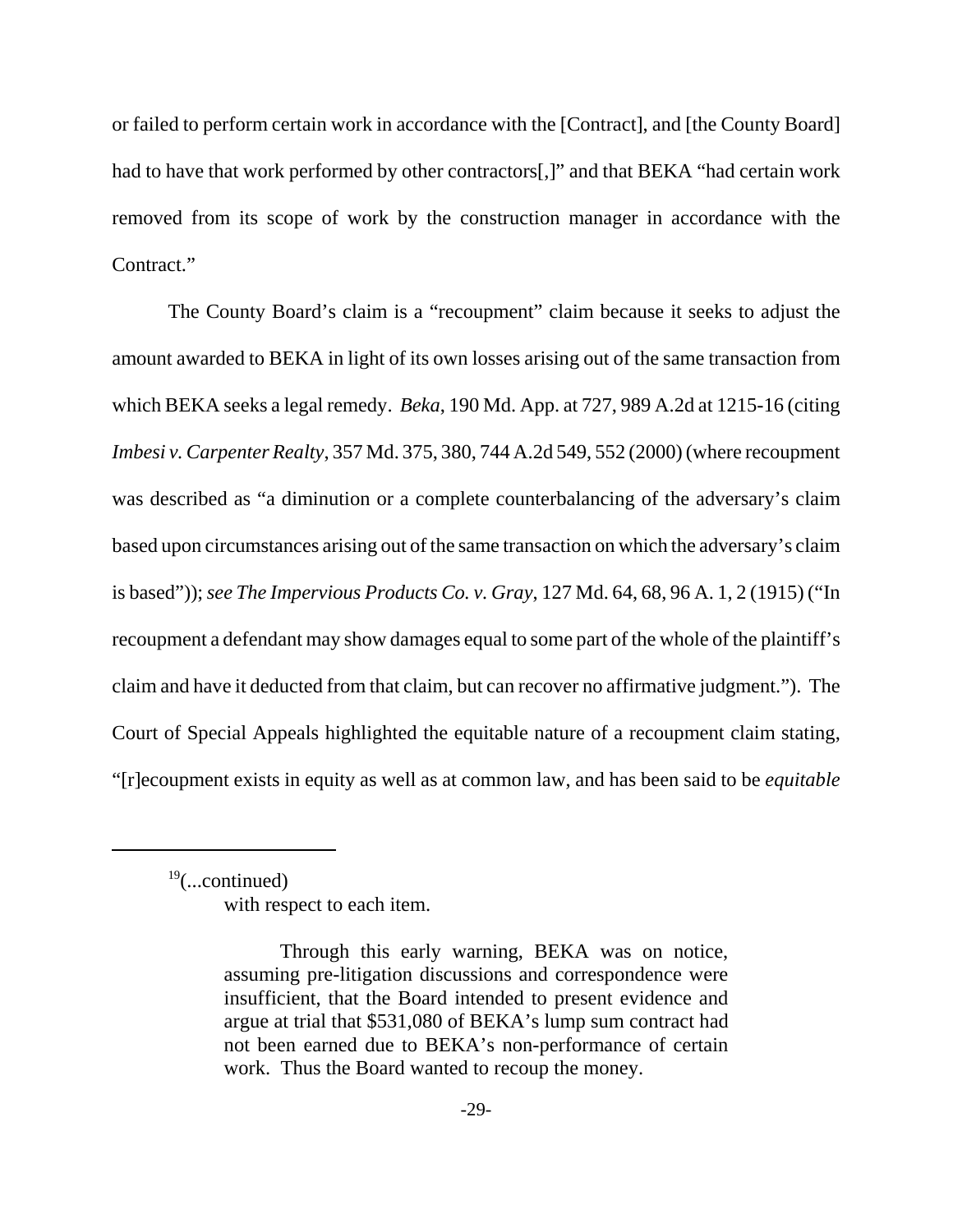*in nature*. *It reduces the claim affirmatively urged so far as in reason and conscience it ought*." *Beka*, 190 Md. App. at 727, 989 A.2d at 1216 (quoting *Smith v. Smith*, 79 Md. App. 650, 662, 558 A.2d 798, 804 (1989) (quoting 20 Am.Jr.2d *Counterclaim, Recoupment and Setoff* § 6 (1965))).

On appeal before this Court, BEKA poses three questions relating to the treatment of the County Board's recoupment claim at trial and before the Court of Special Appeals. Because the questions are factually and procedurally intertwined, we address them together. BEKA first contends that the intermediate appellate court erred by not affirming the portion of the trial court's ruling on BEKA's Motion for Partial Summary Judgment, by which the trial court barred the County Board from "raising the issue." Secondly, BEKA contends that the County Board's use of the defense of recoupment is barred as a matter of law. Finally, BEKA asserts that the intermediate appellate court applied incorrectly the abuse of discretion standard of review to ultimately reverse the trial court's grant of BEKA's "Motion *in Limine* to Exclude Evidence of Backcharges."

BEKA's three questions arise in response to the intermediate appellate court's consideration of a single question posed to it by the County Board, which asked "[d]id the trial court err in prohibiting the County Board from submitting evidence regarding its [\$531,079.52] recoupment claim[.]" In finding that the trial judge abused his discretion, the Court of Special Appeals analyzed this question wholly in the context of the trial judge's ruling on BEKA's Motion *in Limine* concluding that it was "unable to determine the basis for the court's ruling excluding the Board's evidence of recoupment[,]" and that "[t]he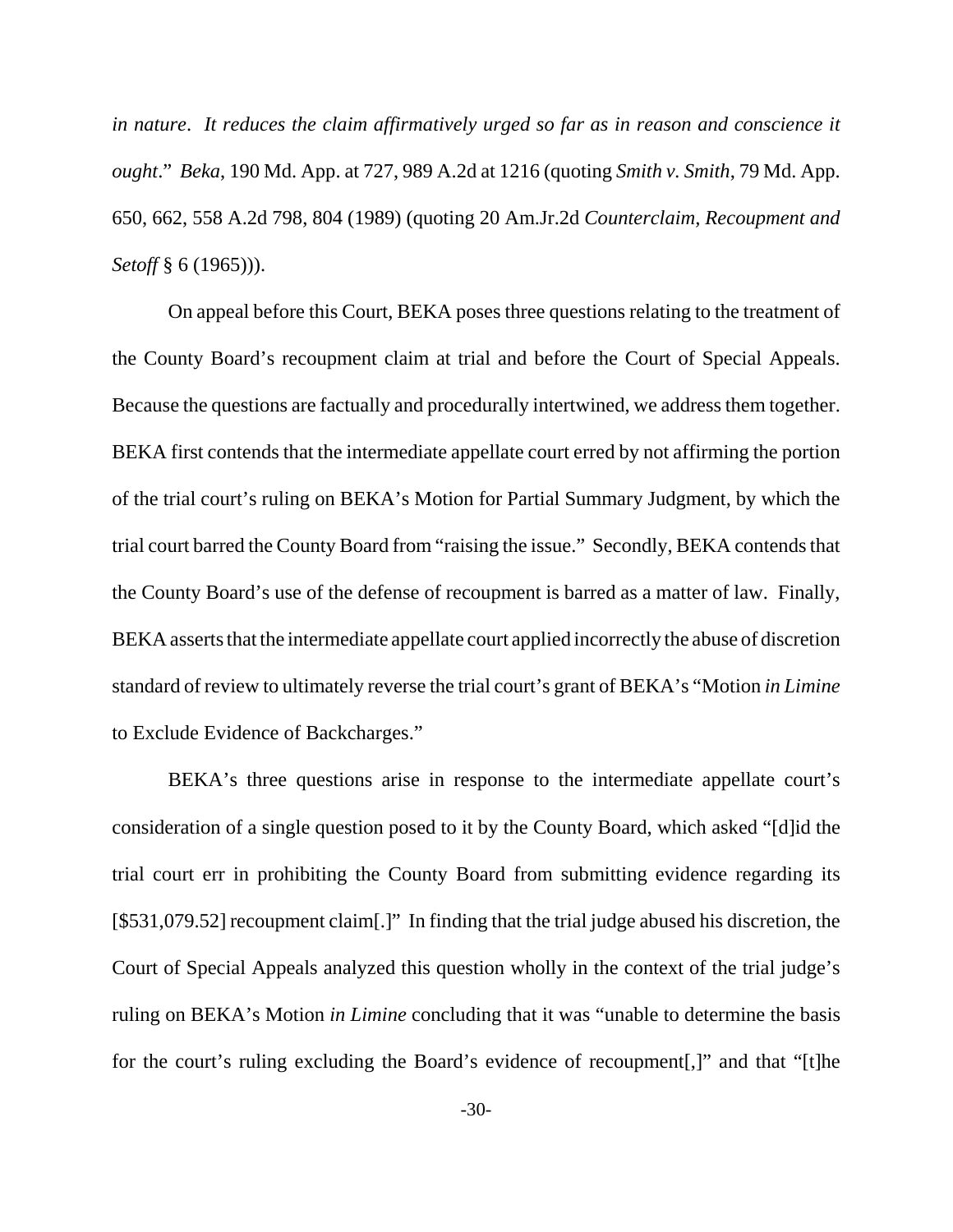inherent contradictions in the trial court's statements indicate that there was not a sound exercise of discretion in excluding this evidence." *Beka*, 190 Md. App. at 729, 989 A.2d at 1216. The Court of Special Appeals held that in its view of the record the trial court's ruling may have been based on a finding that the recoupment issue was not timely asserted and, to that extent, the decision was erroneous because the Board's "initial answer preserved the defense." *Beka*, 190 Md. App. at 729-30, 989 A.2d at 1216-17. We shall affirm the Court of Special Appeals's resolution of the issues regarding the trial court's treatment of the County Board's recoupment claim issue because the Board should have been permitted to present evidence of the claim at trial.

#### **A. Procedural History**

The County Board first pleaded its "entitlement" to recoup money owed to BEKA under the contract by way of a Counter-Complaint and Amended Answer filed July 14, 2008. The same "entitlement" claim was presented in four subsequent pleadings: (1) the Second Amended Answer filed July 18, 2008; (2) the response to BEKA's "Motion *in Limine* to Exclude Evidence of Backcharges" filed August 5, 2008; (3) the Third Amended Answer filed August 12, 2008; and (4) the Board's "Response to BEKA's Motion for Partial Summary" Judgment filed August 18, 2008, wherein the Board maintained that no judgment should be entered until the court received evidence concerning certain proposed "amounts, credits, backcharges and setoffs totaling \$531,080."

At a motions hearing on September 18, 2008, less than a month before trial, the trial judge struck the County Board's Counter-Complaint and Amended Answer as untimely,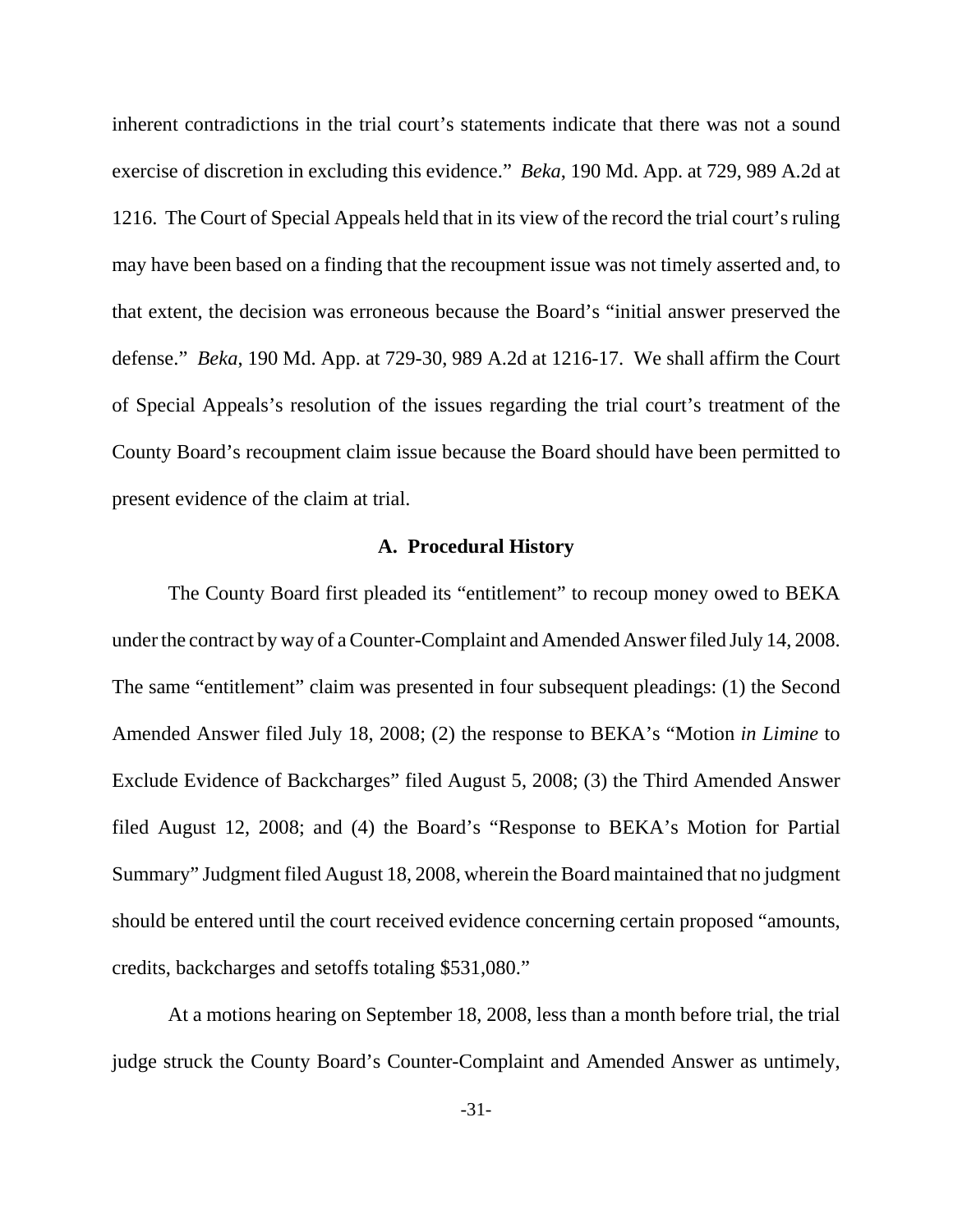stating: "The fact that discovery closed just four days before the County Board's filing of its Countercomplaint unfairly prejudiced BEKA, and the County Board's Countercomplaint and Amended Answer are stricken."20

Secondly, the trial judge barred the defense of recoupment by granting that portion of BEKA's Motion for Partial Summary Judgment, in which BEKA argued that the County Board "did not comply with the contract provisions governing changes to BEKA's work under the contract." BEKA asserted that there was no dispute of material fact about the failure of the County Board's claim for back-charges, credits or setoffs because: (1) § 4.7.1 of the contract defined a "claim," which BEKA argued clearly included the County Board's recoupment claim; (2) claims must be filed within 7 days and must be substantiated; and (3) claims must be submitted to the Architect for resolution. Therefore, BEKA contended, because the County Board did not submit its "back-charges, credits or setoffs" through this process, it waived its claim. The County Board asserted that there were genuine disputes of the facts related to its claims for recoupment and that the trial court should not enter a money judgment without receiving evidence on the recoupment amounts. The trial judge ruled in BEKA's favor, stating: "As to Beka's Request for Summary Judgment on the issue of credits,

 $20$  We question whether the trial judge correctly stated the discovery time line in his ruling on the Board's Counter-Complaint and Amended Answer. The scheduling order apparently allowed "amendments to pleadings" up until 20 days prior to the trial date. When the July 14th pleadings were filed, the case was set to commence on August 18th and so the discovery time line would not have been violated. After two postponements, trial began on October 6, 2008. Error or not, it is immaterial because, as we explain *infra*, we remand for a new trial and affirm that the issue of recoupment was raised and preserved by the Board's initial Answer.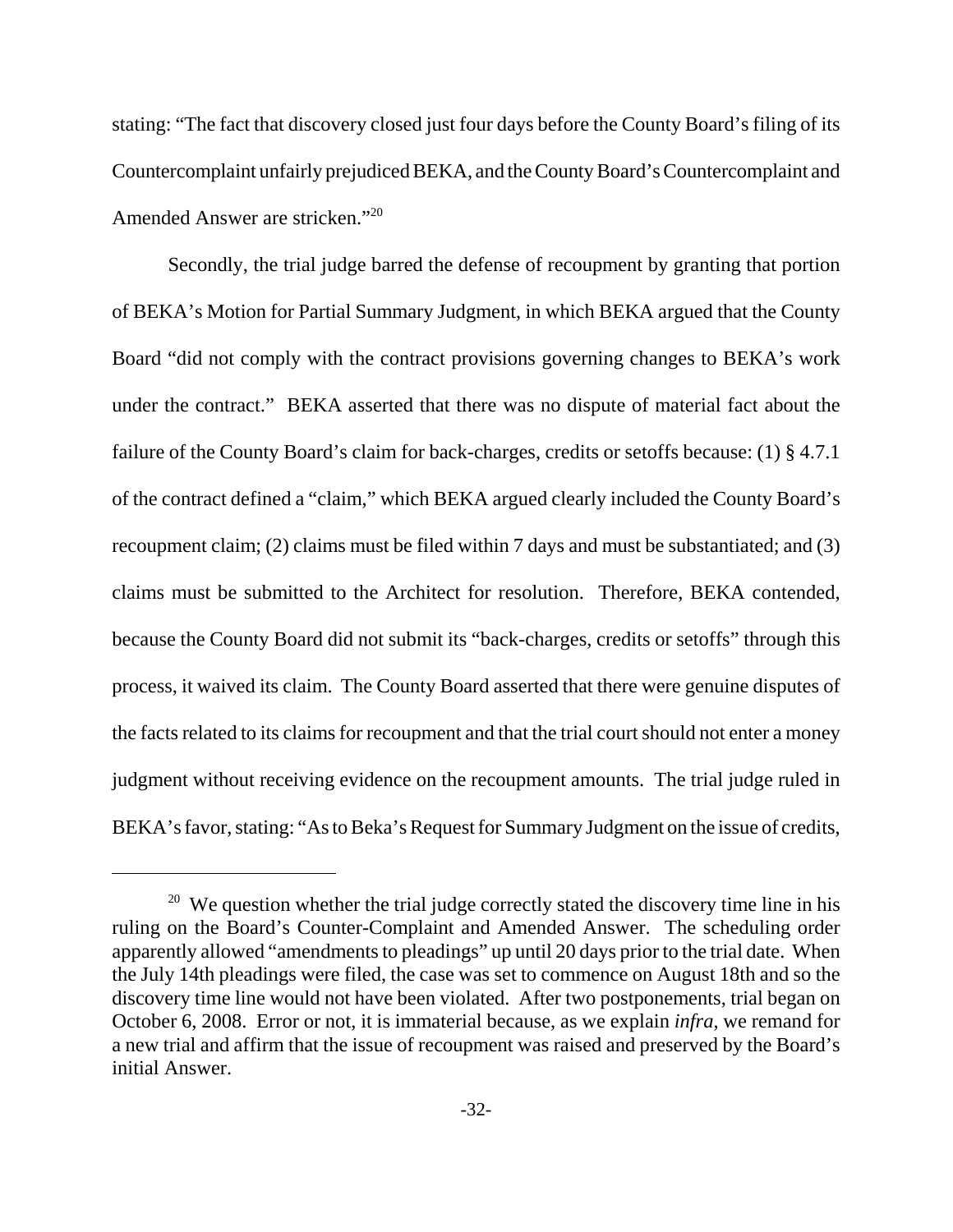back-charges and setoffs, the County Board failed to address Beka's argument that it did not adhere to the contract provisions for asserting a claim and the County Board should be precluded from raising the issue at this time."

Prior to commencement of trial, on October 6, 2008, the trial judge struck the County Board's Second and Third Amended Answers, which each raised recoupment, and the court ruled explicitly on BEKA's Motion *in Limine*, stating that: "I'm going to bar any evidence of recoupment as an affirmative answer."

### **B. Summary Judgment**

BEKA asks us to determine whether it was error for the Court of Special Appeals to, in effect, reverse the trial court's grant of BEKA's Motion for Partial Summary Judgment. Because the Court of Special Appeals did not consider expressly the trial court's ruling on BEKA's Motion for Partial Summary Judgment, but rather limited its discussion of the County Board's recoupment claim to the context of the trial court's ruling on BEKA's Motion *in Limine*, *Beka*, 190 Md. App. at 727, 989 A.2d at 1216, there is no analysis stated in the intermediate appellate court's opinion regarding the trial court's ruling on summary judgment for this Court to review.

The intermediate appellate court did not engage in de novo review, which would have inquired into whether the trial judge's ruling pertaining to the recoupment claim was legally correct. *See e.g., Dashiell v. Meeks*, 396 Md. 149, 163, 913 A.2d 10, 18 (2006) ("With respect to the trial court's grant of a motion for summary judgment, the standard of review is de novo.") (citing *Rockwood Cas. Ins. Co. v. Uninsured Employers' Fund*, 385 Md. 99,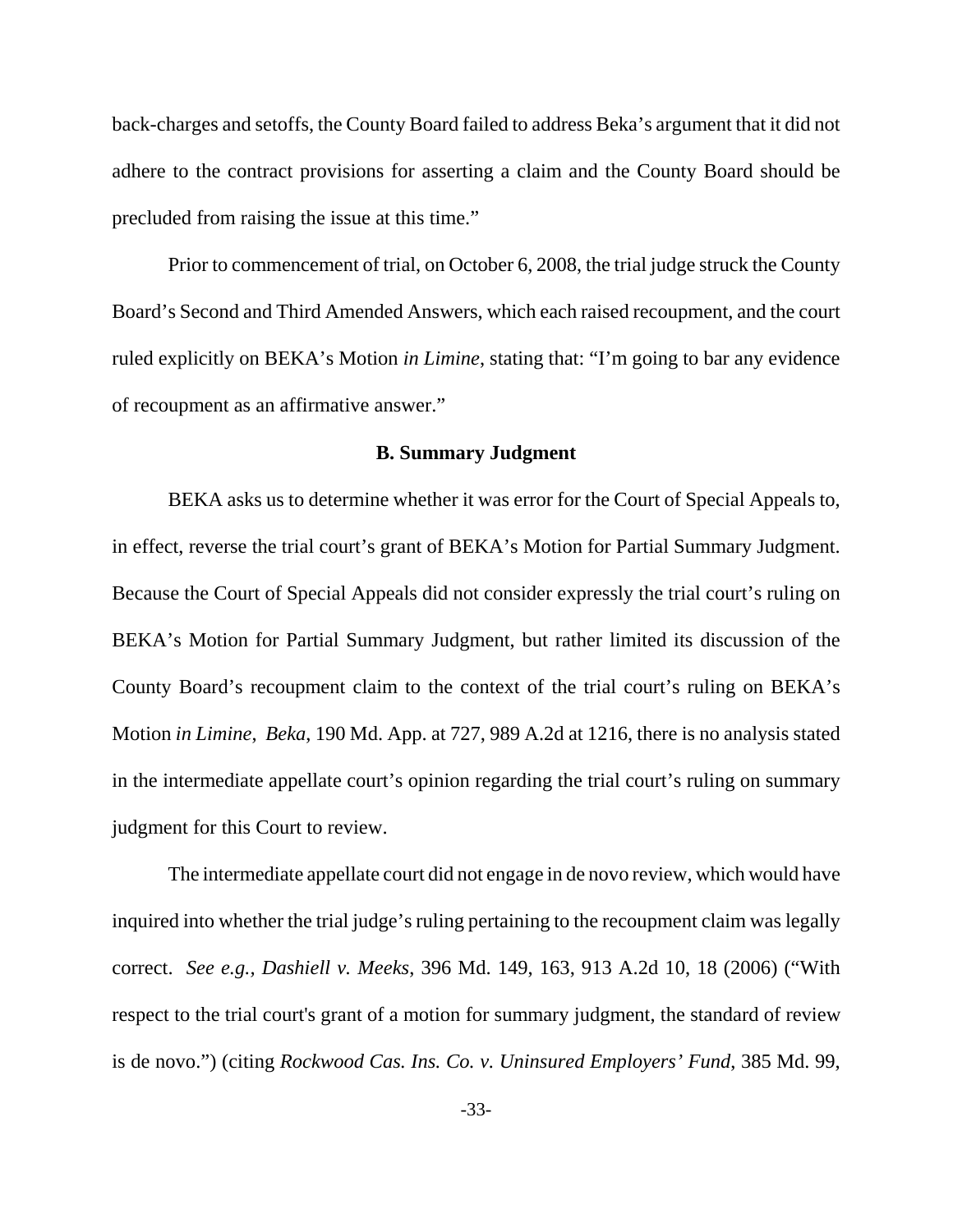106, 867 A.2d 1026, 1030 (2005)). Upon our review of the grant of the summary judgment motion, however, we conclude that the trial judge was legally incorrect to have granted BEKA's motion as to the County Board's recoupment claim. "Prior to determining whether the trial court was legally correct, an appellate court must first determine whether there is any genuine dispute of material facts. … Any factual dispute is resolved in favor of the nonmoving party. … Only when there is an absence of a genuine dispute of material fact will the appellate court determine whether the trial court was correct as a matter of law." *Dashiell*, 396 Md. at 163, 913 A.2d at 18 (citations omitted).

The facts relevant to the recoupment claim were disputed and therefore the issue should not have been resolved by summary judgment. The County Board claimed it was owed back-charges for ten proposed change orders ("PCOs"), presented to the trial court as Exhibit 2 in BEKA's Motion for Partial Summary Judgment, restated in the County Board's "Response to Motion for Partial Summary Judgment," and in its "Supplement to Defendant's Response to Motion for Partial Summary Judgment." BEKA asserted that the contract required certain claims procedures, namely provisions 4.7.1, 4.7.2 and 4.7.3, to be followed to pursue such credits, but that the County Board did not follow those procedures. The County Board claimed that it was not required to submit the credits through the claims procedure in the contract. Moreover, it argued that the two contract provisions, 4.7.4 and 5.7.1. permitted the withholding of payment on uncontested amounts until all unsettled claims were determined. The trial judge ruled that because "the Board failed to address Beka's argument that it did not adhere to the contract provisions for asserting a claim … the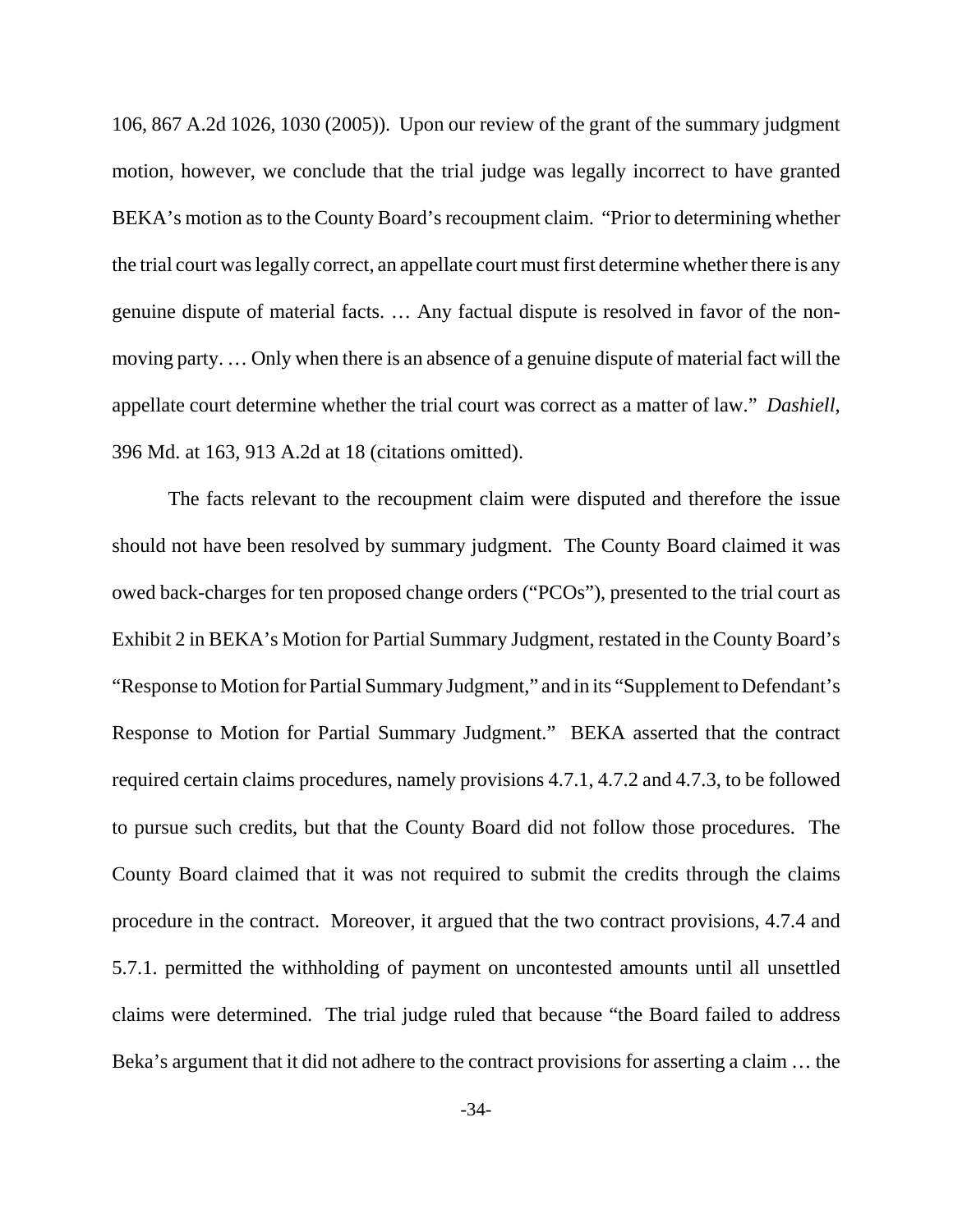Board should be precluded from raising the issue at this time." In our view, the trial court erred in arriving at this legal conclusion despite several disputed, material facts concerning legal requirements of the contract; the impact of contract modifications made by the parties; the timeliness of submissions of claims to the architect prior to litigation; and the precise monetary amounts owed to BEKA because of changes to its scope of work or credits for nonperformance owed to the County Board.

Even if there were no disputed material facts the trial judge's conclusion that the County Board "failed to address Beka's argument that it did not adhere to the contract provisions for asserting a claim," is not supported by the record.<sup>21</sup> The record indicates that the County Board did in fact address the issue of compliance with the contract procedures in at least two pleadings, the "Response to Motion for Partial Summary Judgment" and the "Supplement to Defendant's Response to Motion for Partial Summary Judgment."

### **C. Recoupment Claim Not Barred as a Matter of Law**

The Court of Special Appeals suggested that on remand

the [trial] court can address the contention that the Board is not entitled to present its recoupment defense because it failed to follow the procedures set forth in the contract for asserting a claim. Neither party addressed whether a defense of recoupment, as opposed to an affirmative complaint, would be subject to the claims procedure set forth in the contract.

 $21$  In this Court, BEKA asserts that the trial judge found that the County Board had "failed to follow the terms and conditions required by the contract." The record, however, does not reflect that assertion, but suggests that the trial judge concluded only that the County Board did not provide argument on the point. In our view of the record, the trial judge did not make a finding about whether the Board's actions had violated the contract.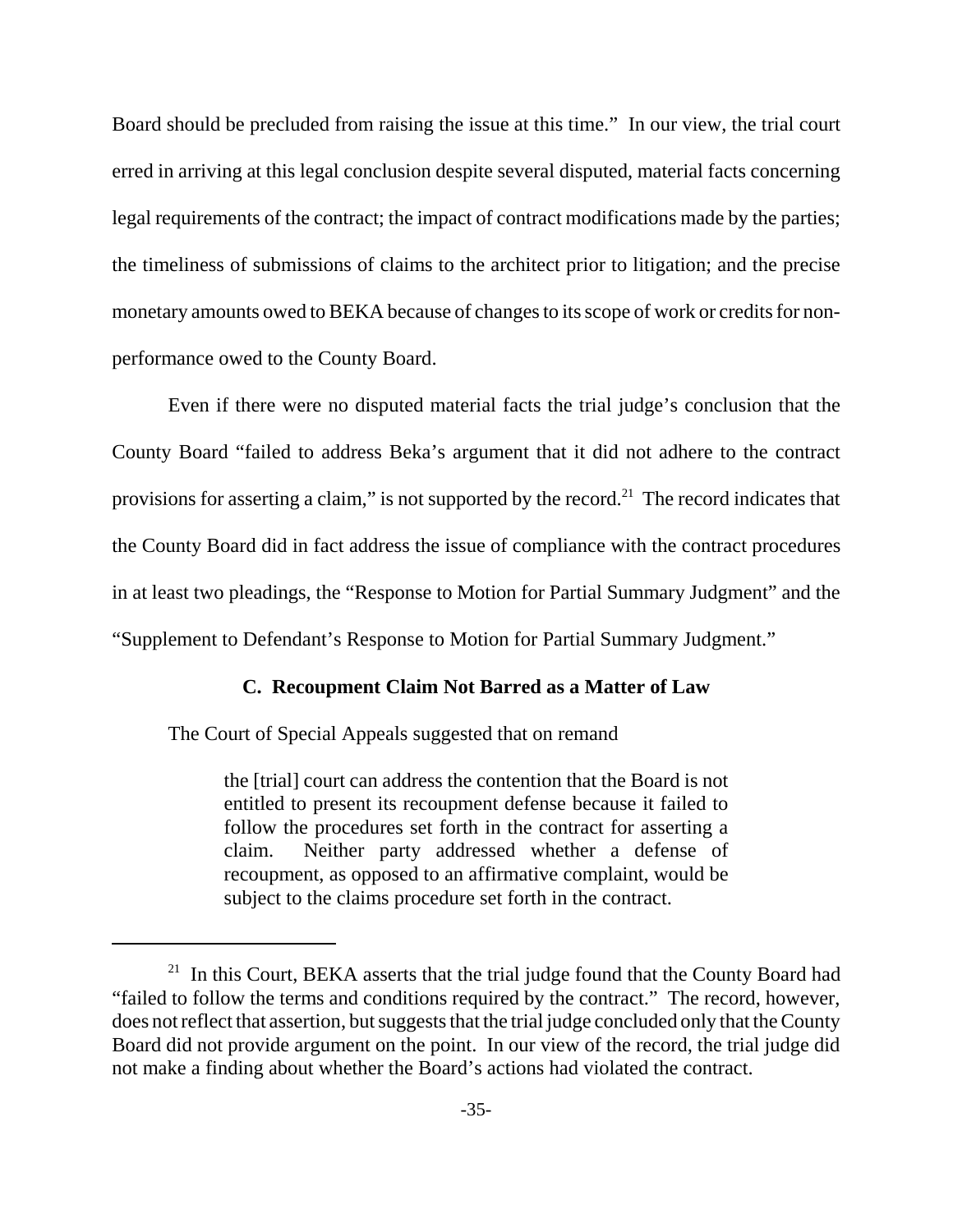*Beka*, 190 Md. App. at 730, 989 A.2d 1217, fn. 37. In our view, this statement likely prompted BEKA's second argument that, in effect, the distinction described by the intermediate appellate court is irrelevant and would not need to be addressed on remand. BEKA asserts that because the trial judge struck the County Board's Counter-Complaint, which included its recoupment claim as a cause of action against BEKA, the County Board had no legally, subsisting affirmative claim for recoupment and therefore the "defense" of recoupment was barred as a matter of law. BEKA argues, "[i]n other words, if the defendant has no legally subsisting cause of action, the defendant should not be able to counterbalance or diminish the plaintiff's claim through the defense of recoupment."<sup>22</sup>

As BEKA notes, the intermediate appellate court did not address this issue directly because it only considered the propriety of the trial judge's ruling on BEKA's motion in limine. The Court of Special Appeals indirectly indicated, however, that the trial judge's ruling to strike the Counter-Complaint (and the later exclusion by granting BEKA's Motion *in Limine*) had no impact on the recoupment claim because it was implied and preserved by the County Board's initial answer. *Beka*, 190 Md. App. at 729-30, 989 A.2d at 1217 (holding that recoupment need not be specifically pled under Md. Rule 2-323(d) and therefore it was timely raised and preserved for appellate review by the County Board's initial answer).

 $22$  The County Board filed a separate Complaint against BEKA alleging the "same" backcharges" in the Circuit Court for Worcester County on September 26, 2008, just prior to the October 6, 2008 trial date in the present litigation, which complaint was dismissed on October 2, 2009 on the grounds of *res judicata.* The Court of Special Appeals heard the present case on November 4, 2009 and issued its opinion on February 26, 2010.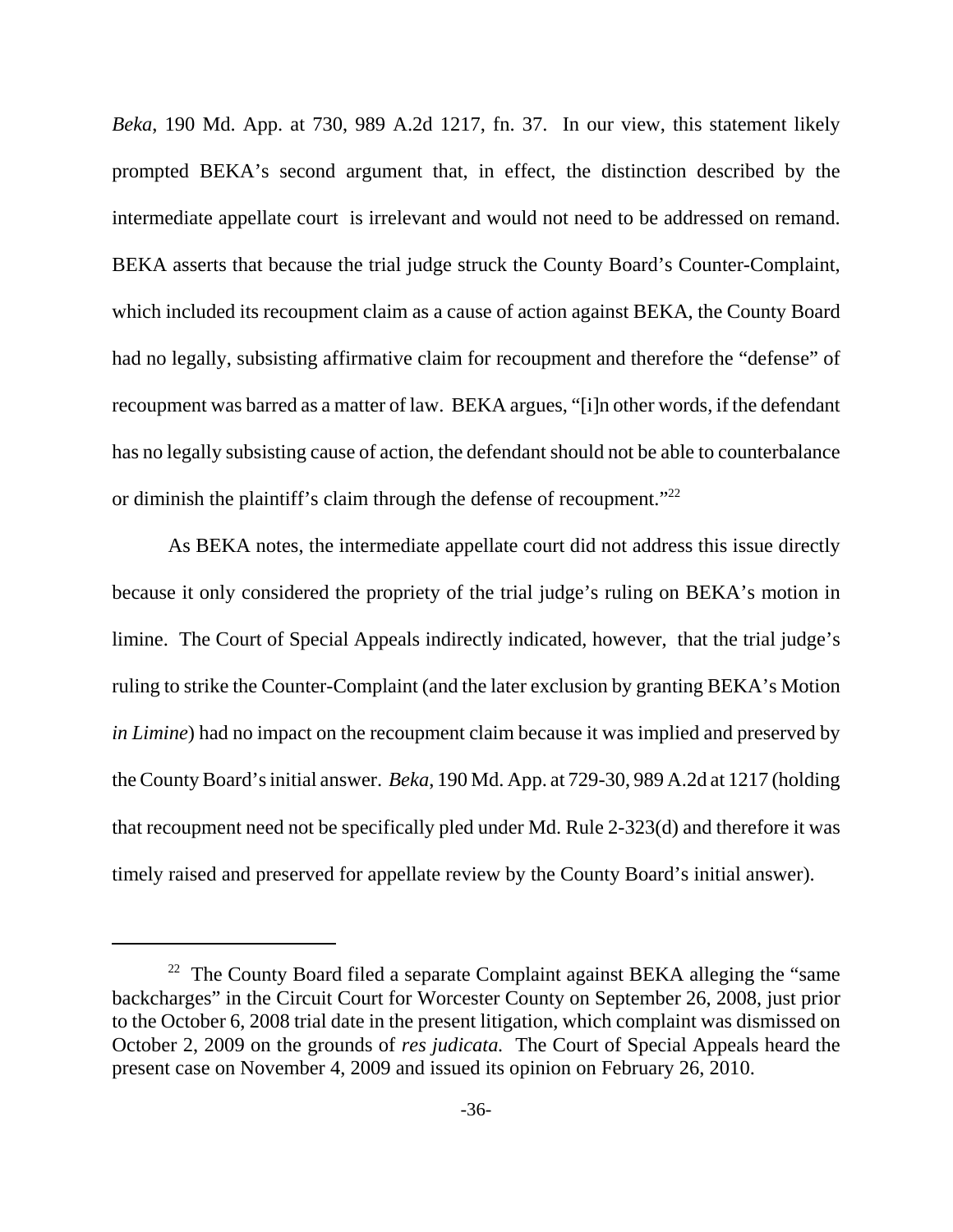BEKA relies on *Imbesi* to support this assertion; however, that case did not address recoupment, but rather a set-off claim<sup>23</sup> in an unrelated transaction that was statutorily barred by a provision of the Estates and Trusts Article of the Maryland Code. *Imbesi*, 357 Md. at 392, 744 A.2d. at 558 ("Whether the result is the same if the estate's debtor raises recoupment is an issue that need not presently be decided."). Thus, *Imbesi* does not assist with the resolution of the treatment of the County Board's recoupment claim in the instant case. BEKA also calls our attention to *Cohen v. Karp*, 143 Md. 208, 122 A. 524 (1923), where this Court noted that a set-off to a judgment was a defense that could be raised if the defendant had " a right to receive the amount due him from the plaintiff, [and] his claim … [is] of such a nature that he can sue for and recover it in a court of law." *Cohen*, 143 Md. at 211, 122 A. at 525 (noting that "[t]he defense of set-off, technically, means a cross-claim"). Finally, BEKA relies upon *Telmark, Inc. v. C & R Farms, Inc. et al.*,115 A.D.2d 966, 966-67 (N.Y. App. Div. 1985) in which a New York intermediate appellate court held that because of the express terms of a lease agreement "'under no circumstances' … [could] the defendants have a cause of action against plaintiff for consequential damages, [therefore] they cannot assert such claim in recoupment."

In *Telmark*, unlike the instant case, a lease agreement between the parties contractually precluded the defendants from suing the plaintiff for consequential damages

 $23$  A set-off claim, contrary to a recoupment claim, is a "diminution or a complete" counterbalancing of the adversary's claim based upon circumstances arising out of a transaction *other than that on which the adversary's claim is based* …." *Imbesi v. Carpenter Realty*, 357 Md. 375, 380, 744 A.2d 549, 552 (2000) (emphasis added).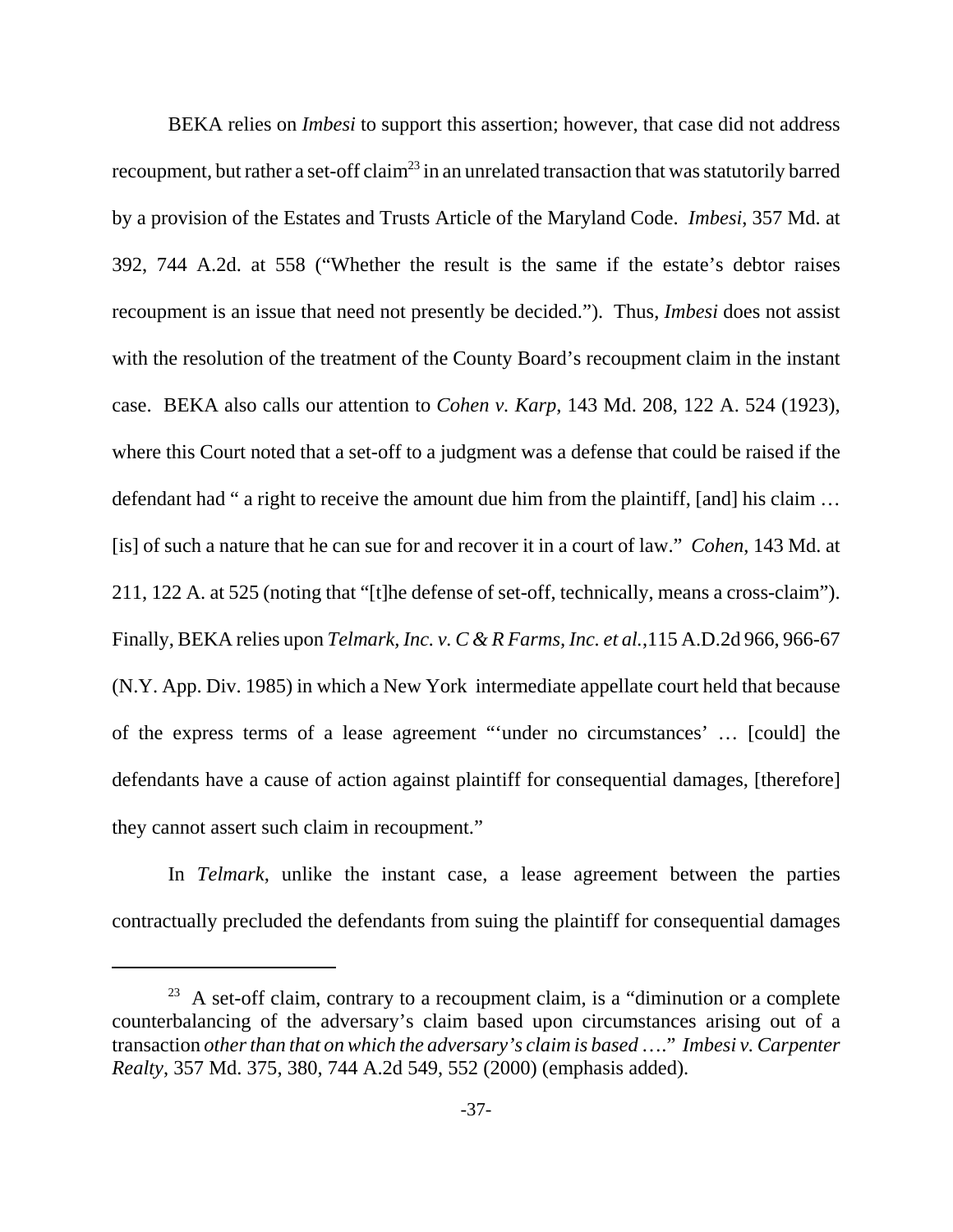and so recoupment could not be used as a "back-door" mechanism for raising the issue. *Telmark*,115 A.D.2d at 966-67. Similarly, in *Imbesi* the preclusive effect of a statutory bar to a set-off claim (not a recoupment claim) was dispositive. *Imbesi*, 357 Md. at 392, 744 A.2d at 558. In *Cohen*, again a case about set-offs and not recoupment, this Court held that the trial judge erred in not granting a motion to arrest a judgment because the plaintiff had been ordered erroneously to pay co-defendants the excess of their set-off claim against him. *Cohen*, 143 Md. at 212-13, 122 A. at 525. *Cohen*, therefore, does not apply here.

Here, there was no factual conclusion on the record about whether the contract would apply to the County Board's recoupment defense for "back-charges, credits and/or set-offs," as the Court of Special Appeals correctly pointed out. *Beka,* 190 Md. App. at 729, 989 A.2d 1217. Because we hold that the trial judge's rulings precluding the County Board from presenting its evidence on recoupment were in error, and the question of whether the contract precludes a claim by the County Board for "back-charges, credits and/or set-offs" remains unresolved, we hold that the recoupment issue, whether a "defense" or "affirmative claim," is not barred and in fact must be addressed in a new trial.

#### **D. Motion** *in Limine*

To address BEKA's third argument, we consider whether the Court of Special Appeals erred by holding that the trial judge abused his discretion when he granted BEKA's "Motion *in Limine* to Exclude Evidence of Defendant's Backcharges." As the Court of Special Appeals noted, we have said also that

[j]udicial discretion is a composite of many things, among which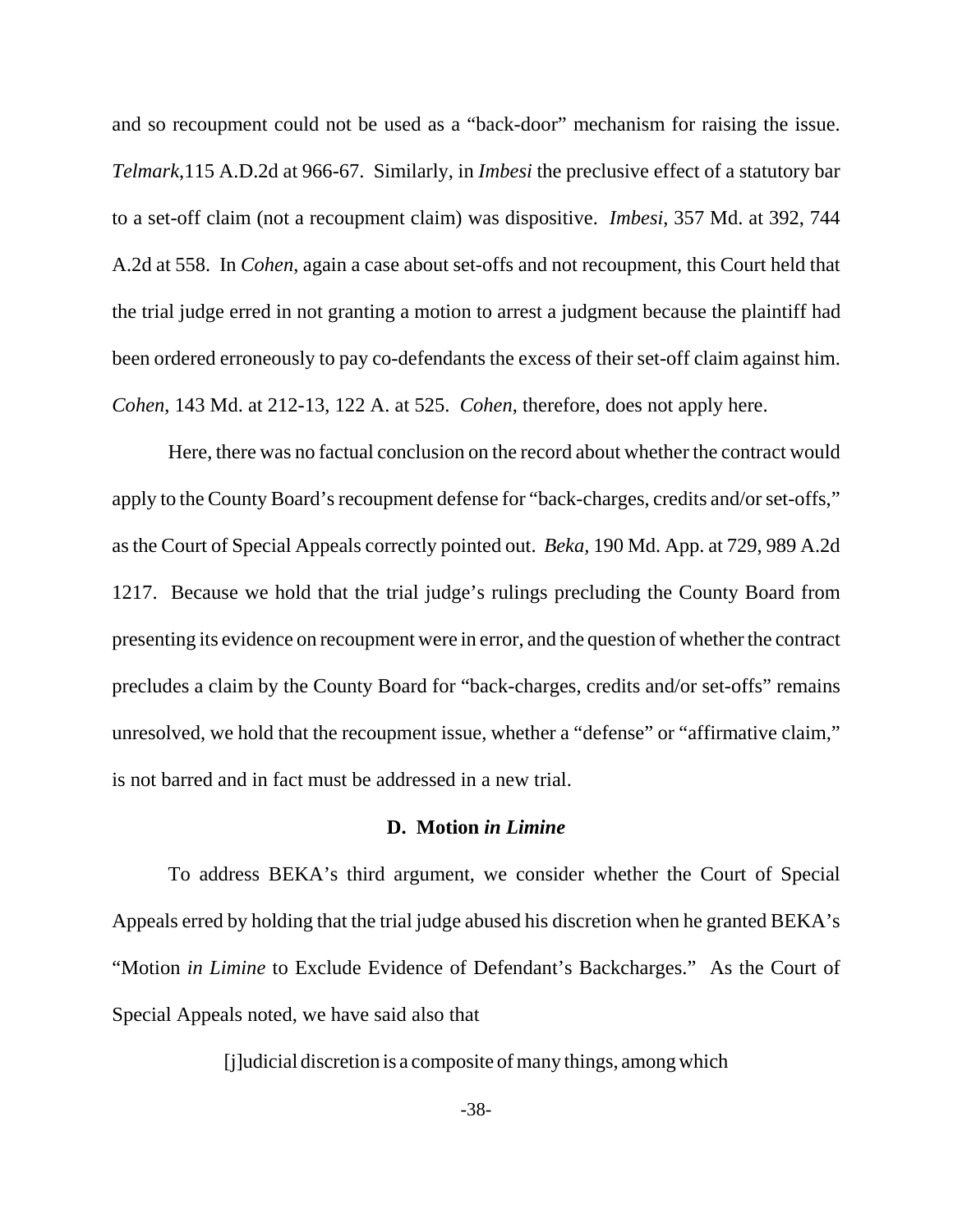are conclusions drawn from objective criteria; it means a sound judgment exercised with regard to what is right under the circumstances and without doing so arbitrarily or capriciously. *State v. Wilkins*, 393 Md. 269, 279, 900 A.2d 765, 771 (2006) (citing *Gunning v. State*, 347 Md. 332, 351, 701 A.2d 374, 383 (1997)).

*Beka*, 190 Md. App. at 727-28, 989 A.2d at 1216. BEKA asserts that there was no abuse of discretion because the trial judge had already barred the recoupment defense in his grant of its Motion for Partial Summary Judgment, the trial judge had granted all motions striking the County Board's amended pleadings that raised recoupment, the County Board had committed discovery violations warranting exclusion of the evidence, and even if BEKA had the recoupment information it did not know that the County Board was going to use the credits as an affirmative claim or affirmative defense. Conversely, the County Board asserts that the Court of Special Appeals was correct to find abuse of discretion because the trial judge excluded the evidence without commenting or engaging in any fact finding on the disagreement between opposing counsel on the allegation of discovery violations, the County Board's responses to BEKA's motion identified sources of information substantiating the recoupment claim dating back to February 2008 (well before the commencement of trial), and that the trial judge should have taken a more conservative approach in responding to the discovery dispute under Md. Rule 2-433 ("Sanctions.").

BEKA's motion *in limine* was based entirely on allegations that the County Board violated unspecified discovery rules. Recently, we have stated:

> The decision as to which remedy or sanction to impose [for a discovery violation] generally rests within the broad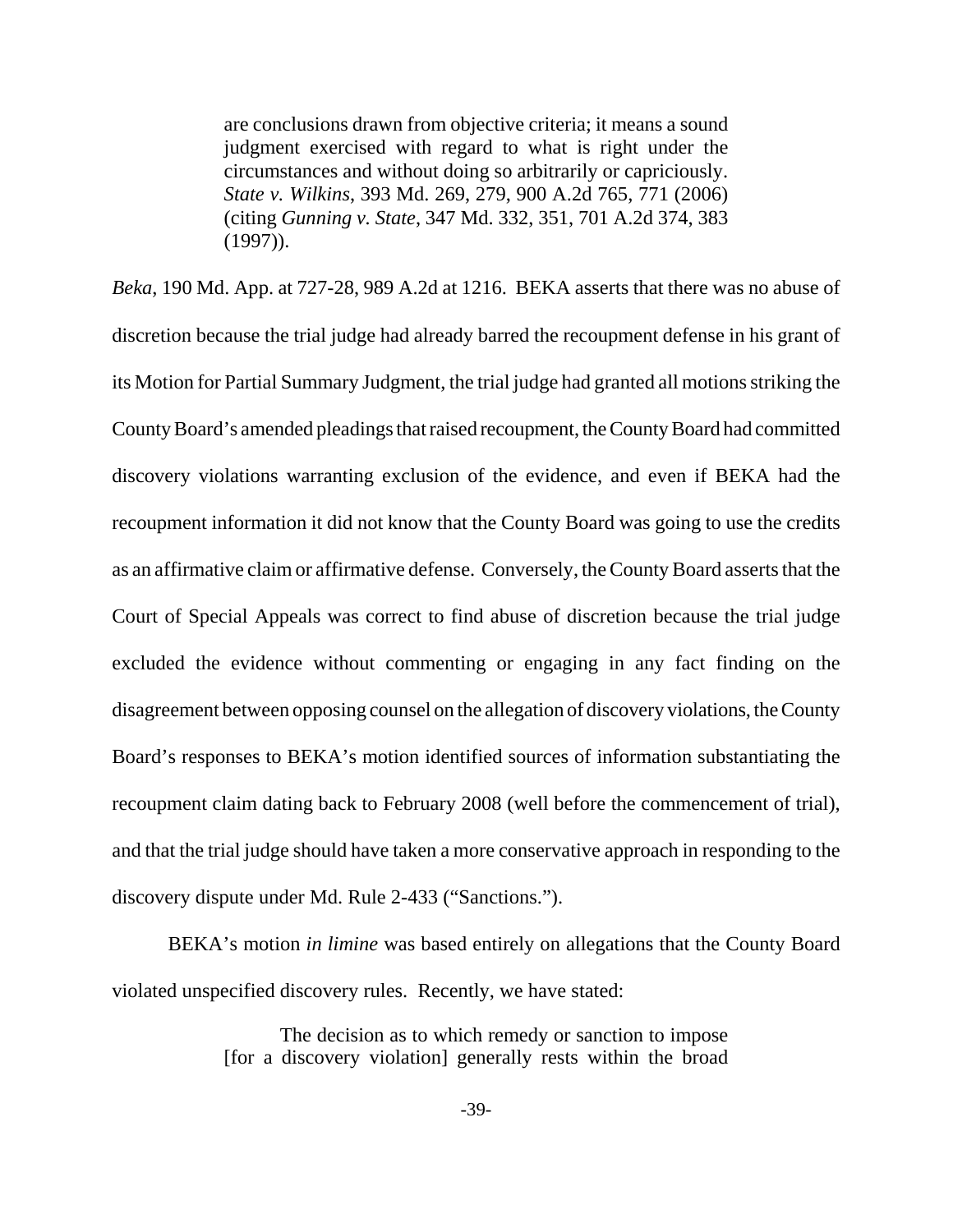discretion of the trial court. *See Thomas v. State*, 397 Md. 557, 570, 919 A.2d 49, 57 (2007). … Ordinarily, a court will "impose the least severe sanction that is consistent with the purpose of the discovery rules." *Thomas,* 397 Md. at 571, 919 A.2d at 58. This Court has explained that in remedying a discovery violation, the court should weigh  $[$ " $]$ (1) the reasons why the disclosure was not made; (2) the existence and amount of any prejudice to the opposing party; (3) the feasability of curing any prejudice … ; and (4) any other relevant circumstances." [*Thomas*] at 570-71, 919 A.2d at 57-58; *see also Taliaferro v. State*, 295 Md. 376, 390-91, 456 A.2d 29, 37 (1983) (enumerating similar factors and stating that the factors "do not lend themselves to a compartmental analysis").

*Williams v. State*, 416 Md. 670, 698-99, 7 A.3d 1038, 1054 (2010). We have not required that statements addressing each of these factors be part of the record. The Court of Special Appeals held, in the present case, that the trial judge's ruling was an abuse of discretion because it concluded that the trial judge's statements leading up to the ruling contained "inherent contradictions" and that there was an erroneous "basis" for the ruling. *Beka*, 190 Md. App. at 729, 989 A.2d at 1216.

BEKA's motion alleged that the County Board had failed to produce information substantiating its recoupment claim totaling \$531,079.52 and that it was severely prejudiced by this withholding because it could not prepare a defense without the ability to determine the reasonableness of the pricing of material and labor in the discrete claims. During argument on the motion, BEKA claimed that it wanted the trial judge to strike two particular pieces of evidence that it alleged were filed untimely by the County Board, namely the August 20, 2008 filing of a Supplement to Answers to Interrogatories and a Supplement to Document Production. BEKA claimed that the documents did not substantiate the claim for back-charges because the documents did not contain the specificity required by the claims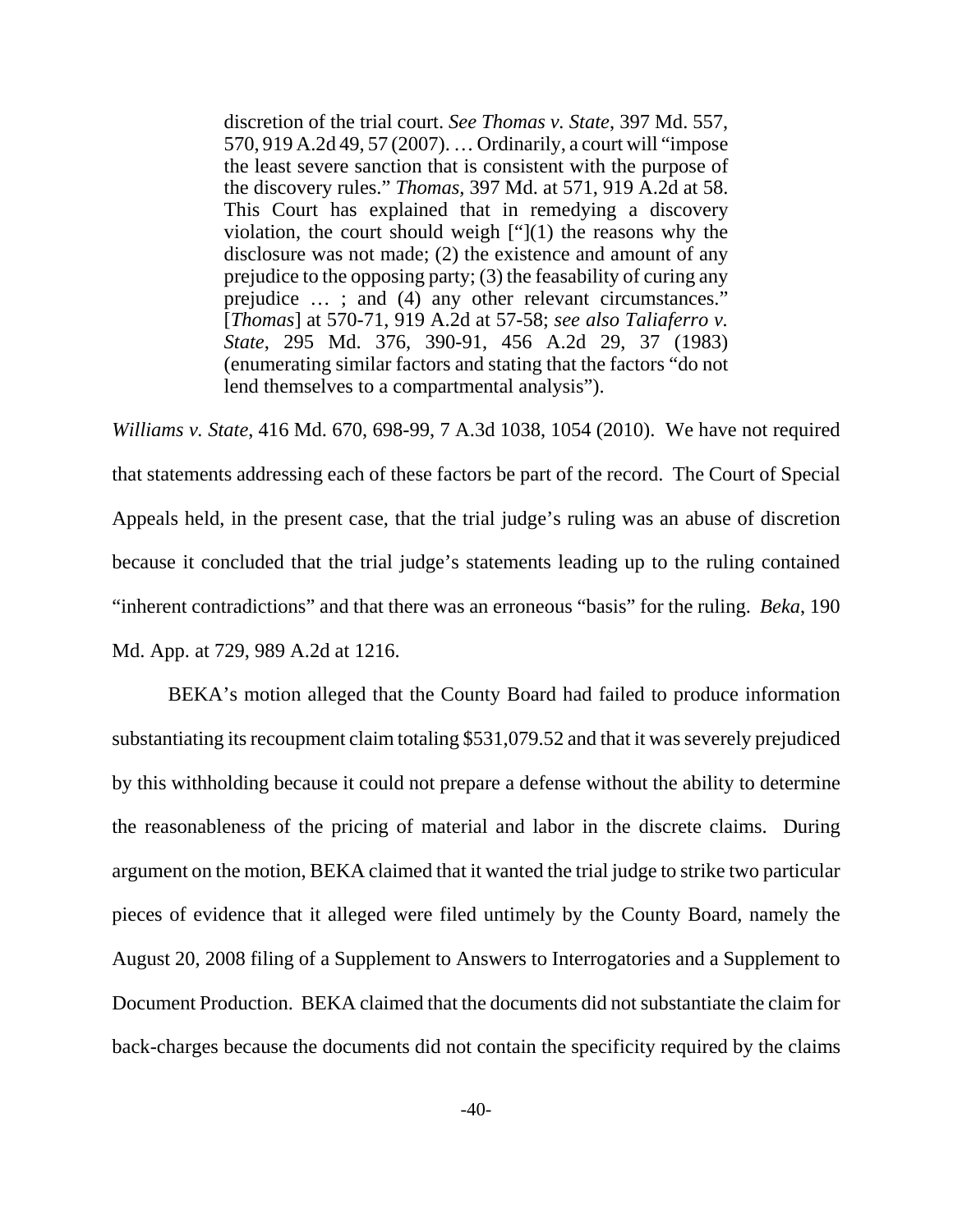procedure under the contract. The County Board alleged, however, that BEKA had been in possession of the same information since commencement of litigation in February 2008 and therefore there was no prejudice. The County Board also noted that BEKA had not made any formal allegations of violation of the discovery rules, therefore, pursuant to *Food Lion v. McNeill*, 393 Md. 715, 904 A.2d 464 (2006), it should not be granted the extreme relief of exclusion of the evidence.

What is clear from the record is that the trial judge had issued three rulings to bar evidence of the County Board's recoupment claim prior to his ruling on the motion in limine and each time the ruling had favored BEKA. In granting BEKA's motion in limine to exclude the County Board's evidence of recoupment, the trial judge simply stated: "Well, I'll enter my ruling ... I'm going to bar any evidence of recoupment as an affirmative answer." No other evidence or rationale exists in the record explaining or elaborating on the trial judge's determination of the validity of BEKA's allegations regarding the discovery violations, prejudice, or waiver because of violation of the contract terms.

Based upon our review of the record, we conclude that there is scant commentary from the trial judge regarding his deliberation on BEKA's motion *in limine*, except to indicate his belief that he had already ruled on the substantive issue of presentation of the recoupment claim by striking the Counter-Complaint and Amended Answer and that the County Board's counsel apparently annoyed the court with its circular presentation of its recoupment claim. The particular phrasing of the ruling, barring evidence of recoupment as "an affirmative answer," indicates that the trial judge may have been persuaded by BEKA's argument that it was prejudiced by failing to appreciate that information provided on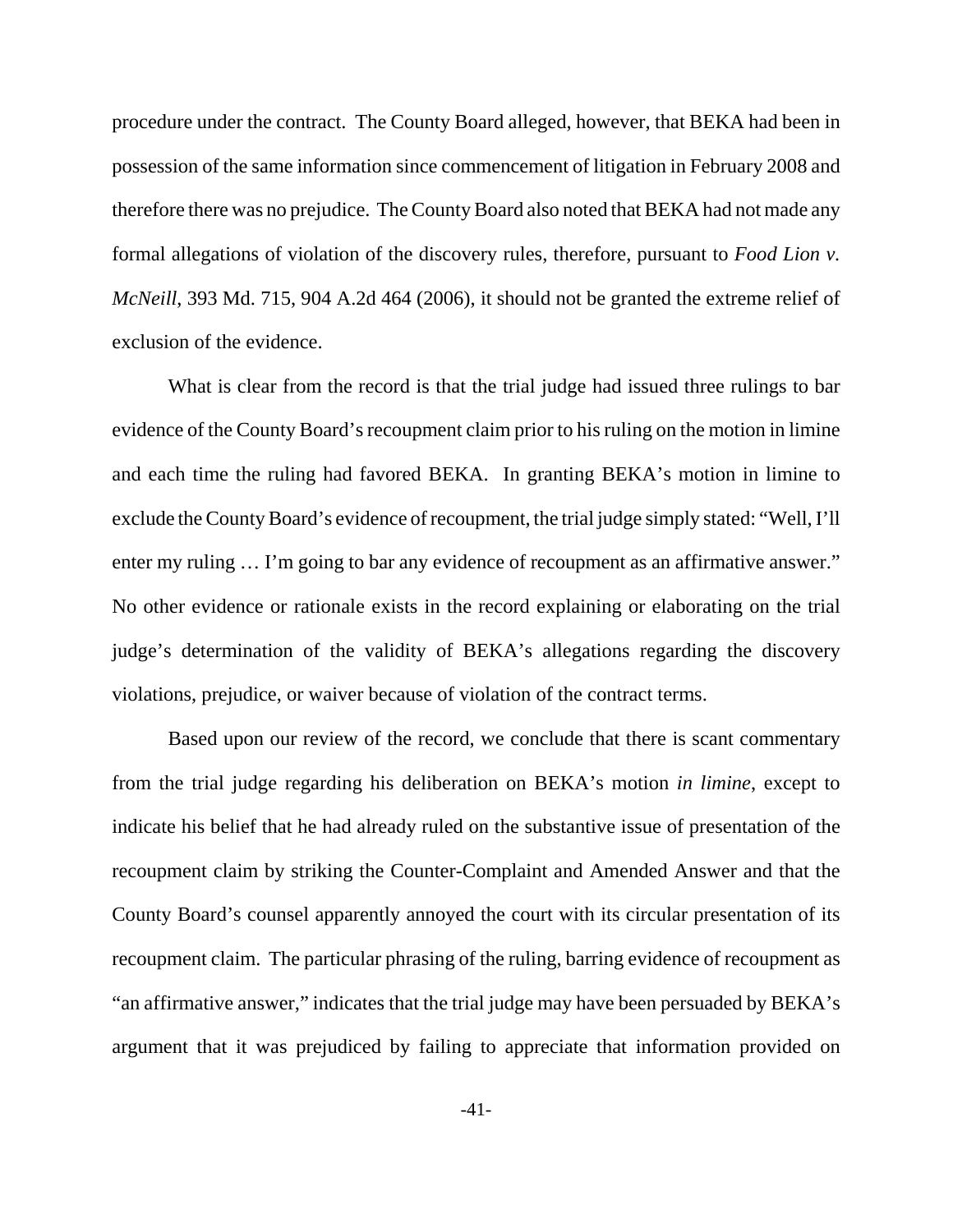"backcharges, credits and/or set-offs" at the beginning of litigation would be used as an "affirmative answer" or "affirmative defense."

Notwithstanding the alleged prejudice, there is no legal reasoning stated on the record supporting the trial judge's grant of this motion. The trial judge should have engaged in some factual and legal analysis regarding treatment of the recoupment claim pursuant to, or outside, of the contract. We agree with the Court of Special Appeals that, in spite of the trial judge's apparent fatigue with the issue, the Board should have been permitted to present evidence to support its recoupment claim because the record indicates that the Board put BEKA on notice of its claims during discovery. Moreover, BEKA never formally alleged that discovery was insufficient.

### **IV. Interpretation of the Contract: "Delay Damages"**

The Court of Special Appeals held that the trial court's final judgment must be reversed because of a failure to comply with Md. Rule  $2-522(a)^{24}$  and because it was impossible to know whether "delay damages" had been awarded in the judgment, when as a legal matter, delay damages were expressly precluded by the terms of the Contract. BEKA contends that the Court of Special Appeals erred in determining that the contract contained a broad "no-damages-for-delay" clause. There is no evidence in the record that the trial judge engaged in any legal analysis of the issue of delay damages under the contract, ostensibly because BEKA did not present its claim for damages under Counts 23, 40, 42, 44 and 45 as "delay damages" even though in closing argument the County Board asserted that

<sup>&</sup>lt;sup>24</sup> Maryland Rule 2-522(a) states that in a bench trial, "the judge, before or at the time judgment is entered, shall prepare and file or dictate into the record a brief statement of the reasons for the decision and the basis of determining any damages."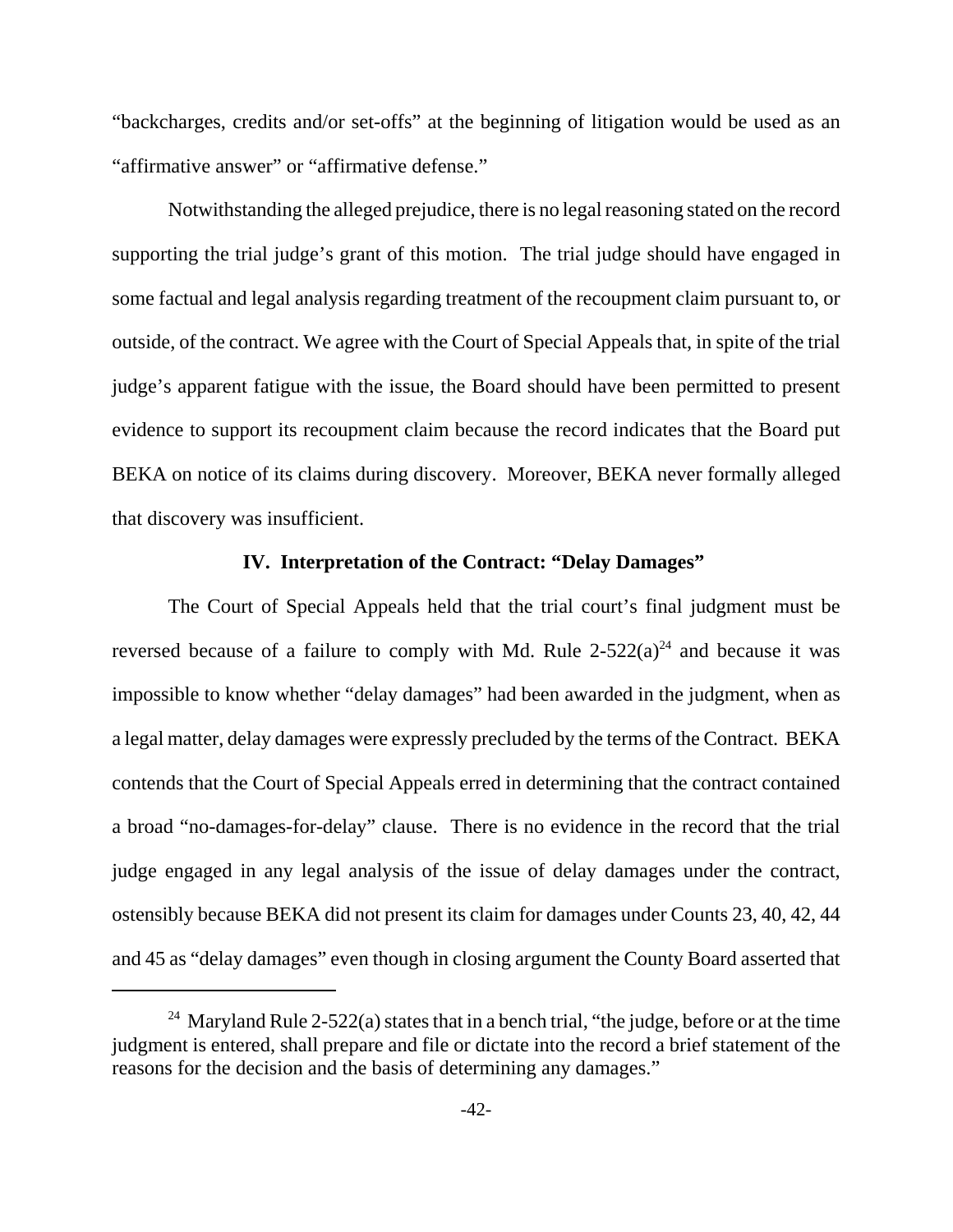characterization.<sup>25</sup> Having been asked by the County Board on appeal, however, to determine if BEKA was entitled to "delay damages" under the contract, the intermediate appellate court reviewed the contract.

The interpretation of written contracts presents a question of law for the trial court, which an appellate court reviews de novo. *United Services v. Riley*, 393 Md. 55, 79, 899 A.2d 819, 833 (2006) (quoting *Towson University v. Conte*, 384 Md. 68, 78, 862 A.2d 941, 946 (2004)). "Courts in Maryland follow the law of objective interpretation of contracts, 'giving effect to the clear terms of the contract regardless of what the parties to the contract may have believed those terms to mean.'" *Riley*, 393 Md. at 79, 899 A.2d at 833 (quoting *Towson University*, 384 Md. at 78, 862 A.2d at 946-47).

 The Court of Special Appeals held that § 8.3.1 of the Contract precluded BEKA from recovering "delay damages" from the County Board because the express language provided that "[e]xtension of time shall be Contractor's sole remedy for delay." *Beka*, 190 Md. App.

<sup>&</sup>lt;sup>25</sup> The disputed PCOs, categorized by the County Board as improper "delay" damages," include: Counts 23, 40, 42, 44 and 45 of BEKA's Complaint. In a letter dated September 11, 2007, from the Architect to the County Board of Education, admitted into evidence as Defendant's Exhibit 40, explanations of denials of those PCOs were given. Count 23 (PCO 86) demanded \$ 27,237 for costs incurred from March 24 to April 4, 2006 while waiting for debris to be removed from a ballfield and play area, which BEKA described as "idle costs due to suspension of work" and the Architect denied as not allowed pursuant to § 8.3.1 of the contract. In Count 40 (sewer), BEKA claimed \$92,473 for costs allegedly incurred from February to August 2005 waiting for "changes to sanitary sewer design," part of which was paid and part denied as not permitted under the contract. In Count 42 (PCO 104), BEKA demanded \$299,081 for costs allegedly incurred from November 21, 2005 through April 4, 2006 for "expansion of project", which was denied because of the appearance of a "delay claim" and submission as part of other PCOs. In Counts 44 (PCO 106) and 45 (PCO 107), BEKA claimed \$29,558 for costs allegedly incurred waiting for direction on topsoil installation and completion of the playground, which were both denied as untimely and not allowed under the contract.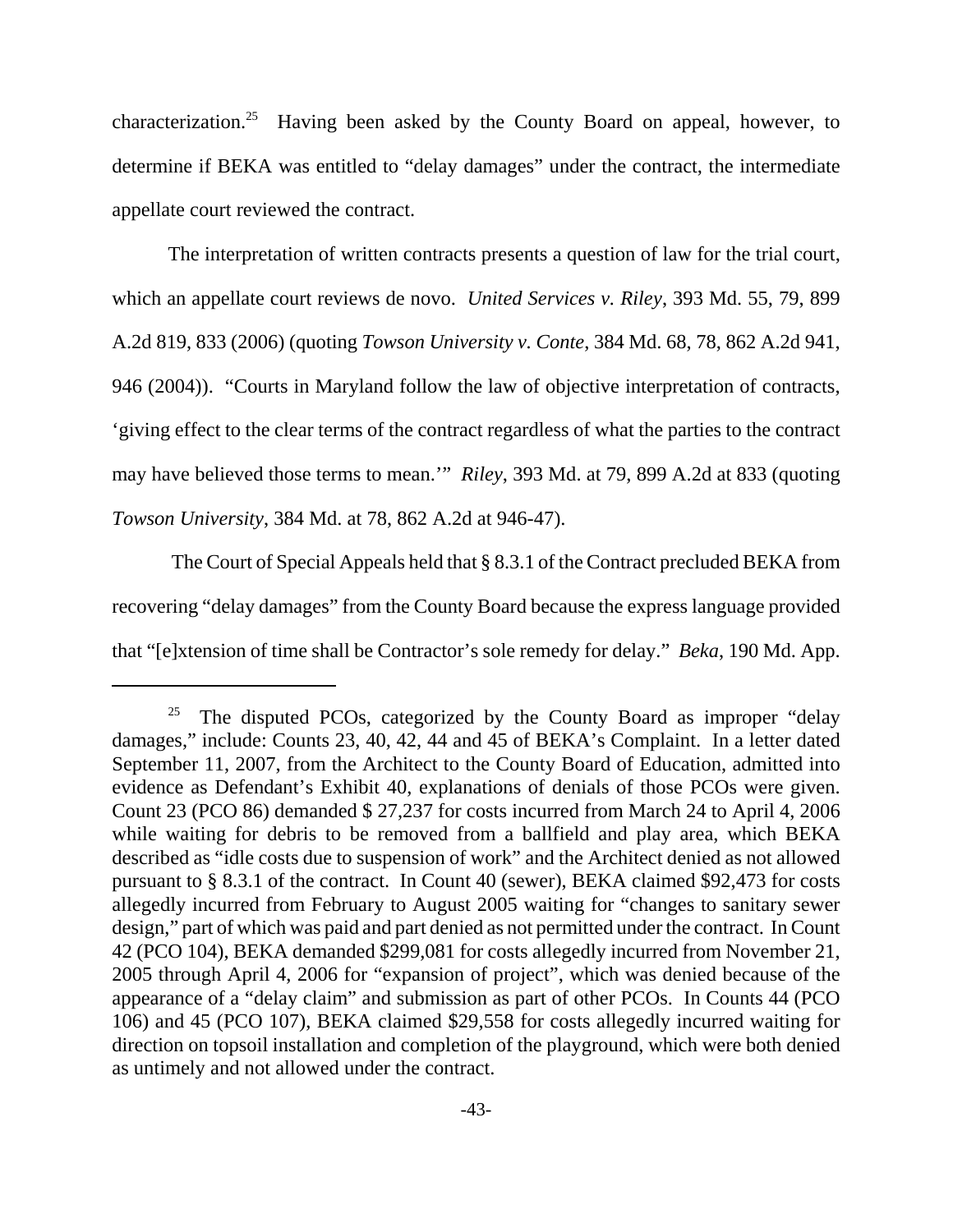at 734, 989 A.2d at 1219 (quoting § 8.3.1. of the disputed contract). BEKA asserted that even if § 8.3.1 barred delay damages, other provisions in the Contract modified the plain language of § 8.3.1 thereby expressing the parties mutual assent to accommodate delay damages. On that point, the intermediate appellate court held that "the parties nullified other provisions in the contract that may have allowed damages for costs incurred due to delay. Thus, the contract here clearly precluded BEKA from recovering damages for delay." *Beka*, 190 Md. App. at 734, 989 A.2d at 1119-20. The Court of Special Appeals did not identify which "other provisions" had been nullified by the parties or how.

In response to BEKA's alternative assertions that its claims on Counts 23, 40, 42, 44 and 45, totaling \$448,349, were not "delay damages" but "direct costs" recoverable under the contract, or that they were delay damages but the clause was unenforceable because of nefarious actions by the County Board, the intermediate appellate court determined that both were determinations appropriately made by the trier of fact, but that "the trial court made no factual findings" on the issues. *Beka*, 190 Md. App. at 735, 989 A.2d at 1220. Specifically, the Court of Special Appeals held that:

> we cannot ascertain if the court found: (1) as a matter of law, that the contract did not preclude delay damages; (2) as a matter of fact that the damages sought were not delay damages; (3) as a matter of the fact that the damages sought were for delay, but the Board's actions prevented enforcement of the no-damagesfor-delay provisions; or (4) that some of the claims were not timely submitted pursuant to the terms of the contract.

*Beka*, 190 Md. App. at 736, 989 A.2d at 1220. Therefore, lacking factual and legal conclusions upon which to assess whether it would be appropriate to affirm the trial court's

-44-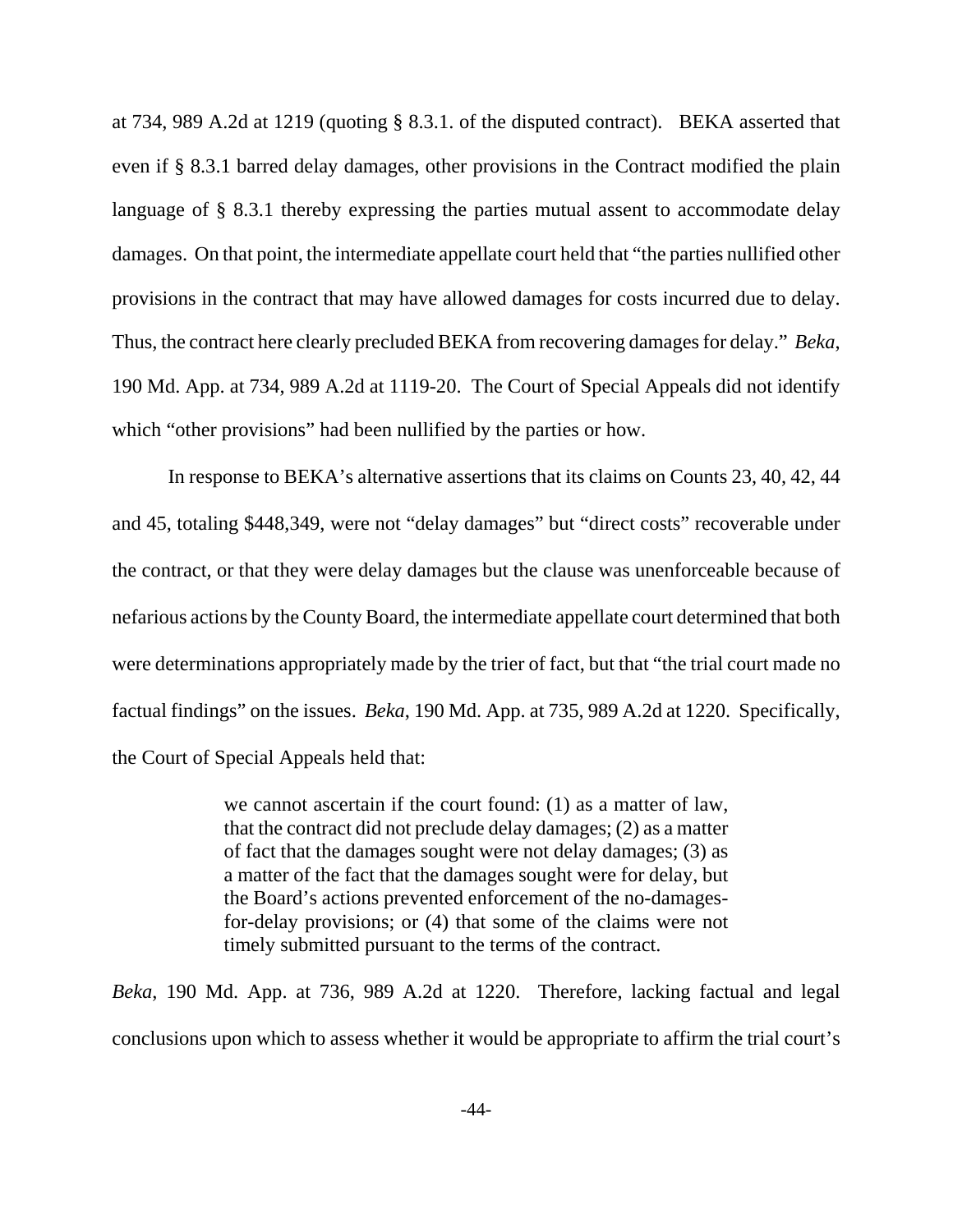judgment, the intermediate appellate court reversed the judgment and ordered a new trial.

*See e.g.*, *Della Ratta v. Dyas*, 414 Md. 556, 565, 996 A.2d 382, 387 (2010) ("Pursuant to

Maryland Rule 8-131(c), where, as here, an action has been tried without a jury, the appellate

court will review the case on both the law and the evidence. We will not set aside the

judgment of the trial court on the evidence unless clearly erroneous.") (citing Md. Rule 8-

 $131(c)$ ). We concur.

### **V. Judgment**

The trial judge announced the judgment of the court on the record as follows:

Counsel, certainly we have fully aired the issue and I appreciate your advocacy on both sides, but here's the way I see it. I'm disallowing any claim for prejudgment interest which I'm going to do. I see the claim being \$1,215,035 and I understand that the Board believes the proper amount is \$505,487. There's much to be said on both sides on what has been a very unhappy performance of contract, and the public unfortunately has to pay the brunt of the cost of the contentious attitude of the Board in administering this money.

I'm therefore going to compromise the claim and I'm going to allow \$1,100,000 as the judgment against the County or the Board in final resolution of the claims and counter-claims. And that judgment will enter as of today and of course will draw interest from this point.

The parties contest the specificity with which the trial court must address the discrete

claims pursuant to Md. Rule 2-522, which requires that the trial judge must "prepare and file or dictate into the record a brief statement of the reasons for the decision and the basis of determining any damages." Md. Rule 2-522(a). Before this Court, BEKA contends that the Court of Special Appeals has erred because the trial judge "is presumed to know, and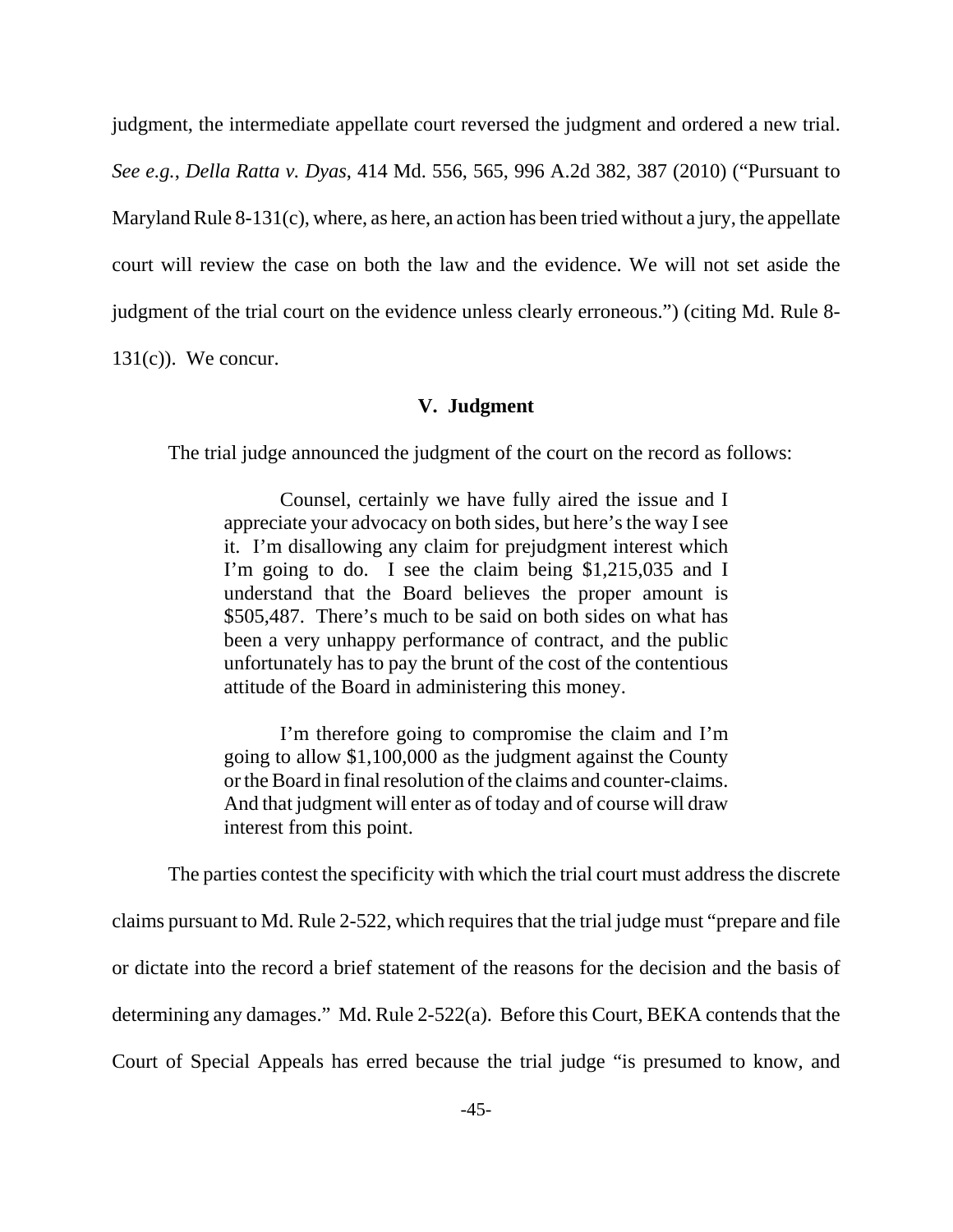properly apply, the law" and "the record is replete with competent and largely unrebutted evidence," so that the trial judge "properly used the jury verdict approach in determining the amount of damages to award to BEKA." Moreover, BEKA asserts that the trial judge's statement complies with Md. Rule 2-522(a) because the judge's "decision indicates that he took all of the claims and counterclaims into consideration and determined that Beka was entitled to recover \$1.1 million." To the contrary, the County Board has urged us to uphold the Court of Special Appeals's application of Md. Rule 2-522 in the instant case because "[s]eparate claims [49 counts in Beka's original complaint] for damages with specific evidence for each were presented[,]" and the "trial court did not state which of the 49 counts of Plaintiff's Complaint had been proven, nor did the court address the myriad of issues presented to it[.]"

The Court of Special Appeals held that the trial judge did not comply with Md. Rule  $2-522(a)$ , and it is apparent from the record that the trial judge entered the "compromise" verdict" without any correlation between the grounds for BEKA's various claims for damages and the amount of damages ultimately awarded. *Beka*, 190 Md. App. at 735, 989 A.2d at 1219-20. Because of the lack of documentation on how the trial judge resolved the issue of damages owed under the contract, the Court of Special Appeals reversed and remanded for a new trial. *Beka*, 190 Md. App. at 735-36, 989 A.2d at 1220. Notwithstanding the Court of Special Appeals's rationale for its judgment, we conclude that the judgment with respect to recoupment and "delay damages" cannot stand because the County Board should have been permitted to introduce evidence on its "back-charges,